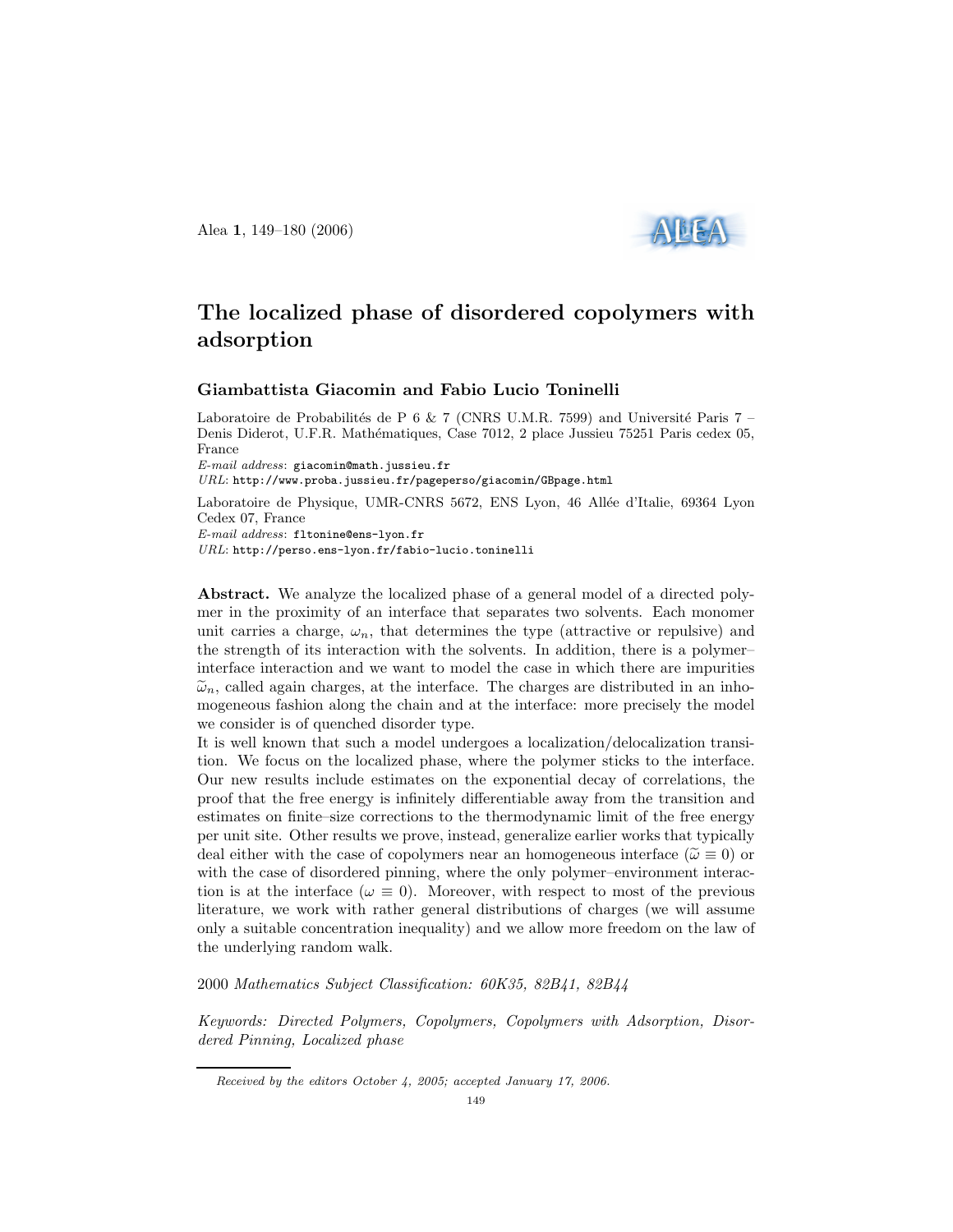#### 1. Introduction

1.1. Copolymers, selective solvents and adsorption. Polymers are repetitive chains of elementary blocks called monomers (or monomer units). Copolymers are inhomogeneous polymers, in the sense that each monomer unit carries a charge, and the charge is distributed along the chain in a disordered way. It is well known that when the medium surrounding the copolymer is made of two solvents, separated for example by an interface, and the solvents interact with the monomers according to the value of the charge, the typical behavior of the copolymer may differ substantially from the case in which the medium is homogeneous. On copolymers there is an extremely extended literature, given above all their practical relevance, see for example Garel et al. (1989) and Giacomin (2004) and references therein. Moreover, for a realistic model of the interface, one should consider the possibility of the presence of impurities or fluctuations in the interface layer, as in Soteros and Whittington (2004). As an extreme, but very important example, one could consider also the case in which the interactions at the interface are essentially the only relevant ones, see Derrida et al. (1992); Forgacs et al. (1986).

In order to be more concrete, let us introduce a specific model, which is just a particular example of the general class we consider. It is based on the process  $S_{\text{new}}^{\text{RW}} = \{S_n^{\text{RW}}\}_{n=0,1,\dots}$ , a simple random walk on Z, with  $S_0^{\text{RW}} = 0$  and  $\{S_j^{\text{RW}}$  –  $S_{j-1}^{RW}\}_{j\in\mathbb{N}}, \mathbb{N} := \{1, 2, \ldots\},\$ a sequence of IID random variables with  $\mathbf{P}\left(S_1^{RW} = 1\right) =$  $\mathbf{P} \left( S_1^{\mathsf{RW}} = -1 \right) = 1/2.$ 

The process  $S^{RW}$  has to be interpreted as a directed polymer in  $(1+1)$ –dimension, and  $P$  as its law in absence of any interaction with the environment (free polymer). The polymer–environment interaction depends on the charges  $\underline{\omega} = (\omega, \widetilde{\omega}) \in \mathbb{R}^{\mathbb{N}} \times \mathbb{R}^{\mathbb{N}}$ and on four real parameters  $\underline{v} := (\lambda, h, \widetilde{\lambda}, \widetilde{h})$ : without loss of generality we will assume  $\lambda$ , h and  $\tilde{\lambda}$  to be non–negative. Let us set  $S_n = S_{2n}^{\text{RW}}/2$  and let us introduce the family of Boltzmann measures indexed by  $N \in \mathbb{N}$ 

$$
\frac{\mathrm{d}P_{N,\underline{\omega}}^{\underline{v}}}{\mathrm{d}P}(S^{\mathrm{RW}}) = \frac{1}{\widetilde{Z}_{N,\underline{\omega}}^{\underline{v}}} \exp\left(\lambda \sum_{n=1}^{N} (\omega_n + h) \operatorname{sign}(S_n) + \widetilde{\lambda} \sum_{n=1}^{N} (\widetilde{\omega}_n + \widetilde{h}) \mathbf{1}_{\{S_n = 0\}}\right) \mathbf{1}_{\{S_N = 0\}}, \quad (1.1)
$$

with the convention that  $sign(S_n) = sign(S_{2n-1}^{RW})$  for any n such that  $S_n = 0$ . The superscript  $v$  will be often omitted.

The model is completely defined once  $\omega$  is given: being interested in the disordered case, we choose for instance  $\underline{\omega}$  an realization of an IID family, of law  $\mathbb{P}$ , of symmetric variables taking value  $\pm 1$ .

We invite the reader to look at Figure 1 in order to get an intuitive idea on this model.

1.2. The model. An important observation on the model we have introduced is that its Hamiltonian may be easily rewritten in terms of the sequence  $\tau := {\tau_i}_i$ , defined by setting  $\tau_0 := 0$  and, for  $i \in \mathbb{N}$ ,  $\tau_i := \inf \{ n > \tau_{i-1} : S_n = 0 \}$  ( $\tau_i < +\infty$ ) with probability one for every i since  $S^{RW}$  is recurrent) and in terms of the sign of the excursions, that, conditionally on  $\tau$ , are just an independent sequence of IID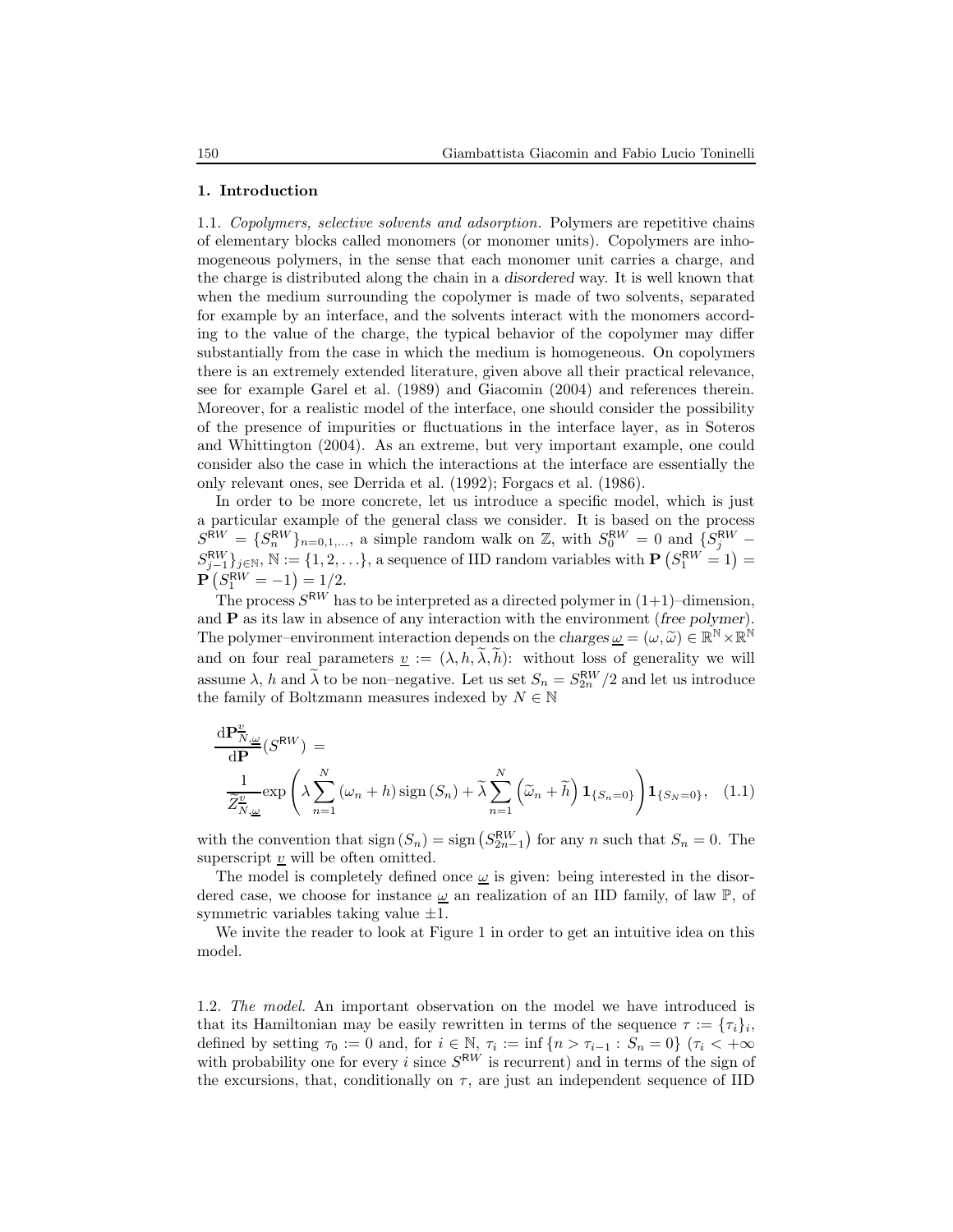

FIGURE 1. The polymer is at the interface between two solvents, say oil and water, situated in the positive and negative half-planes, respectively. Along the (one-dimensional) interface  $S = 0$  are placed random charges  $\tilde{\omega}_n$ , positive or negative. The polymer prefers to touch the interface whenever  $\tilde{\omega}_n + \tilde{h} > 0$ . On the other hand, a random charge  $\omega_n$  is associated to the  $n^{th}$  monomer of the chain, i.e., to the portion of the polymer contained between  $n-1$  and n. This is responsible for the polymer-solvent interaction: if  $\omega_n + h > 0$ the  $n^{th}$  monomer prefers to be in oil, otherwise it prefers to be in water. The non–negative parameters  $\lambda$ ,  $\tilde{\lambda}$  may be thought of as two effective inverse temperatures, and  $h$  as a measure of the asymmetry between the two solvents. Note that by convention, if  $S_n = 0$  then  $sign(S_n)$  coincides with the sign of  $S_{n-(1/2)}$ , which is unambiguously defined. For instance, sign(S<sub>1</sub>) = +1 and  $sign(S_4) = -1$ . In this picture,  $N = 5$  and in fact the endpoint  $S_N$  is pinned at zero.

symmetric variables taking values  $\pm 1$ . Of course the (strong) Markov property of  $S^{RW}$  immediately yields also that  $\{\tau_j - \tau_{j-1}\}_{j \in \mathbb{N}}$  is an IID sequence.

We are now going to introduce the general class of models that we consider. These models are based on a real–valued free process  $S := \{S_n\}_{n=0,1,\ldots}$ , with law P that satisfies the following properties:

- (1) The sequence  $\tau = {\{\tau_j\}}_{j=0,1,...}$  of successive returns to 0 is an infinite sequence with  $\tau_0 = 0$ , so S is a process starting from 0 and for which 0 is a recurrent state. Moreover  $\tau$  is a renewal sequence, that is  $\{\tau_j - \tau_{j-1}\}_{j=1,2,...}$ is a sequence of IID random variables, and we set  $K(n) := \mathbf{P}(\tau_1 = n)$ .
- (2) For some  $\alpha \geq 1$  and for some function  $L(\cdot)$  which is slowly varying at infinity (see below for the definition and properties of slowly varying functions)

$$
K(n) = \frac{L(n)}{n^{\alpha}}.\t(1.2)
$$

In particular  $K(n) > 0$  for every  $n \in \mathbb{N}$ .

(3) For  $i \in \mathbb{N}$  such that  $\tau_i - \tau_{i-1} > 1$  we set  $s_i := \text{sign}(S_{\tau_i-1})$ . Then conditionally on  $\tau$ ,  $\{s_i\}_{i:\tau_i-\tau_{i-1}>1}$  is an IID sequence of symmetric random variables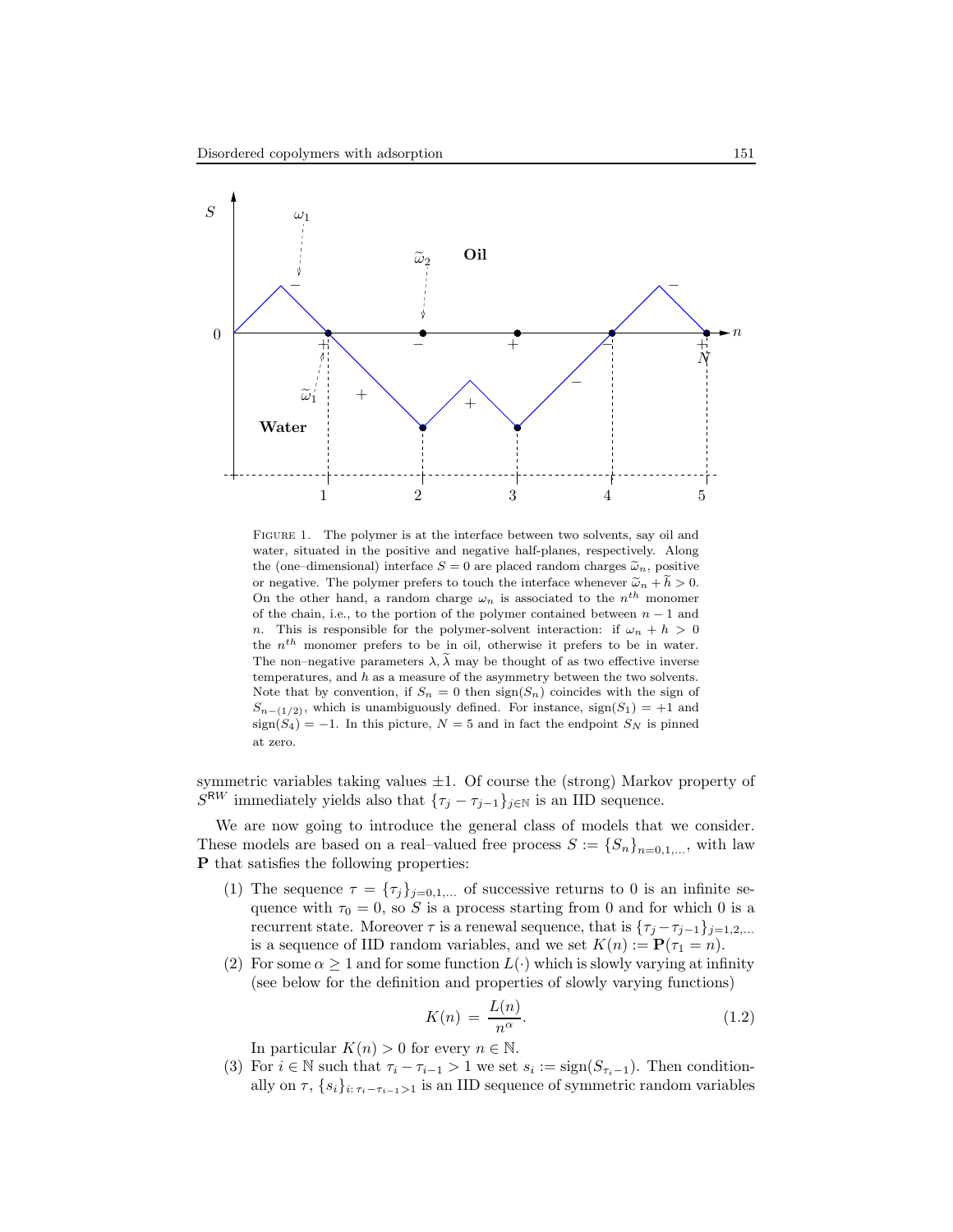taking values  $\pm 1$ . Conventionally we complete the sequence  $\{s_i\}_{i\in\mathbb{N}}$  (i.e., we choose the  $s_i$  for i such that  $\tau_{i+1} - \tau_i = 1$ ) by tossing independent fair coins and, always by convention, we stipulate that  $sign(S_{\tau_i}) = s_i$ . Of course, conditionally on  $\tau$ ,  $\{s_i\}_{i\in\mathbb{N}}$  is just independent fair coin tossing.

(4) Conditionally on  $\tau$ ,  $\{(S_{\tau_{i+1}}, \ldots, S_{\tau_{i+1}})\}_{i=0,1,\ldots}$  is an independent sequence of random vectors. Moreover the law of  $(S_{\tau_{i}+1}, \ldots, S_{\tau_{i+1}})$ , conditionally on  $\tau$ , depends on  $\tau$  only via the value of  $\tau_{i+1} - \tau_i$ . Note that this property implies that, conditionally on  $S_m = 0$ , the process  $\{S_n\}_{n \geq m}$  has the same distribution as the original process  $\{S_n\}_{n\geq 0}$ . With some abuse of language, we will call this property the *renewal property of S*.

The free process S is put in interaction with an environment via the charges  $\omega$  =  $(\omega, \tilde{\omega}) \in \mathbb{R}^N \times \mathbb{R}^N$ . The definition of  $\mathbf{P}_{N, \omega}^{\nu}$  is still as in (1.1), provided one suppresses the superscript RW in the left–hand side. The process  $S$  constructed in Section 1.1 starting from  $S^{RW}$  corresponds to the case of  $\alpha = 3/2$  and  $\lim_{n\to\infty} L(n) = 1/(2\sqrt{\pi}).$ 

We recall that a function  $L(\cdot)$  is slowly varying (at infinity) if  $L(\cdot)$  is a measurable function from  $(0, \infty)$  to  $(0, \infty)$  such that  $\lim_{r\to\infty} L(xr)/L(r) = 1$  for every  $x > 0$ . One of the properties of slowly varying functions is that both  $L(r)$  and  $1/L(r)$  are  $o(r^{\epsilon})$  for every  $\epsilon > 0$ . An example of slowly varying function is  $r \mapsto (\log(r+1))^{b}$ , for  $b \in \mathbb{R}$ , but also  $r \mapsto \exp((\log(r+1))^b)$ , for  $b < 1$ , as well as any positive function for which  $\lim_{r\to\infty} L(r) > 0$ . A complete treatment of slowly varying functions is found in Feller (1971), but these functions are needed for us to in order to work in a reasonably general and well defined set–up: we will use no fine property of slowly varying function since in most of the cases rough bounds on  $K(\cdot)$  will suffice.

**Remark 1.1.** In short, one may think of building S by first assigning the return times to zero according to a renewal process. The excursions are then glued to the renewal points, but essentially the only relevant aspect of the excursions for us is the sign, that is chosen by repeated tossing of a fair coin. Note again that the energy of the model depends only on  $\tau$  and on  $\{s_i\}_i$ , and not on the details of the excursions in the upper or lower half plane. The last property in the list above, the renewal property of S, makes a bit more precise what the excursions of the process really are: this property is very useful to have a nice pictorial vision of the process, but it is rather inessential for us. We will use it only in stating Theorem 2.2 since this way it turns out to be somewhat nicer and more intuitive, but the essence of our analysis lies in  $\tau$ . Note also that if  $\lambda = 0$  the energy does not depend on  $\{s_i\}_i$ . In this case we are dealing with a pure pinning model and insisting on  $S$  taking values in  $\mathbb R$  is a useless limitation.

Remark 1.2. We have chosen 0 to be a recurrent state of S because it simplifies a little the notations, but everything carries over to the case in which 0 is transient.

The sequence  $\omega$  is chosen as a typical realization of an IID sequence of random variables, still denoted by  $\omega = {\{\omega_n\}_n}$ . We make the very same assumptions on  $\tilde{\omega}$  and, in addition,  $\omega$  and  $\tilde{\omega}$  are independent. The law of  $\omega$  will be denoted by P, and the corresponding expectation by E. A further assumption on  $\omega$  is the following concentration inequality: there exists a positive constant C such that for every N, for every Lipschitz and convex function  $g : \mathbb{R}^{2N} \to \mathbb{R}$  with  $g(\underline{\omega}) :=$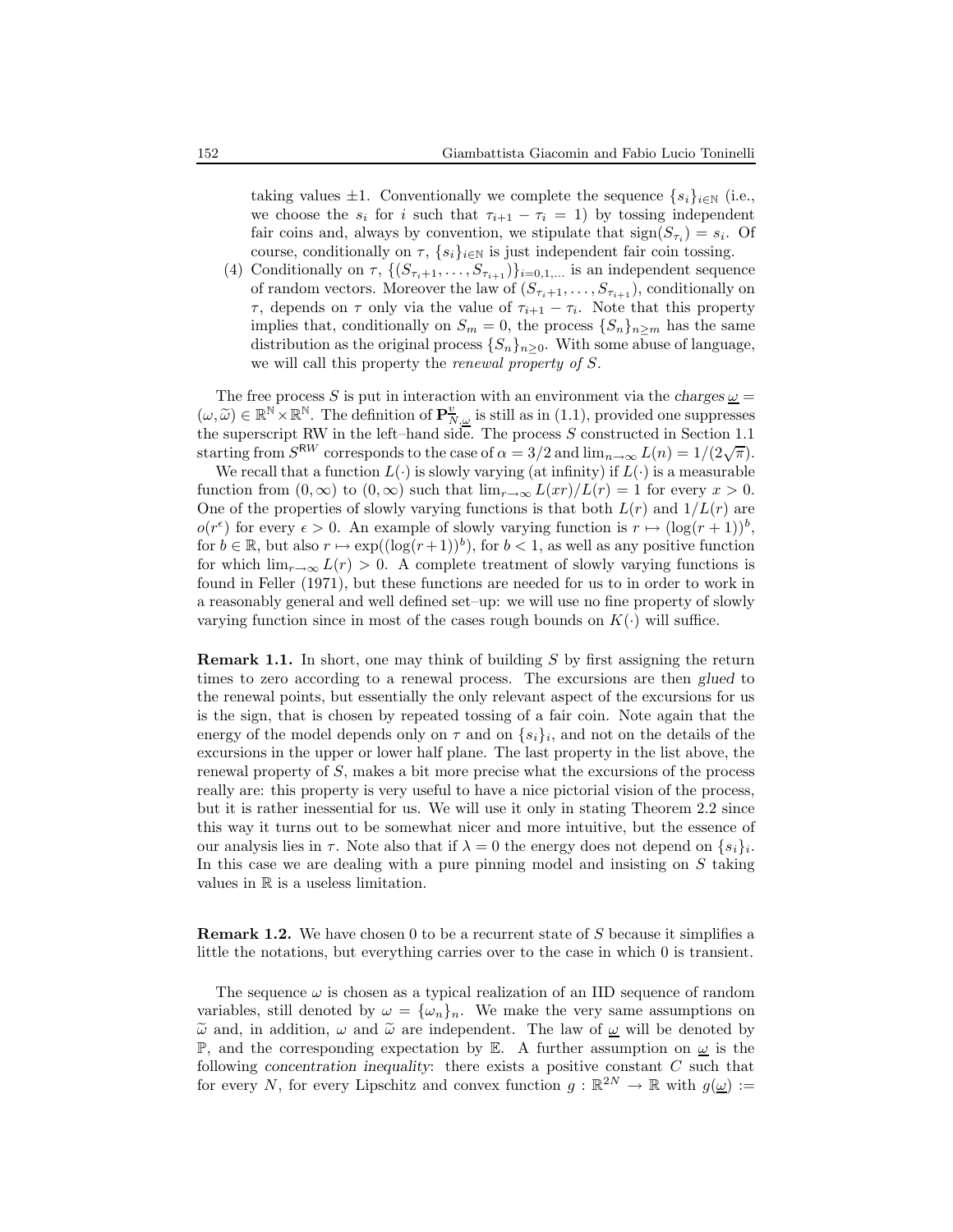$g(\omega_1,\ldots,\omega_N,\widetilde{\omega}_1,\ldots,\widetilde{\omega}_N) \in L^1(\mathbb{P})$  and for  $t \geq 0$ 

$$
\mathbb{P}\left(\left|g(\underline{\omega}) - \mathbb{E}\left[g(\underline{\omega})\right]\right| \ge t\right) \le C \exp\left(-\frac{t^2}{C\|g\|_{\text{Lip}}^2}\right),\tag{1.3}
$$

where  $||g||_{\text{Lip}}$  is the Lipschitz constant of g with respect to the Euclidean distance on  $\mathbb{R}^{2N}$ .

Of course such an inequality implies that  $\omega_1$  and  $\tilde{\omega}_1$  are exponentially integrable: without loss of generality we assume  $\omega_1$  and  $\tilde{\omega}_1$  to be centered and of unit variance.

Remark 1.3. In practice, it is sufficient to check that the concentration inequality holds for  $\omega$  and for  $\tilde{\omega}$  separately. In fact, suppose that

$$
\mathbb{P}\left(\left|G(\omega) - \mathbb{E}\left[G(\omega)\right]\right| \ge t\right) \le C \exp\left(-\frac{t^2}{C\|G\|_{\text{Lip}}^2}\right),\tag{1.4}
$$

for every  $G : \mathbb{R}^N \to \mathbb{R}$  and  $G(\omega) := G(\omega_1, \dots, \omega_N)$ , and similarly for  $\widetilde{\omega}$ . Then,

$$
\mathbb{P}\left(\left|g(\underline{\omega}) - \mathbb{E}[g(\underline{\omega})]\right| \ge u\right) \le \mathbb{P}\left(\left|\mathbb{E}[g(\underline{\omega})|\omega] - \mathbb{E}[g(\underline{\omega})]\right| \ge \frac{u}{2}\right) + \mathbb{P}\left(\left|g(\underline{\omega}) - \mathbb{E}[g(\underline{\omega})|\omega]\right| \ge \frac{u}{2}\right). \quad (1.5)
$$

Using twice  $(1.4)$ , once for  $G_1(\omega) := \mathbb{E}[g(\omega)|\omega]$  and once for  $G_{\omega}^{\omega}(\tilde{\omega}) := g(\omega, \tilde{\omega})$ , not-<br>in a that we call  $G \perp \square$   $G(\omega)$ ing that  $\max(||G_1||_{\text{Lip}}, ||G_2^{\omega}||_{\text{Lip}}) \le ||g||_{\text{Lip}}$  uniformly in  $\omega$ , one obtains immediately (1.3).

The concentration inequality  $(1.3)$  is known to hold with a certain generality: its validity for the Gaussian case and for the case of bounded random variables is by now a classical result (Ledoux (2001)). While of course such an inequality requires  $\mathbb{E} \left[ \exp \left( \varepsilon \left( \omega_1^2 + \tilde{\omega}_1^2 \right) \right) \right] < \infty$  for some  $\varepsilon > 0$ , a complete characterization of the distributions for which  $(1.3)$  holds is, to our knowledge, still lacking, but among these distributions there are, for example, the cases in which the laws of  $\omega_1$  and  $\tilde{\omega}_1$ satisfy the log–Sobolev inequality, see Talagrand (1996), Ledoux (2003) and Villani (2003), therefore, in particular, whenever  $\omega_1$  and  $\tilde{\omega}_1$  are continuous variables with positive densities of the form  $\exp(-V(\cdot))$ , with  $V \in C^2$  and  $V''(\cdot) \ge c > 0$  when restricted to  $(-\infty, -K) \cup (K, \infty)$ , for some  $K > 0$ .

Remark 1.4. We have chosen to work assuming concentration because it provides a unified rather general framework in which proofs are at several instances much shorter (and, possibly, more transparent). However, as it will be clear, several results hold under weaker assumptions. On the other hand we deal only with the polymer pinned at the endpoint, that is, constrained to  $S_N = 0$ : we have chosen this case for the sake of conciseness, but we could have decided for example to leave the endpoint free.

1.3. Free energy, localization and delocalization. Under the above assumptions on the disorder the quenched free energy of the system exists, namely the limit

$$
f(\underline{v}) := \lim_{N \to \infty} \frac{1}{N} \log \widetilde{Z}_{N,\underline{\omega}}^{\underline{v}}, \tag{1.6}
$$

exists  $\mathbb{P}(\mathrm{d}\omega)$ -almost surely and in the  $\mathbb{L}^1(\mathbb{P})$  sense. The existence of this limit can be proven via standard super–additivity arguments (we refer for example to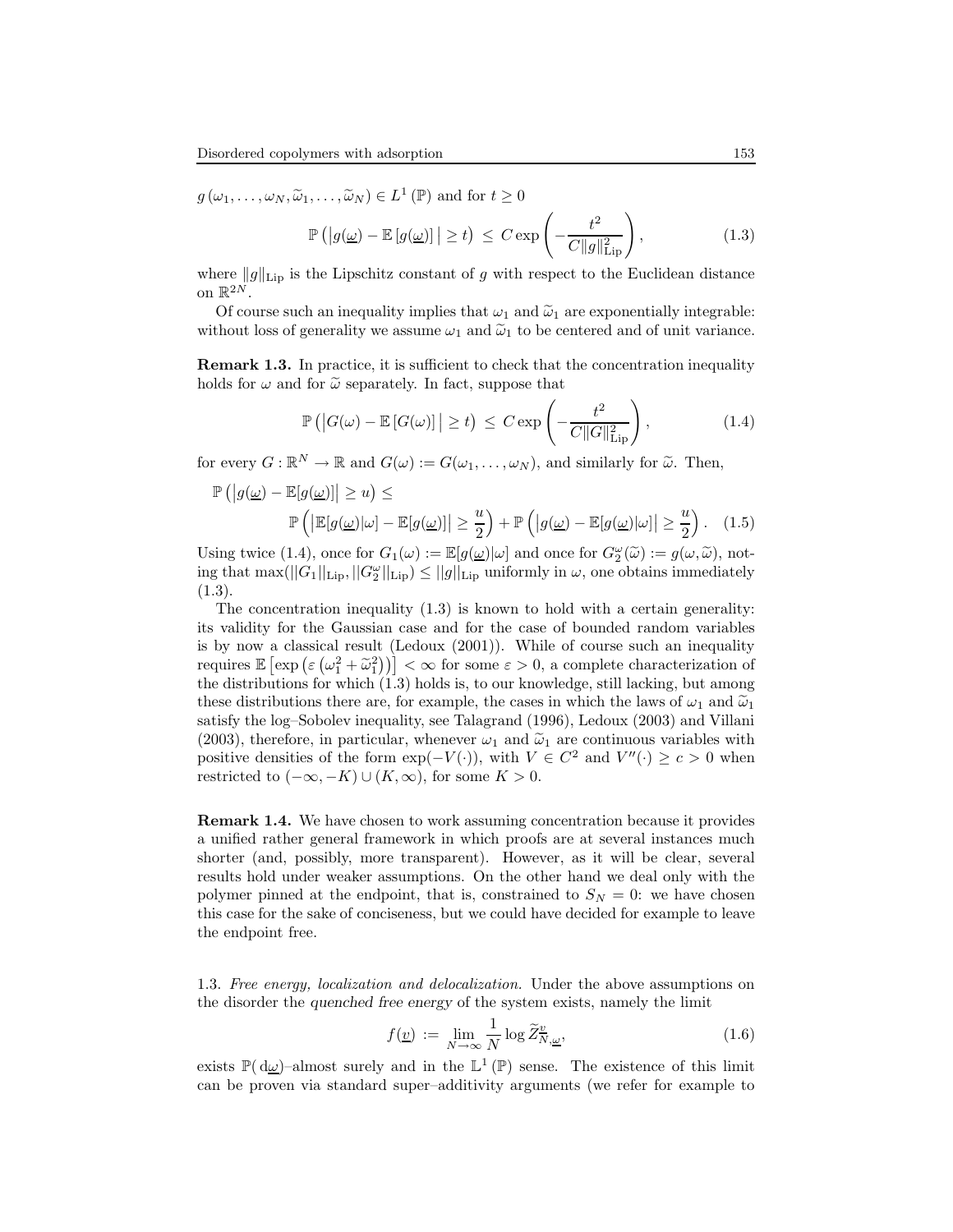Giacomin (2004) for details). We stress that the concentration inequality implies immediately that  $f(\underline{v})$  is not random, but such a result may be proven under much weaker assumptions, see e.g. Giacomin (2004).

A simple but fundamental observation is that

$$
f(\underline{v}) \ge \lambda h. \tag{1.7}
$$

The proof of this is elementary: if we set  $\Omega_N^+ = \{S \in \Omega : S_n > 0 \text{ for } n = \Omega\}$  $1, 2, ..., N - 1$  and  $S_N = 0$ } we have

$$
\frac{1}{N} \mathbb{E} \log \widetilde{Z}_{N,\underline{\omega}}^{\underline{v}} \ge
$$
\n
$$
\frac{1}{N} \mathbb{E} \log \mathbf{E} \left[ \exp \left( \lambda \sum_{n=1}^{N} (\omega_n + h) \operatorname{sign}(S_n) + \widetilde{\lambda} \sum_{n=1}^{N} (\widetilde{\omega}_n + \widetilde{h}) \mathbf{1}_{\{S_n = 0\}} \right); \Omega_N^+ \right]
$$
\n
$$
= \frac{\lambda}{N} \sum_{n=1}^{N} (\mathbb{E} [\omega_1] + h) + \frac{\widetilde{\lambda}}{N} (\mathbb{E} [\widetilde{\omega}_N] + \widetilde{h}) + \frac{1}{N} \log \mathbf{P} (\Omega_N^+) \stackrel{N \to \infty}{\longrightarrow} \lambda h, \quad (1.8)
$$

where we have applied the fact that, by (1.2),  $\log P(\Omega_N^+) = \log((1/2)K(N)) =$  $o(N)$ , for  $N \to \infty$ .

The observation (1.7), above all if viewed in the light of its proof, suggests the definition  $F(v) := f(v) - \lambda h$  and the following partition of the parameter space (or phase diagram):

- The localized region:  $\mathcal{L} = {\underline{v} : \mathbf{F}(\underline{v}) > 0};$
- The delocalized region:  $\mathcal{D} = \{ \underline{v} : F(\underline{v}) = 0 \}.$

Along with this definition we observe that

$$
\frac{\mathrm{d} \mathbf{P}_{N,\underline{\omega}}^{\underline{v}}}{\mathrm{d} \mathbf{P}}(S) \propto \exp\left(-2\lambda \sum_{n=1}^{N} \left(\omega_n + h\right) \Delta_n + \widetilde{\lambda} \sum_{n=1}^{N} \left(\widetilde{\omega}_n + \widetilde{h}\right) \delta_n\right) \delta_N, \tag{1.9}
$$

where

$$
\Delta_n := \mathbf{1}_{\{\text{sign}(S_n) = -1\}} = (1 - \text{sign}(S_n)) / 2 \quad \text{and} \quad \delta_n := \mathbf{1}_{\{S_n = 0\}}.
$$
 (1.10)

Of course the normalization constant

$$
Z_{\overline{N},\underline{\omega}}^{\underline{v}} := \mathbf{E}\left[\exp\left(-2\lambda \sum_{n=1}^{N} (\omega_n + h) \Delta_n + \widetilde{\lambda} \sum_{n=1}^{N} (\widetilde{\omega}_n + \widetilde{h}) \delta_n\right) \delta_N\right],\qquad(1.11)
$$

changes, but  $Z_{N,\underline{\omega}}^{\underline{v}} = \exp \left( -\lambda \sum_{n=1}^{N} (\omega_n + h) \right) \widetilde{Z}_{N,\underline{\omega}}^{\underline{v}}$  so that the  $\mathbb{P}(\mathrm{d}\underline{\omega})$ -a.s. and  $\mathbb{L}^1(\mathbb{P})$  asymptotic behavior of  $(1/N)$  log  $Z^{\underline{v}}_{N,\underline{\omega}}$  are given by  $F(\underline{v})$ . We will always work with  $Z_{N,\underline{\omega}}^{\underline{v}}$ , in order to conform with most of the previous mathematical literature.

1.4. Discussion of the model. For the model we introduced there is a very vast literature, mostly in chemistry, physics and bio–physics. It often goes under the name of copolymer with adsorption, see e.g. Soteros and Whittington (2004) and references therein, and such a name clearly reflects the superposition of two distinct polymer–environment interactions: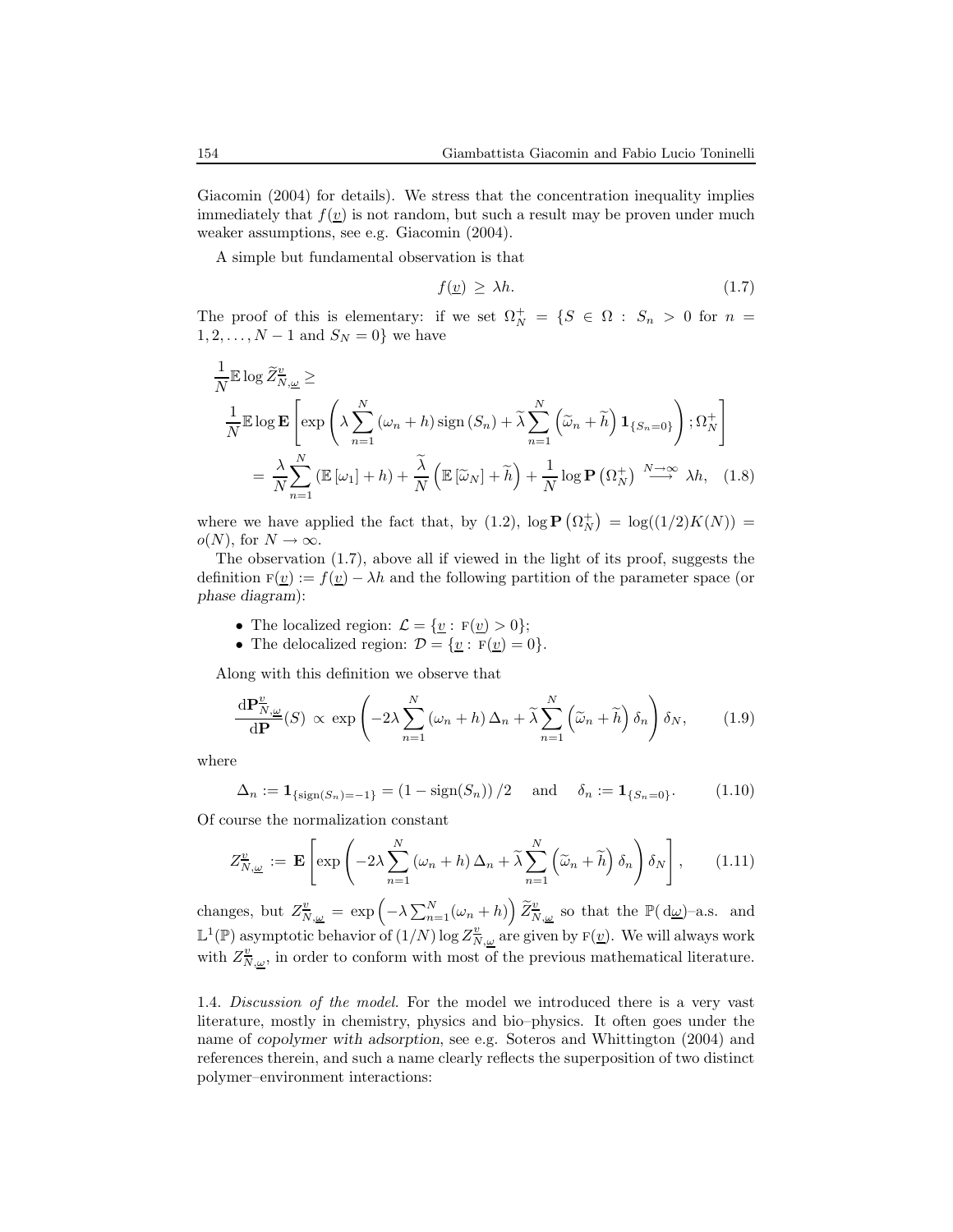• The monomer–solvent interaction, associated to the charges  $\omega$ . Some monomers prefer one solvent and some prefer the other one. Since the charges are placed in an inhomogeneous way along the chain, energetically favored trajectories need to stick close to the interface. Whether pinning actually takes place or not depends on the interplay between energetic gain and entropic loss associated to localization (trajectories that stay close to the interface have a much smaller entropy than those which wander away).

If  $\lambda > 0$  and  $\tilde{\lambda} = 0$  only this interaction is present and we will call the model simply copolymer.

• The monomer–interface interaction, associated to  $\tilde{\omega}$ . This interaction leads to a pinning (or depinning) phenomenon with a more direct mechanism: trajectories are energetically favored if they touch the interface as often as possible at points where  $\tilde{\omega}_n + \tilde{h} > 0$ , avoiding at the same time the points in which  $\tilde{\omega}_n + \tilde{h} < 0$ . Also in this case, a non-trivial energy/entropy competition is responsible for the localization/delocalization transition.

When  $\lambda = 0$  and  $\lambda > 0$  we will refer to the model as pinning model.

The copolymer model has received a lot of attention: we mention in particular Garel et al. (1989), in which it was first introduced and the replica method was applied in order to investigate the transition. Rigorous work started with Sinai (1993), followed by Albeverio and Zhou (1996): these works deal with the case  $h = 0$  and  $\omega_1$  symmetric and taking only the values  $\pm 1$  (binary charges). It turns out that in such a case there is no transition and the model is localized for every  $\lambda > 0$ .

In general, one may distinguish between results concerning the free energy and results on pathwise behavior of the polymer. About the first point, we mention that in Bolthausen and den Hollander (1997) the model with  $h \geq 0$  has been considered, still with the choice of binary charges, and the existence of a transition has been established, along with estimates on the critical curve and remarkable limiting properties of the free energy of the model in the limit of weak coupling  $(\lambda \text{ small})$ . Improved estimates on free energy and critical curve may be found in Bodineau and Giacomin (2004). In the physical literature one can find a number of conjectures, mostly on the free energy behavior, that are far from clarifying the phase diagram. In this respect, it is interesting to mention that recent numerical simulations (Caravenna et al. (2005)) show that the critical line is different from that predicted in the theoretical physics literature, which means that the localization mechanism is still poorly understood.

Disordered pinning has been extensively studied in the physical literature, see e.g. Derrida et al. (1992) and Forgacs et al. (1986) (see also Giacomin and Toninelli (2005b) for more recent references), but much less in the mathematical one. However the model has started attracting attention lately, see Alexander and Sidoravicius (2005), Petrelis (2005) and Giacomin and Toninelli (2005b). We should stress that there is no agreement in the physical literature on several important issues for disordered pinning. For instance, it is still unclear whether the critical curve coincides with the so–called annealed curve.

About the study of path behavior, there is a basic difference between the localized and the delocalized phase: in the first case, since  $F(v) > 0$ , the interaction produces an exponential modification of the free polymer measure, and therefore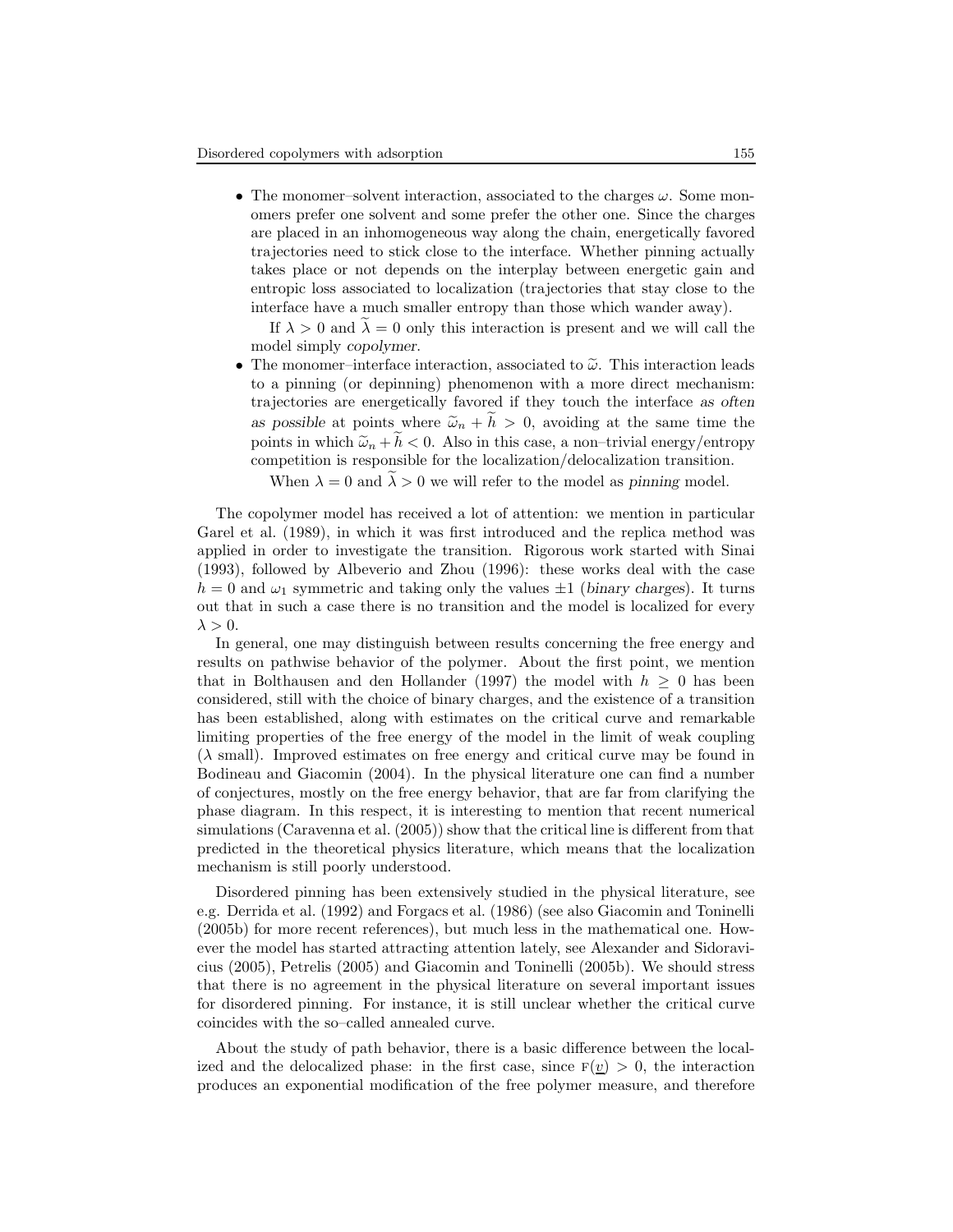Large Deviation techniques apply very naturally. The path behavior of the copolymer model in the localized phase has been considered in Sinai (1993); Albeverio and Zhou (1996), for  $h = 0$  and binary charges, while in Biskup and den Hollander (1999) also the case  $h > 0$  is taken into account. In Biskup and den Hollander (1999) the focus is on the Gibbsian characterization of the infinite volume polymer measure (in the localized phase). The delocalized phase is more subtle, due to the fact that  $F(v) = 0$ , and path delocalization estimates involve estimates on Moderate Deviations of the free energy. Results on the path behavior in the delocalized phase have been obtained only recently in Giacomin and Toninelli (2005a), both for the copolymer and for the disordered pinning model.

## 2. Main results

In the present work, we consider the localized phase of the general model defined in Section 1.2 and formula (1.1). In addition to giving new results, our approach provides also a setting to reinterpret in a simpler way known results for copolymer and pinning models.

2.1. Smoothness of the free energy and decay of correlations. The free energy is everywhere continuous and almost everywhere differentiable, by convexity, so in particular  $\mathcal L$  is an open set. However, one can go much beyond that, as our first theorem shows:

## **Theorem 2.1.** F is infinitely differentiable in  $\mathcal{L}$ .

An interesting problem is to study the regularity properties of  $F(\cdot)$  at the boundary between  $\mathcal L$  and  $\mathcal D$ , where it is non–analytic. This corresponds to investigating the order of the localization/delocalization transition. Recently, an important step in this direction was performed in Giacomin and Toninelli (2005b) and Giacomin and Toninelli (2006) where it was proved, in particular, that the first derivatives of  $F(\cdot)$  are continuous on the boundary. In other words, the (de)localization transition is at least of second order.

As it will become clear in Section 4, the smoothness of the free energy in  $\mathcal L$ boils down to a property of exponential decay of (average) correlations. For this implication we essentially rely on von Dreifus et al. (1995), where a similar result has been proven in the context of disordered Ising models.

Let us therefore state the decay of correlation property. We say that  $A$  is a bounded local observable if A is a real bounded measurable local function of the path configurations. In the sequel  $\mathcal{S}(A)$  will denote the support of A, that is the intersection of all the subsets  $I \subset \mathbb{N}$  of the form  $I = \{ \ell, \ldots, k \}$ , with  $k, \ell \in \mathbb{N}$ , such that A is measurable with respect to the  $\sigma$ -algebra  $\sigma(S_n : n \in I)$ .

We have

**Theorem 2.2.** For every  $v \in \mathcal{L}$  there exist finite constants  $c_1(v), c_2(v) > 0$  such that the following holds for every  $N \in \mathbb{N}$ :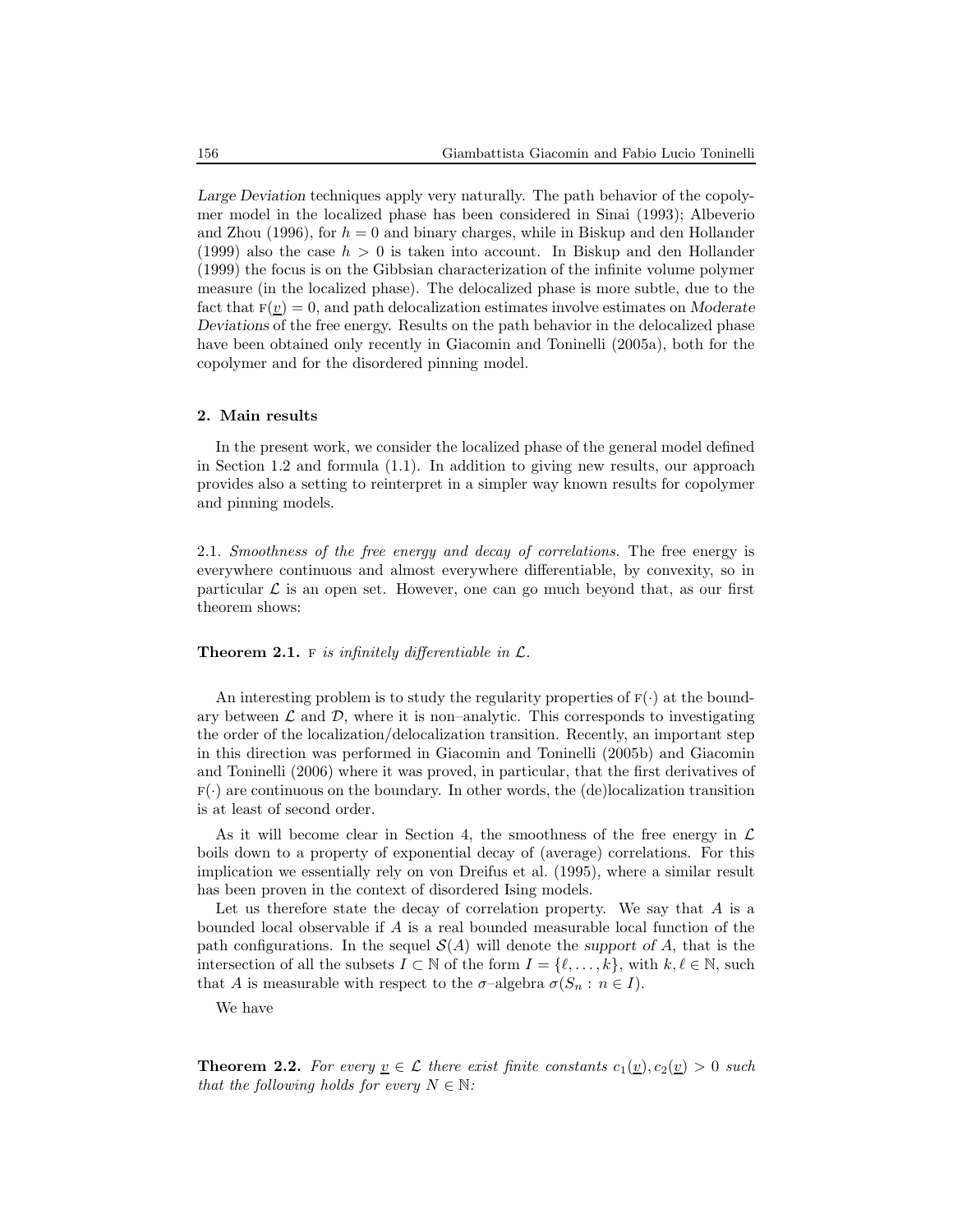• (Exponential decay of correlations.) For every couple of bounded local observables A and B we have

$$
\mathbb{E}\left[\left|\mathbf{E}_{N,\underline{\omega}}(AB) - \mathbf{E}_{N,\underline{\omega}}(A)\mathbf{E}_{N,\underline{\omega}}(B)\right|\right] \le c_1 \|A\|_{\infty} \|B\|_{\infty} \exp(-c_2 d(\mathcal{S}(A), \mathcal{S}(B))) \quad (2.1)
$$

where  $d(I, J) = \min\{|i - j|, i \in I, j \in J\}$  if  $I, J \subset \mathbb{N}$ .

• (Influence of the boundary.) For every bounded local observable A and  $k \in \mathbb{N}$ , such that  $\mathcal{S}(A) \subset \{1, \ldots, k\}$ , we have

$$
\sup_{N>k} \mathbb{E}\left[\left|\mathbf{E}_{N,\underline{\omega}}(A)-\mathbf{E}_{k,\underline{\omega}}(A)\right|\right] \le c_1 \|A\|_{\infty} \exp(-c_2 d(\mathcal{S}(A), \{k\})).\tag{2.2}
$$

• For every bounded local observable A the following limit exists  $\mathbb{P}(\mathrm{d}\omega)$ almost surely:

$$
\lim_{N \to \infty} \mathbf{E}_{N,\underline{\omega}}(A) =: \mathbf{E}_{\infty,\underline{\omega}}(A). \tag{2.3}
$$

Remark 2.3. From (2.1) one may easily extract an almost sure statement. Choose two bounded local observables A and B and set  $B_k(S) = B(\theta^k S)$ , i.e.  $(\theta S)_n =$  $S_{n+1}$ . Take the limit  $N \to \infty$  in (2.1) to obtain

$$
\mathbb{E}\left[\exp(c_2k/2)\left|\mathbf{E}_{\infty,\underline{\omega}}(AB_k)-\mathbf{E}_{\infty,\underline{\omega}}(A)\mathbf{E}_{\infty,\underline{\omega}}(B_k)\right|\right] \leq \exp(-c_2k/4),\tag{2.4}
$$

for k sufficiently large. Therefore the Fubini–Tonelli theorem and  $(2.4)$  yield

$$
\mathbb{E}\left[\sum_{k}\exp(c_{2}k/2)\left|\mathbf{E}_{\infty,\underline{\omega}}(AB_{k})-\mathbf{E}_{\infty,\underline{\omega}}(A)\mathbf{E}_{\infty,\underline{\omega}}(B_{k})\right|\right]<\infty.
$$
 (2.5)

The series appearing in the left–hand side is therefore  $\mathbb{P}(\,d\omega)$ –a.s. convergent. This implies that there exists a random variable  $C_{A,B}(\underline{\omega})$ ,  $C_{A,B}(\underline{\omega}) < \infty \mathbb{P}(\mathrm{d}\underline{\omega})$ -a.s., such that

$$
\left| \mathbf{E}_{\infty,\underline{\omega}}(AB_k) - \mathbf{E}_{\infty,\underline{\omega}}(A) \mathbf{E}_{\infty,\underline{\omega}}(B_k) \right| \le C_{A,B}(\underline{\omega}) \exp(-c_2 k/2),\tag{2.6}
$$

for every  $k$ .

2.2. Path localization and maximal excursions. We consider now the question of whether or not knowing that  $v \in \mathcal{L}$  does mean that the path of the polymer is really tight to the interface. Even if this question has not been treated for the general model we are considering here, the techniques used in Sinai (1993), Albeverio and Zhou (1996) and Biskup and den Hollander (1999), see also Giacomin (2004), may be applied directly and one obtains for example that, in the case  $S_n = S_{2n}^{RW}/2$ , for every  $\underline{v} \in \mathcal{L}$  there exist finite constants  $c_1, c_2 > 0$  such that for every  $N, s \in \mathbb{N}$ , and  $0 \leq k \leq N$ 

$$
\mathbb{E} \mathbf{P}_{N,\underline{\omega}} \left( |S_k| \ge s \right) \le c_1 e^{-c_2 s},\tag{2.7}
$$

or one can obtain an analogous  $\mathbb{P}(\,d\omega)$ –a.s. result, which is a bit more involved to state Sinai (1993).

The reason for revisiting this type of results, besides generalizing them to our case, is that they are only bounds and we would like to find estimates that are sharp to leading order. A notable exception is the case of some of the results in Albeverio and Zhou (1996, Th. 5.3 and Th. 6.1) where the precise asymptotic size of the largest excursion (and of the maximum displacement of the chain from the interface) is obtained. This result is a bit surprising since it depends on a certain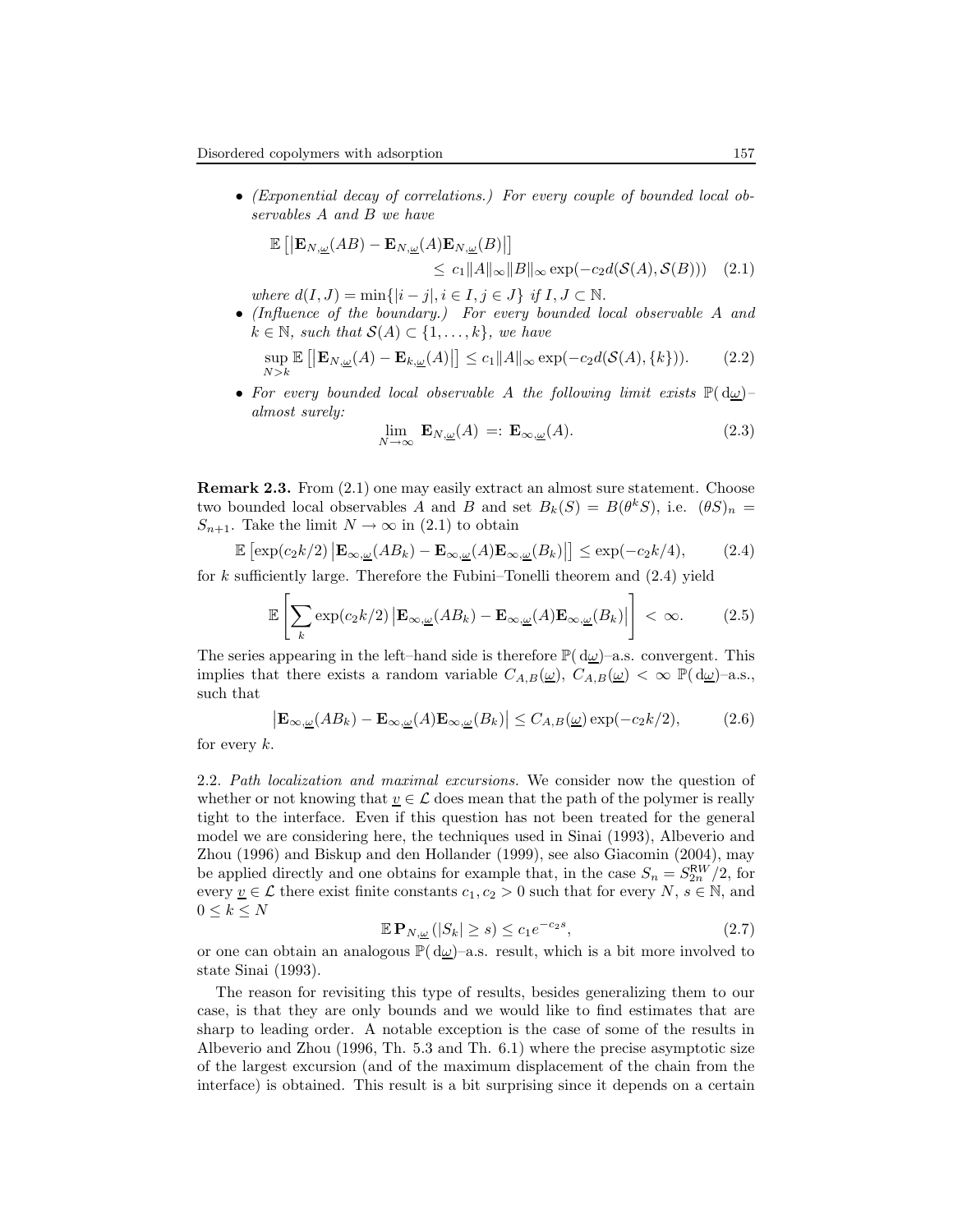annealed decay exponent. This exponent turns out to be different from the decay exponent one finds for  $\mathbb{P}(\mathbf{d}\underline{\omega})$ –a.s. estimates, see discussion after our Theorem 2.5. The argument of the crucial point of the proof of Albeverio and Zhou (1996, Th. 5.3) looks obscure to us and we propose here a different one, based on decay of correlations.

Of course we present our results in terms of excursion lengths. Recall the definition of the return times  $\tau$  in Section 1.2. For every  $k \in \{1, ..., N-1\}$ let us set  $\Delta_N(k) = \tau_{\iota(k)+1} - \tau_{\iota(k)}$ , with  $\iota(k)$  equal to the value i such that  $k \in \{\tau_i, \ldots, \tau_{i+1}-1\}$ . So  $\iota(k)$  is the left margin of the excursion to which k belongs and  $\Delta_N(k)$  is the length of such an excursion.

Two distinct questions can be posed concerning polymer excursions: one may be interested about the typical length of a given excursion or, more globally, about the typical length of the longest excursion,  $\Delta_N := \max_k \Delta_N(k)$ . Denote by  $\theta$  the left shift on  $\omega$ , like for S:  $\{\theta\omega\}_k = \omega_{k+1}$ . About the first problem, we can prove:

**Proposition 2.4.** Take  $\underline{v} \in \mathcal{L}$  and let  $\underline{w}$  be the two–sided sequence of IID random variables,  $\underline{\omega} := (\omega, \widetilde{\omega}) \in \mathbb{R}^{\mathbb{Z}} \times \mathbb{R}^{\mathbb{Z}}$ , with law  $\mathbb{P}$ . For every  $\varepsilon > 0$  there exist random variables  $C_{\varepsilon}^{(j)}(\underline{\omega})$ , j = 1, 2, such that  $\mathbb{P}(0 < C_{\varepsilon}^{(j)}(\underline{\omega}) < \infty) = 1$  and

$$
\mathbf{P}_{N,\underline{\omega}}\left(\Delta_{N}(k) = s\right) \ge C_{\varepsilon}^{(1)}\left(\theta^{k}\underline{\omega}\right) \exp\left(-\left(\mathbf{F}(\underline{v}) + \varepsilon\right)s\right),
$$
\n
$$
\mathbf{P}_{N,\underline{\omega}}\left(\Delta_{N}(k) = s\right) \le C_{\varepsilon}^{(2)}\left(\theta^{k}\underline{\omega}\right) \exp\left(-\left(\mathbf{F}(\underline{v}) - \varepsilon\right)s\right),
$$
\n(2.8)

for every N, every  $k \in \{1, \ldots N-1\}$  and every  $s \in \mathbb{N}$ : for the first inequality, the lower bound, we require also  $s < N/2$ .

Note that, in the definition of  $\mathbf{P}_{N,\omega}$ , the fact that  $\omega$  is a doubly infinite sequence is completely irrelevant, since the polymer measure depends only on  $\underline{\omega}_1, \ldots, \underline{\omega}_N$ . The introduction of two–sided disorder sequences, which might seem a bit unnatural, is needed here to have the almost–sure result uniformly in  $N, k$  and s.

About the maximal excursion, we have:

## Theorem 2.5. The following holds:

(1) the limit

$$
-\lim_{N \to \infty} \frac{1}{N} \log \mathbb{E} \left[ \frac{1 + e^{-2\lambda \sum_{n=1}^{N} (\omega_n + h)}}{Z_{N, \underline{\omega}}^{\underline{v}}} \right] := \mu(\underline{v}), \tag{2.9}
$$

exists and satisfies the bounds  $0 \leq \mu(\underline{v}) \leq F(\underline{v})$ . Moreover, for every  $c_1 > 0$  there exists  $c_2 > 0$  such that  $c_2 \left(\mathbf{F}(\underline{v})\right)^2 \leq \mu(\underline{v})$ , for  $\mathbf{F}(\underline{v}) \leq 1$  and  $\max(\lambda, \lambda) \leq c_1$ .

(2) Fix  $\underline{v} \in \mathcal{L}$ . For every  $\varepsilon \in (0,1)$  we have that

$$
\lim_{N \to \infty} \mathbf{P}_{N,\underline{\omega}}^{\underline{v}} \left( \frac{\Delta_N}{\log N} < \frac{1 - \varepsilon}{\mu(\underline{v})} \right) = 0, \quad \mathbb{P}(\mathrm{d}\underline{\omega}) - a.s., \tag{2.10}
$$

and

$$
\lim_{N \to \infty} \mathbf{P}_{N,\underline{\omega}}^{\underline{v}} \left( \frac{\Delta_N}{\log N} > \frac{1+\varepsilon}{\mu(\underline{v})} \right) = 0, \quad \text{in probability.} \tag{2.11}
$$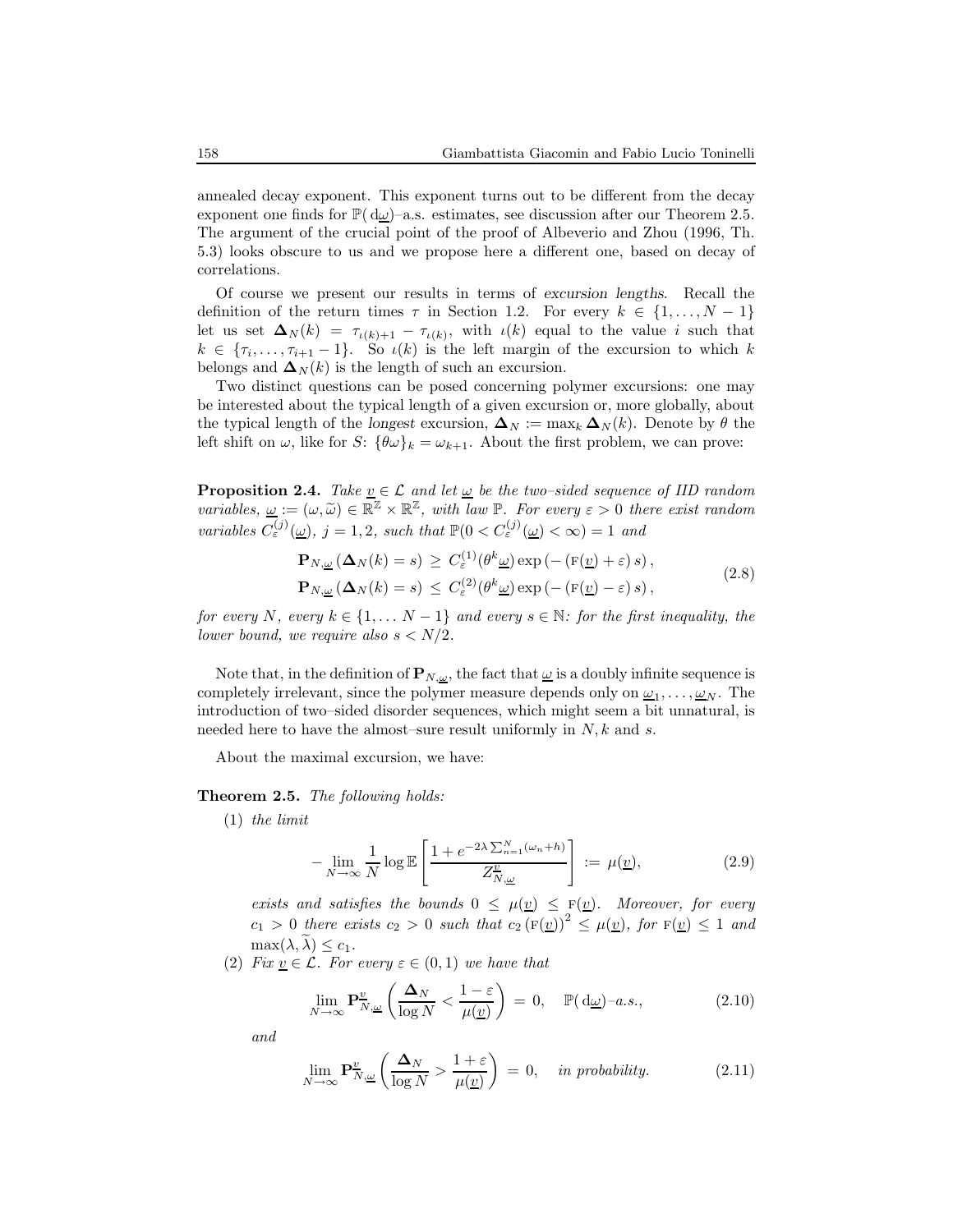In the localized region, under rather general conditions on the law P, we can prove that  $\mu(\underline{v}) < F(\underline{v})$ , see Appendix B.1. Notice therefore the gap between (2.10) and the result in Proposition 2.4, so that the largest excursion appears to be achieved in atypical regions.

**Remark 2.6.** When the law of  $\omega_1$  is symmetric, one can also prove (see Appendix B.2) that  $\mu(v)$  is equivalently given by

$$
\mu(\underline{v}) = -\lim_{N \to \infty} \frac{1}{N} \log \mathbb{E} \left[ \frac{1}{Z_{N,\underline{\omega}}^{\underline{v}}} \right].
$$
\n(2.12)

This coincides with the expression given in Albeverio and Zhou (1996), where only the case  $\lambda = 0$ ,  $h = 0$  and  $\omega_1$  taking values in  $\{-1, 1\}$  was considered.

2.3. Finite–size corrections and central limit theorem for the free energy. In this section, we investigate finite–size corrections to the infinite volume limit of the quenched average of the free energy, and the behavior of its disorder fluctuations. About the first point, it is quite easy to prove (see also Albeverio and Zhou (1996, Proposition 2.6)

**Proposition 2.7.** There exists  $c_1 < \infty$  such that, for every <u>v</u> and  $N \in \mathbb{N}$ , one has

$$
\left| \mathbf{F}(\underline{v}) - \frac{1}{N} \mathbb{E} \log Z_{N,\underline{\omega}}^{\underline{v}} \right| \le c_1 \frac{\log N}{N} + \frac{\widetilde{\lambda}}{N} (1 + |\widetilde{h}|). \tag{2.13}
$$

This bound is somehow optimal in general, in the sense that it is possible to prove a lower bound of order log  $N/N$  if v is in the *annealed region*, i.e., the subregion of D where  $(1/N) \log \mathbb{E} Z^{\frac{v}{N}}_{N,\underline{\omega}} \to 0$ . However, in the localized region we can go much farther:

**Theorem 2.8.** Assume that  $\underline{v} \in \mathcal{L}$ . Then, there exists  $c(\underline{v}) < \infty$  such that, for every  $N \in \mathbb{N}$ , one has

$$
\left| \mathbf{F}(\underline{v}) - \frac{1}{N} \mathbb{E} \log Z_{N,\underline{\omega}}^{\underline{v}} \right| \le \frac{c(\underline{v})}{N}.
$$
\n(2.14)

About fluctuations, in Albeverio and Zhou (1996) it was proven that, for  $\tilde{\lambda} = 0$ ,  $h = 0$  and  $\omega_1$  taking values in  $\{-1, 1\}$ , the free energy satisfies in the large volume limit a central limit theorem on the scale  $1/\sqrt{N}$ . Here, we generalize this result to the entire localized region. Our proof employs basically the same idea as in Albeverio and Zhou (1996); however, the use of concentration of measure ideas, plus a more direct way to show that the limit variance is not degenerate, allow for remarkable simplifications. The precise result is the following:

**Theorem 2.9.** If  $v \in \mathcal{L}$  the following limit in law holds:

$$
\frac{1}{\sqrt{N}} \left( \log Z^{\underline{v}}_{N,\underline{\omega}} - \mathbb{E} \log Z^{\underline{v}}_{N,\underline{\omega}} \right) \stackrel{N \to \infty}{\longrightarrow} \mathcal{N}(0, \sigma^2),\tag{2.15}
$$

with  $\sigma^2 = \sigma^2(\underline{v}) > 0$ .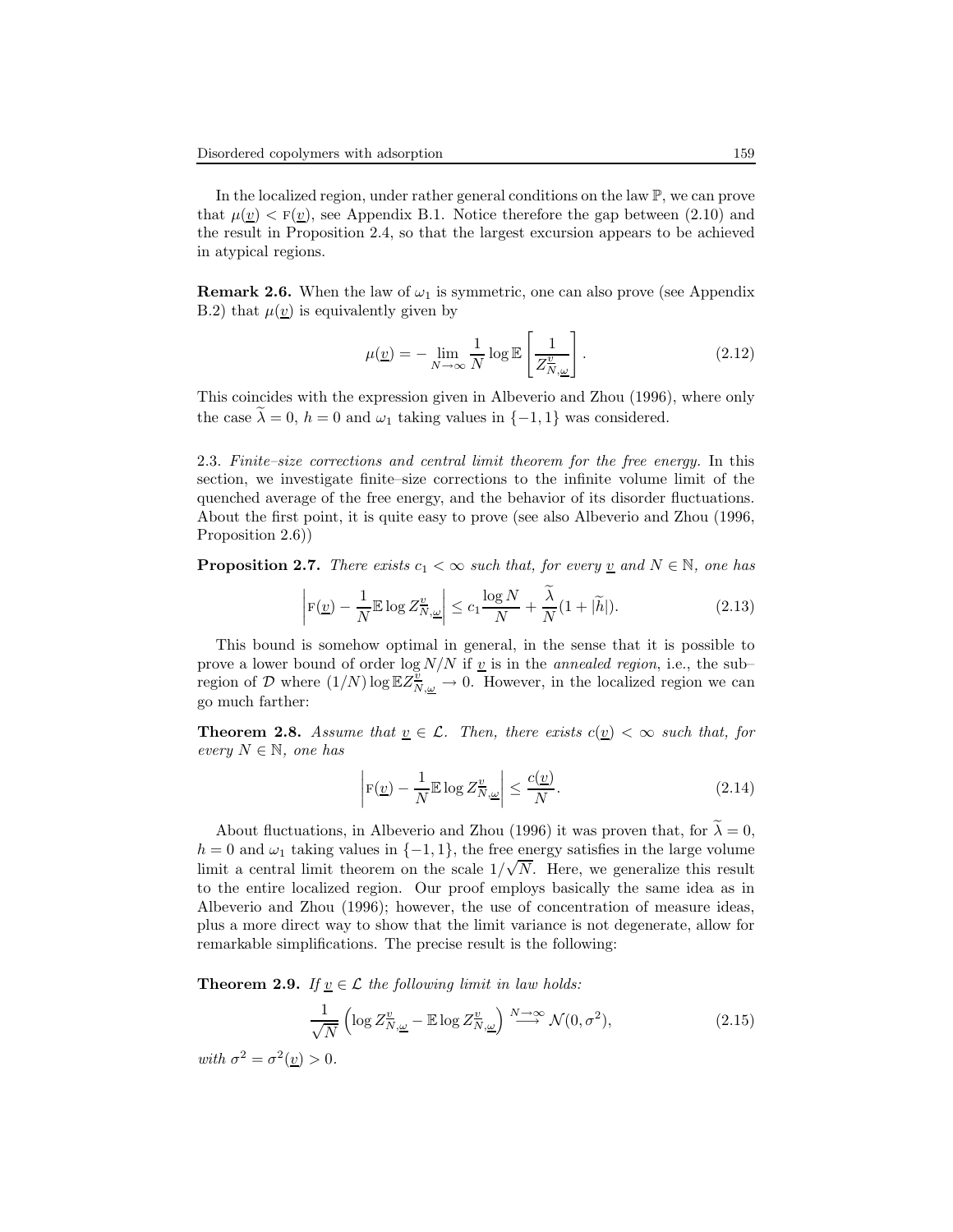2.4. Some notational conventions. For compactness we introduce a notation for the Hamiltonian

$$
\mathcal{H}_{N,\underline{\omega}}(S) = -2\lambda \sum_{n=1}^{N} (\omega_n + h) \Delta_n + \widetilde{\lambda} \sum_{n=1}^{N} (\widetilde{\omega}_n + \widetilde{h}) \delta_n, \tag{2.16}
$$

and for  $\overline{\Omega} \in \sigma(S_n : n \in \mathbb{N})$  we set

$$
Z_{N,\underline{\omega}}\left(\overline{\Omega}\right) = \mathbf{E}\Big[\exp\big(\mathcal{H}_{N,\underline{\omega}}(S)\big); \{S_N = 0\} \cap \overline{\Omega}\Big].\tag{2.17}
$$

Moreover, we set

$$
\zeta(x) = e^{\tilde{\lambda}(x+\tilde{h})}.\tag{2.18}
$$

#### 3. Decay of correlations

The proof of Theorem 2.2 is based on the following lemma, which is somehow similar in spirit to Lemmas 4 and 5 in Biskup and den Hollander (1999).

**Lemma 3.1.** For every  $\underline{v} \in \mathcal{L}$ , there exist constants  $0 < c_1(\underline{v}), c_2(\underline{v}) < \infty$  such that, for every  $N \in \mathbb{N}$ ,  $1 \le a < b \le N$ ,  $k \le (b - a - 1)$  and  $a < i_1 < i_2 \ldots < i_k < b$ ,

$$
\mathbb{E} \mathbf{P}_{N,\underline{\omega}}(\{a \le j \le b : S_j = 0\} = \{a, i_1, i_2, \dots, i_k, b\}) \le c_1^{k+1} e^{-c_2(b-a)}.\tag{3.1}
$$

Moreover, let  $S^1$ ,  $S^2$  be two independent copies of the copolymer, distributed according to the product measure  $\mathbf{P}_{N,\underline{\omega}}^{\otimes 2}$ . Then,

$$
\mathbb{E} \mathbf{P}_{N,\underline{\omega}}^{\otimes 2} \left( \nexists j : a < j < b, S_j^1 = S_j^2 = 0 \right) \le c_1 e^{-c_2(b-a)}.\tag{3.2}
$$

**Remark 3.2.** It will be clear from the proof that the constant  $c_2$  in (3.1) may be chosen smaller, but arbitrarily close to  $\mu(\underline{v})$ . The quantitative estimate on the constant  $c_2$  in (3.2) that one can extract from the proof given below is instead substantially worse and certainly not optimal.

*Proof of Theorem 2.2.* Let  $\mathcal{S}(A) = \{a_1, \ldots, a_2\}$  and  $\mathcal{S}(B) = \{b_1, \ldots, b_2\}$ . We assume that  $d(S(A), S(B)) > 0$ , otherwise (2.1) holds trivially with  $c_1 = 2$ . Without loss of generality, we take  $b_1 > a_2$ . Then, letting E be the event

$$
\mathcal{E} = \{ \nexists j : a_2 < j < b_1, S_j^1 = S_j^2 = 0 \},
$$

one can write

$$
\mathbf{E}_{N,\underline{\omega}}(AB) - \mathbf{E}_{N,\underline{\omega}}(A)\mathbf{E}_{N,\underline{\omega}}(B) = \mathbf{E}_{N,\underline{\omega}}^{\otimes 2} \left\{ (A(S_1)B(S_1) - A(S_1)B(S_2)) \mathbf{1}_{\mathcal{E}} \right\} \tag{3.3}
$$

since, by a simple symmetry argument based on the renewal property of  $S$ , one can show that the above average vanishes, if conditioned to the complementary of the event E. At this point, using (3.2) one obtains

$$
\mathbb{E}\left[\left|\mathbf{E}_{N,\underline{\omega}}(AB)-\mathbf{E}_{N,\underline{\omega}}(A)\mathbf{E}_{N,\underline{\omega}}(B)\right|\right] \leq 2c_1\|A\|_{\infty}\|B\|_{\infty}e^{-c_2(b_1-a_2)},\tag{3.4}
$$

which is statement  $(2.1)$  of the theorem.

As for (2.2) we observe that, since we are assuming that  $\mathcal{S}(A) \subset \{1, \ldots, k\}$ , one has the identity

$$
\mathbf{E}_{k,\underline{\omega}}\left(A\right) = \frac{\mathbf{E}_{N,\underline{\omega}}\left(A\,\delta_k\right)}{\mathbf{E}_{N,\underline{\omega}}\left(\delta_k\right)},\tag{3.5}
$$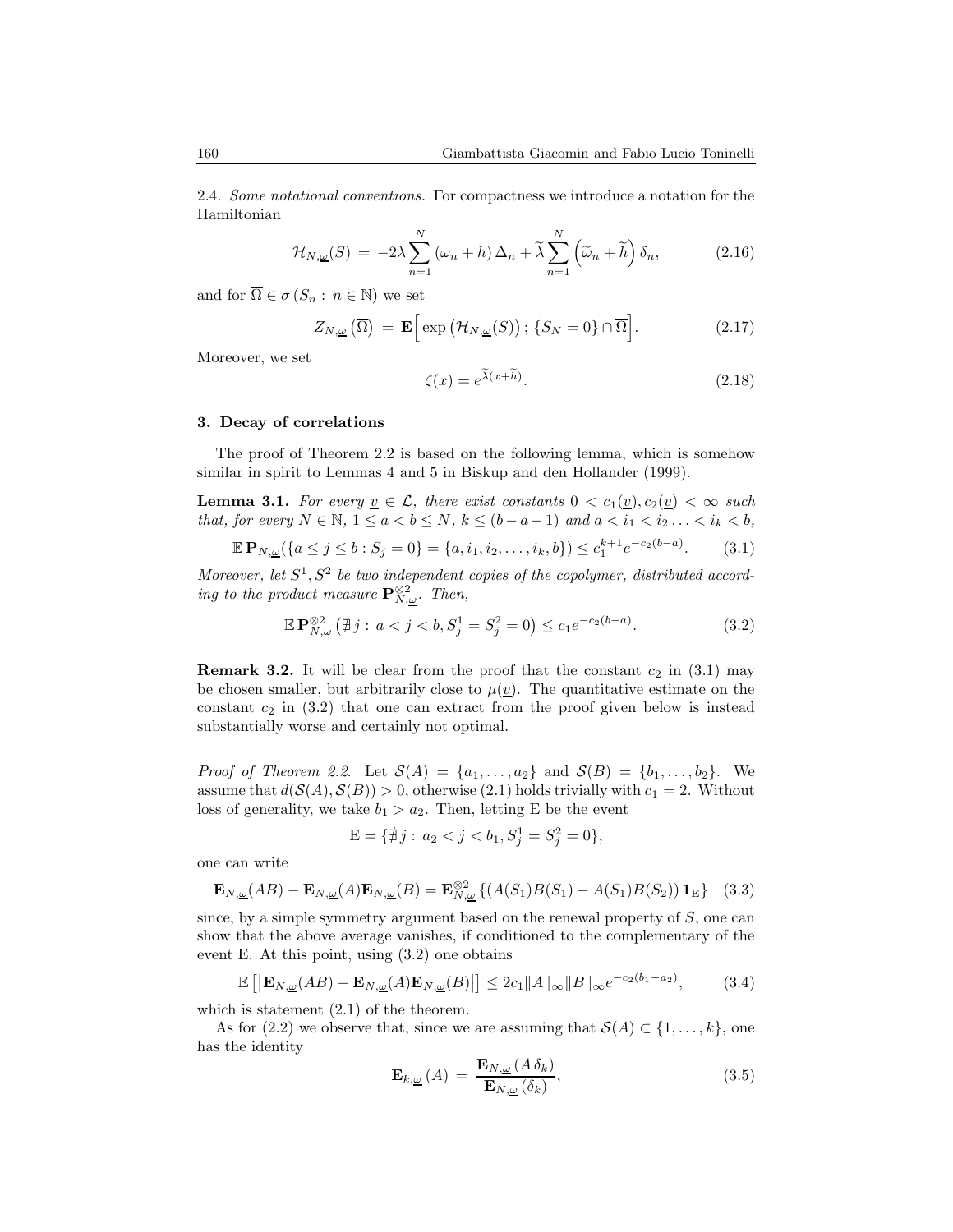where we recall that  $\delta_k = \mathbf{1}_{\{S_k=0\}}$ . Therefore, there exist positive constants c and  $c'$  such that

$$
\mathbb{E}\left[\left|\mathbf{E}_{N,\underline{\omega}}\left(A\right)-\mathbf{E}_{k,\underline{\omega}}\left(A\right)\right|\right] = \mathbb{E}\left[\left|\frac{\mathbf{E}_{N,\underline{\omega}}\left(A\right)\mathbf{E}_{N,\underline{\omega}}\left(\delta_{k}\right)-\mathbf{E}_{N,\underline{\omega}}\left(A\,\delta_{k}\right)}{\mathbf{E}_{N,\underline{\omega}}\left(\delta_{k}\right)}\right|\right] \n\leq ck^{c}\mathbb{E}\left[\zeta(\widetilde{\omega}_{k})\left|\mathbf{E}_{N,\underline{\omega}}\left(A\right)\mathbf{E}_{N,\underline{\omega}}\left(\delta_{k}\right)-\mathbf{E}_{N,\underline{\omega}}\left(A\,\delta_{k}\right)\right|\right] \n\leq ck^{c}\left(\mathbb{E}\left[\left|\mathbf{E}_{N,\underline{\omega}}\left(A\right)\mathbf{E}_{N,\underline{\omega}}\left(\delta_{k}\right)-\mathbf{E}_{N,\underline{\omega}}\left(A\,\delta_{k}\right)\right|^{2}\right]\mathbb{E}\left[\zeta(\widetilde{\omega}_{k})^{2}\right]\right)^{1/2} \n\leq c'k^{c}\|A\|_{\infty}e^{-c_{2}d(S(A),\{k\})}, \quad (3.6)
$$

where in the first inequality we have applied Lemma A.1, in the second the Cauchy– Schwarz inequality and in the third Theorem 2.2, formula (2.1). Since A is a local observable,  $d(S(A), \{k\}) = k(1 + o(1))$  as  $k \to \infty$  and therefore the proof of (2.2) is complete.

Finally, (2.3) is a consequence of the decay of the influence of boundary conditions expressed by (2.2). Note in fact that (2.2) states that  $\{\mathbf E_{n,\underline{\omega}}(A)\}\)n$  is a Cauchy sequence in  $L^1(\mathbb{P})$ . Therefore it convergence in  $L^1$  toward a limit random variable that we denote  $\mathbf{E}_{\infty,\omega}(A)$ . Therefore (2.2) holds if we set  $N = \infty$  and, by the Fubini–Tonelli Theorem, this clearly implies that

$$
\mathbb{E}\left[\sum_{k} \left| \mathbf{E}_{\infty,\underline{\omega}}(A) - \mathbf{E}_{k,\underline{\omega}}(A) \right| \right] < \infty,\tag{3.7}
$$

so the series in the expectation is  $\mathbb{P}(\mathrm{d}\underline{\omega})$ –a.s. convergent, which implies the almost sure convergence of  $\left\{ \mathbf{E}_{n,\underline{\omega}}(A) \right\}_n$ , that is (2.3). Theorem 2.2

Proof of Lemma 3.1, Equation (3.1). It is immediate to realize that, letting  $i_0 = a$ and  $i_{k+1} = b$ ,

$$
\mathbb{E} \mathbf{P}_{N,\underline{\omega}}(\{a \le j \le b : S_j = 0\} = \{i_0, i_1, \dots, i_{k+1}\})
$$
\n
$$
\le \prod_{\ell=0}^k \mathbb{E} \left[ \frac{K(i_{\ell+1} - i_{\ell})\zeta(\widetilde{\omega}_{i_{\ell+1}})}{2Z_{i_{\ell+1} - i_{\ell}, \theta^i \ell_{\underline{\omega}}}} \left(1 + e^{-2\lambda \sum_{j=i_{\ell}+1}^{i_{\ell+1}} (\omega_j + h)}\right) \right], \quad (3.8)
$$

where  $K(\cdot)$  was defined in Section 1.3 and  $\theta$  is the left shift. Indeed, it suffices to apply Lemma A.2 with  $m = k + 1$  and  $A_j = \{S_i \neq 0, i_j < i < i_{j+1}\}.$  Thanks to Part 1 of Theorem 2.5 and to the exponential integrability of  $\tilde{\omega}_1$ , one has

$$
-\lim_{N\to\infty}\frac{1}{N}\log\mathbb{E}\left[\frac{\zeta(\widetilde{\omega}_N)}{Z_{N,\underline{\omega}}^n}\left(1+e^{-2\lambda\sum_{j=1}^N(\omega_j+h)}\right)\right]=\mu(\underline{v})=:\mu>0,
$$

so that one obtains from (3.8)

$$
\mathbb{E} \mathbf{P}_{N,\underline{\omega}}(\{a \le j \le b : S_j = 0\} = \{i_0, i_1, \dots, i_{k+1}\}) \le \prod_{\ell=0}^k c_3 e^{-\mu(i_{\ell+1} - i_{\ell})/2}
$$
\n
$$
= c_3^{k+1} e^{-\mu(b-a)/2}.
$$
\nLemma 3.1, Eq. (3.1)

Proof of Lemma 3.1, Equation (3.2). In this proof the positive constants, typically dependent on <u>v</u>, will be denoted by  $d_0, d_1, \ldots$  The constants  $c_1$  and  $c_2$  are taken from (3.1), but since  $c_2$  is repeated several times we set  $c := c_2$ . Let us first define,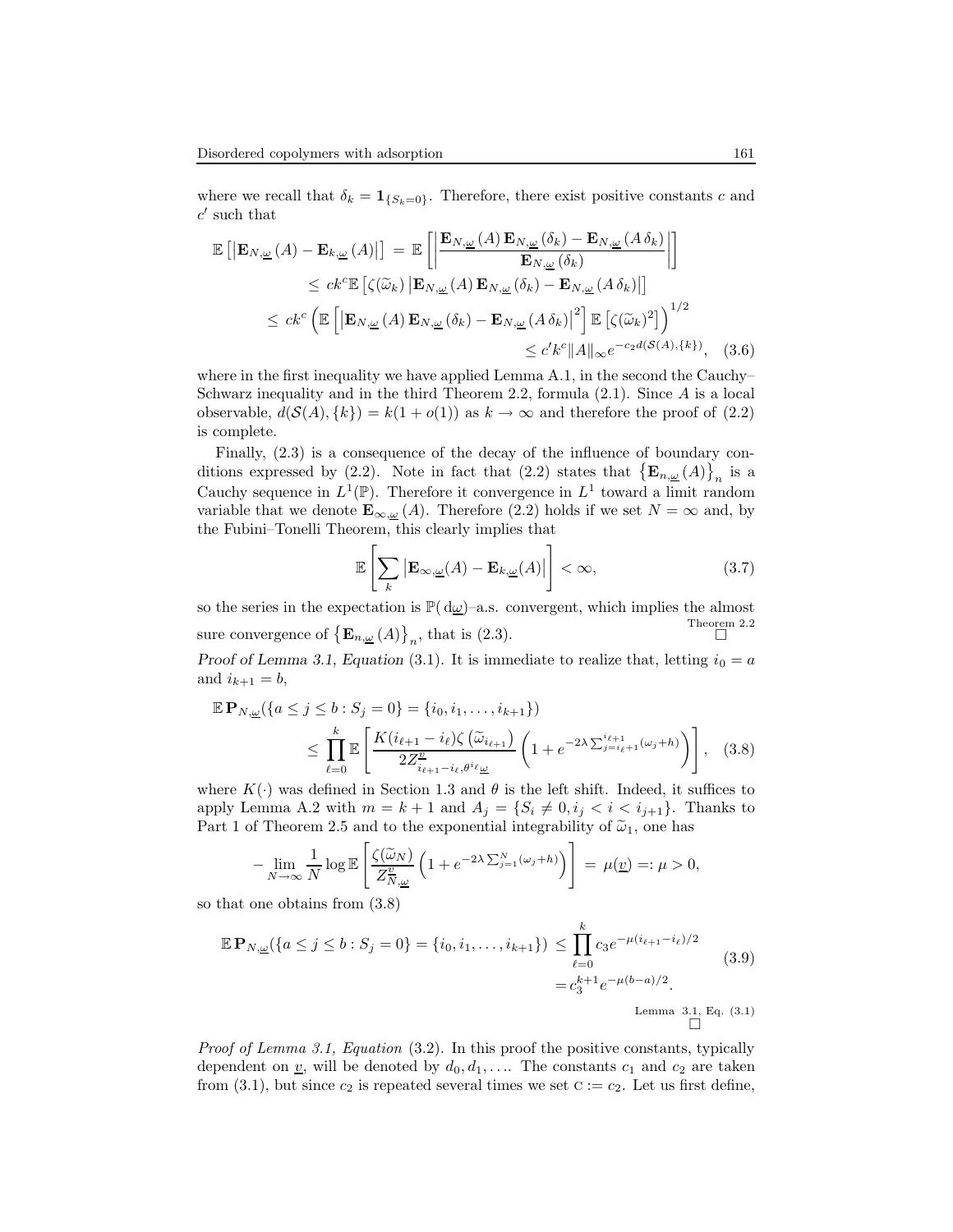for  $s = 1, 2, \eta_0^{(s)} = \sup\{0 \le j \le a : S_j^s = 0\}, \eta_i^{(s)} = \inf\{j > \eta_{i-1}^{(s)} : S_j^s = 0\}$  for  $i \ge 1$ and  $r^{(s)} = \sup\{j : \eta_j^{(s)} < b\}$ . Then, for  $j = 0, \ldots, r^{(s)}$  we let  $\chi_j^{(s)} = \eta_{j+1}^{(s)} - \eta_j^{(s)} \ge 1$ . We will refer to the interval  $\{\eta_j^{(s)}, \cdots, \eta_{j+1}^{(s)}\}$  as to the  $j^{th}$  excursion from zero of the walk  $S^s$ , and to  $\chi_i^{(s)}$  $j^{(s)}$  as to its length, see Figure 2. (Note that the  $0^{th}$  and the  $(r^{(s)})^{th}$  excursions may have an endpoint outside  $\{a, \ldots, b\}$ .)



FIGURE 2. In the interval  $\{a+1,\ldots,b-1\}$  the walk  $S^1$  (dashed line) and the walk  $S<sup>2</sup>$  (full line) never touch zero at the same time. We have marked the returns to zero  $\eta_j^{(s)}$  and the lengths of the excursions  $\chi_j^{(s)}$ . In this example,  $r^{(1)} = 5$  and  $r^{(2)} = 6$ . If for instance we choose  $\kappa_2/\text{C} = 4$ , then in this example  $S<sup>1</sup>$  makes three short excursions, and  $S<sup>2</sup>$  four. Note that the two walks can meet and cross away from the line  $S = 0$ .

The basic observation is that, as we will prove in a moment, there exists  $\kappa_1, \kappa_2 >$ 0 independent of  $\underline{v}$  such that

$$
\mathbb{E} \mathbf{P}_{N,\underline{\omega}} \left( \sum_{0 \le j \le r^{(1)} : \chi_j^{(1)} \ge \kappa_2 \mathbf{C}^{-1}} \chi_j^{(1)} > \frac{b-a}{4} \right) \le d_1 e^{-\kappa_1 \mathbf{C}(b-a)},\tag{3.10}
$$

uniformly in  $N \in \mathbb{N}$ ,  $1 \le a < b \le N$ , for some finite constant  $d_1 := d_1(\underline{v}) > 0$ . In words, this means that with high probability at least  $3/4$  of the interval  $\{a, \ldots, b\}$ is covered by excursions of S whose length is smaller than  $\kappa_2$ c<sup>-1</sup> (we will call them short excursions). To prove (3.10), set  $x = \chi_0^{(1)}$ ,  $y = \chi_{r^{(1)}}^{(1)}$  $_{r^{(1)}}^{(1)}$  and

$$
u := \sum_{0 < j < r^{(1)}: \chi_j^{(1)} \ge \kappa_2 c^{-1}} \chi_j^{(1)},\tag{3.11}
$$

so that the condition in the probability in the left–hand side of  $(3.10)$  reads  $u +$  $x\mathbf{1}_{x\geq\kappa_2\zeta^{-1}}+y\mathbf{1}_{y\geq\kappa_2\zeta^{-1}}\geq (b-a)/4.$  Obviously, the number  $\ell$  of excursions entirely contained in  $\{a, \ldots, b\}$  and of length at least  $\kappa_2$ c<sup>-1</sup> (long excursions) is at most  $|u C/\kappa_2|$ , and one can (very roughly) bound above the number of possible ways one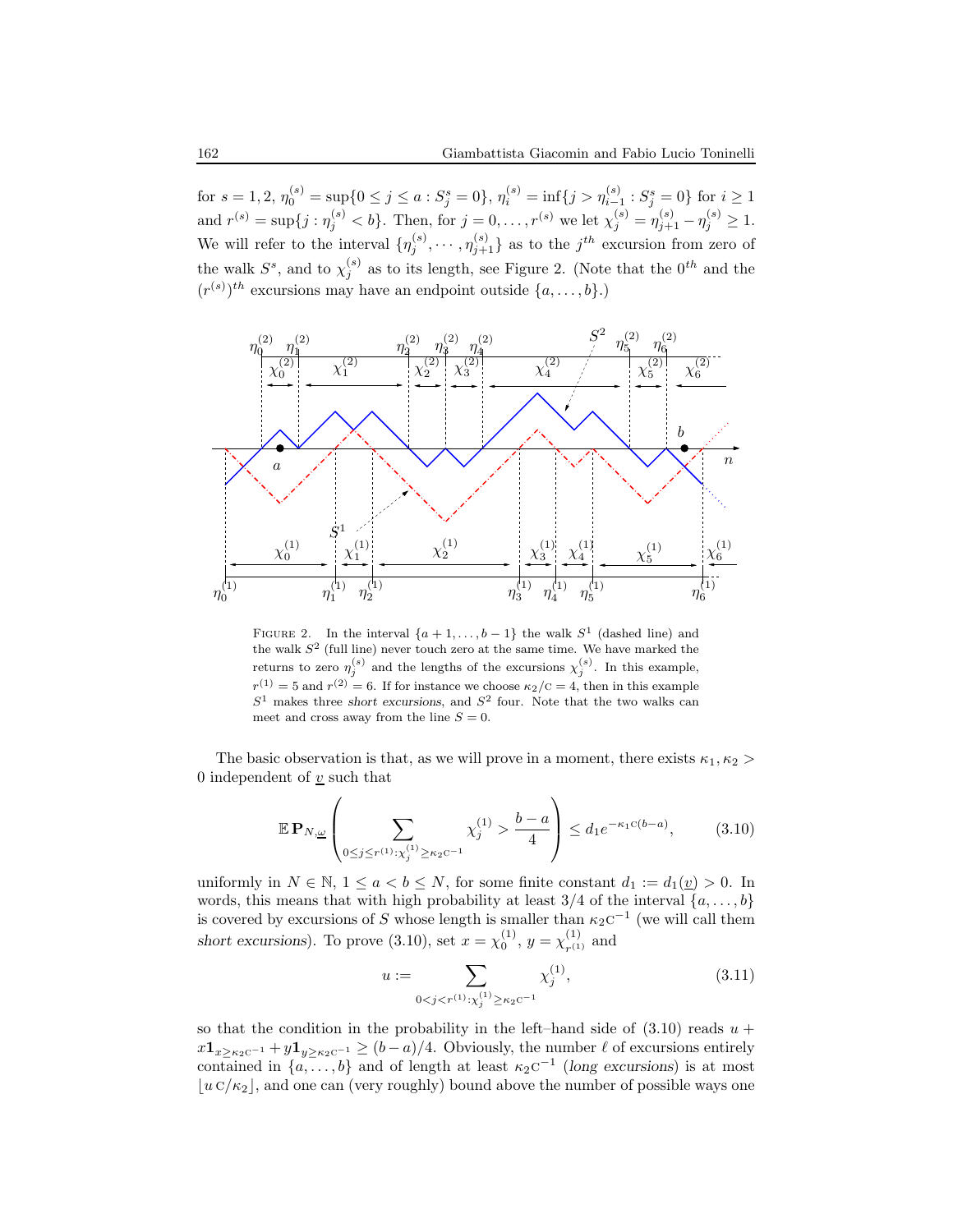can place them in the stretch  $\{a, \ldots, b\}$  by

$$
\left(\begin{array}{c} (b-a) \\ \ell \end{array}\right)^2.
$$
 (3.12)

These facts, together with a simple application of Lemma A.2 and Eq. (3.1), allow to bound above the left–hand side of (3.10) by

$$
\sum_{\substack{x,y \ge 0, u \le (b-a): \\ (x1_{x \ge \frac{\kappa_2}{c} + y1_{y \ge \frac{\kappa_2}{c} + u}) \ge \frac{b-a}{4}}} (b-a)^2 e^{-c(u+x+y)} \sum_{\ell=0}^{\lfloor \frac{u}{\kappa_2} \rfloor} {b-a \choose \ell}^2 c_1^{\ell+1}
$$
  

$$
\le d_0 (b-a)^3 e^{-c\frac{b-a}{4}} \max(c_1, 1)^{\frac{c(b-a)}{\kappa_2}} \left( \frac{(b-a)}{\lfloor \frac{c(b-a)}{\kappa_2} \rfloor} \right)^2 \le d_1 e^{-\kappa_1 c(b-a)}, \quad (3.13)
$$

where the last inequality follows, if  $\kappa_2$  is sufficiently large, from the Stirling formula. We stress that the constant  $c_1$  is the one appearing in (3.1). The factor  $(b-a)^2$  in (3.13) just takes care of the possible location of  $\eta_1^{(1)}$  and  $\eta_{r^{(1)}}^{(1)}$  $r_{r^{(1)}}^{(1)}$  in  $\{a+1,\ldots,b-1\}.$ 

For ease of notation, let  $B_{a,b}$  be the event  $B_{a,b} = \{ \nexists j : a < j < b, S_j^1 = S_j^2 = 0 \}$ that the two walks do not touch zero at the same time between  $a$  and  $b$ , and for  $s = 1, 2$  let  $C^{(s)}$  be the event

$$
C^{(s)} = \left\{ \sum_{0 \le j \le r^{(s)} : \chi_j^{(s)} < \kappa_2 C^{-1}} \chi_j^{(s)} > \frac{3}{4}(b-a) \right\} . \tag{3.14}
$$

Then, from Eq. (3.10), if  $\bar{C} = C^{(1)} \cap C^{(2)} \cap B_{a,b}$ , one has

$$
\mathbb{E}\,\mathbf{P}_{N,\underline{\omega}}^{\otimes 2}\left(\mathbf{B}_{a,b}\right) \leq 2d_1 e^{-\kappa_1 c(b-a)} + \mathbb{E}\,\mathbf{P}_{N,\underline{\omega}}^{\otimes 2}\left(\bar{C}\right). \tag{3.15}
$$

To estimate the last term in (3.15) let us notice that if the event  $\overline{C}$  occurs then, denoting by  $V^s$  the union of the short excursions of  $S^s$ , the set  $V^1 \cap V^2 \cap \{a, \ldots, b\}$ contains at least  $(b-a)/4$  sites. As a consequence, recalling that short excursions do not exceed  $\kappa_2$ c<sup>-1</sup> in length,  $V := \{j \in V^1 \cap V^2 \cap \{a, \ldots, b\} : S_j^1 S_j^2 = 0\}$  contains at least  $\lfloor c(b-a)/(8\kappa_2) \rfloor$  sites. In words, if  $j \in V$  then either  $S_j^1 = 0$  and j belongs to a short excursion of  $S^2$ , or the same holds interchanging the roles of  $S^1$  and  $S^2$ . One can rewrite V as the disjoint union  $V = W^1 \cup W^2$ , where  $W^s = \{j \in V : S_j^s = 0\}$ and, of course, at least one among  $W^1$  and  $W^2$  contains  $\lfloor c(b-a)/(16\kappa_2)\rfloor$  points. Therefore, using also the symmetry between  $S^1$  and  $S^2$ , one has

$$
\mathbf{P}_{N,\underline{\omega}}^{\otimes 2}(\bar{C}) \leq 2 \mathbf{E}_{N,\underline{\omega}}^{\otimes 2} \left( \mathbf{1}_{\bar{C} \cap \{|W^1| \geq \lfloor c(b-a)/(16\kappa_2) \rfloor\}} \right) \leq 2 \mathbf{E}_{N,\underline{\omega}}^{\otimes 2} \left( \mathbf{1}_{\bar{C} \cap \{|\hat{W}^1| \geq \lfloor c(b-a)/(16\kappa_2) \rfloor\}} \right),
$$
\n(3.16)

where  $\hat{W}^1$  is the subset of  $\{a, \ldots, b\}$  which satisfies the following properties:

- (1)  $S_j^1 = 0$  for every  $j \in \hat{W}^1$ ;
- (2) for every  $j \in \hat{W}^1$  there exist  $a \leq x_j < j < y_j \leq b$  such that
	- $S_{x_j}^2 = S_{y_j}^2 = 0$ 
		- $0 < y_j x_j < \kappa_2 c^{-1}$
		- $S_i^2 \neq 0$  if  $\{x_j < i < y_j \text{ and } S_i^1 \neq 0\}.$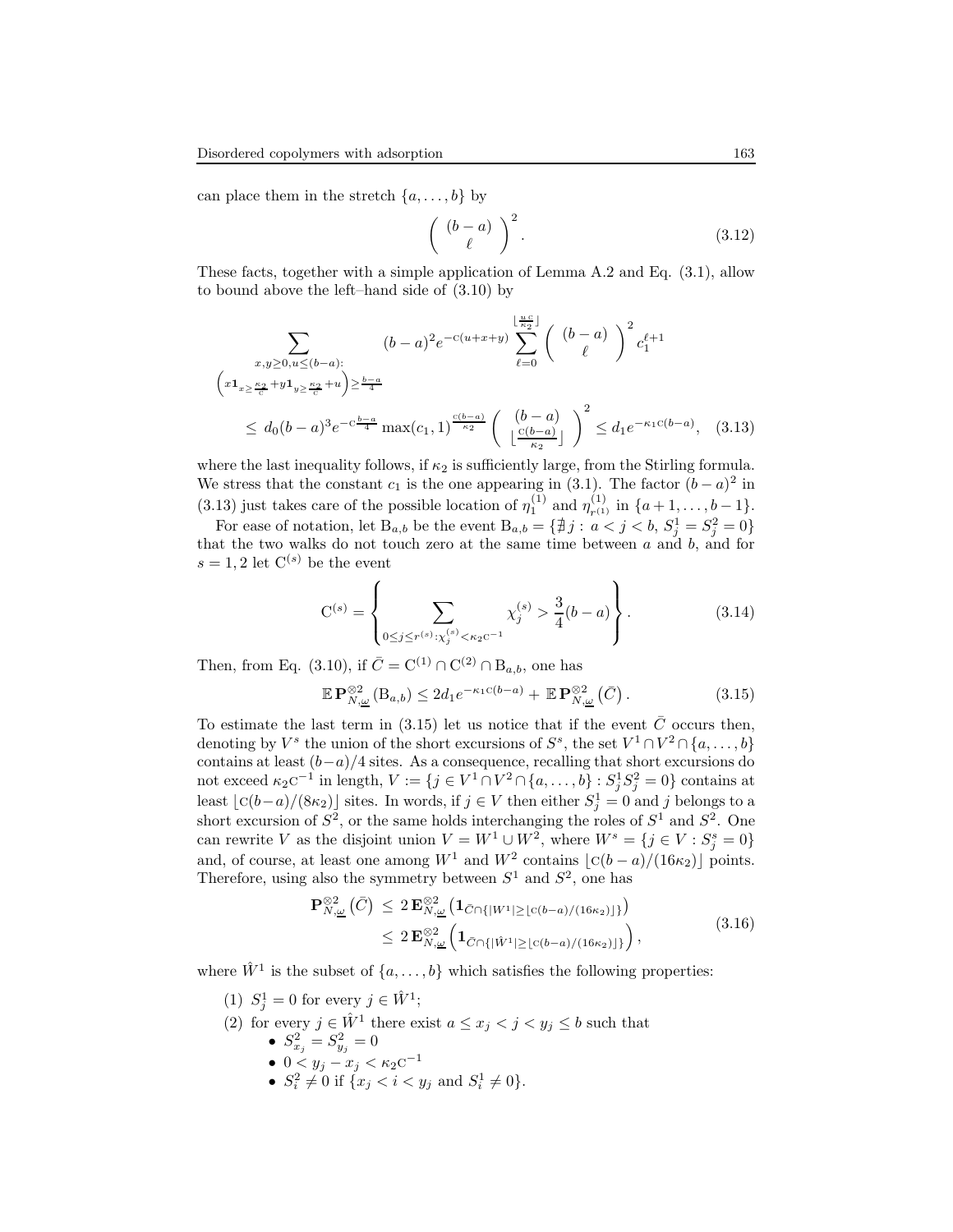Note that, since we are working on  $\bar{C}$ ,  $S_i^2 \neq 0$  when  $S_i^1 = 0$ : this prescription is not contained in the definition of  $\hat{W}^1$ . One can now write (see also Fig. 3)

$$
\mathbf{P}_{N,\underline{\omega}}^{\otimes 2}(\bar{C}) \leq 2 \mathbf{E}_{N,\underline{\omega}} \left( \mathbf{E}_{N,\underline{\omega}}^{\otimes 2} \left( \mathbf{1}_{\{\bar{C}\}} \mathbf{1}_{\{|\hat{W}^1| \geq \lfloor c(b-a)/(16\kappa_2) \rfloor\}} \Big| S^1 \right) \right)
$$
\n
$$
= 2 \mathbf{E}_{N,\underline{\omega}} \left( \sum_{\hat{W}} \mathbf{E}_{N,\underline{\omega}}^{\otimes 2} \left( \mathbf{1}_{\{\bar{C}\}} \mathbf{1}_{\{\hat{W}^1 = \hat{W}\}} \Big| S^1 \right) \right)
$$
\n
$$
= 2 \mathbf{E}_{N,\underline{\omega}} \left( \mathbf{1}_{\{C^{(1)}\}} \sum_{\hat{W}} \mathbf{E}_{N,\underline{\omega}}^{\otimes 2} \left( \mathbf{1}_{\{C^{(2)}\}} \mathbf{1}_{\{B_{a,b}\}} \mathbf{1}_{\{\hat{W}^1 = \hat{W}\}} \Big| S^1 \right) \right) \tag{3.17}
$$

In the second step we have decomposed the probability by summing over all a priori admissible configurations  $\hat{W}$  of the set  $\hat{W}^1$ , i.e., all possible subsets of  $\{a, \ldots, b\}$ containing at least  $\lfloor c(b-a)/(16\kappa_2)\rfloor$  sites. We are now going to relax the constraint given by  $\mathbf{1}_{\{B_{a,b}\}}$ , but estimating the corresponding ratio of probabilities. We claim in fact that, given  $k, \ell \leq \kappa_2 c^{-1}$  and  $0 < i_1 < \ldots < i_k < \ell$ , we have

$$
\frac{\mathbf{P}_{\ell,\underline{\omega}}(S_j \neq 0, 0 < j < \ell)}{\mathbf{P}_{\ell,\underline{\omega}}(S_j \neq 0, j \notin \{0, i_1, \dots, i_k, \ell\})} \leq \prod_{r=1}^k \eta(\widetilde{\omega}_{i_r}),
$$
\n(3.18)

where

$$
\eta(\widetilde{\omega}) := (1 + d_2 \zeta(\widetilde{\omega}))^{-1},\tag{3.19}
$$

where  $d_2$  is a positive constant that depends on  $K(\cdot)$  and on the value of  $\kappa_2 c^{-1}$ . The bound (3.18), which will be applied with  $S = S^2$ , is proven as follows. First observe that

$$
\frac{\mathbf{P}_{\ell,\underline{\omega}}(S_j \neq 0, 0 < j < \ell)}{\mathbf{P}_{\ell,\underline{\omega}}(S_j \neq 0, j \notin \{0, i_1, \dots, i_k, \ell\})}
$$
\n
$$
\leq \frac{\mathbf{P}_{\ell,\underline{\omega}}(S_j \neq 0, 0 < j < \ell)}{\mathbf{P}_{\ell,\underline{\omega}}(S_j > 0, j \notin \{0, i_1, \dots, i_k, \ell\}) + \mathbf{P}_{\ell,\underline{\omega}}(S_j < 0, j \notin \{0, i_1, \dots, i_k, \ell\})}, \quad (3.20)
$$

and in the ratio in the right–hand side we may factor the expression containing the copolymer energy term, that is we can set  $\lambda = 0$  and we can restrict ourselves to considering  $S \geq 0$ . We write:

$$
\frac{\mathbf{P}_{\ell,\underline{\omega}}(S_j > 0, j \notin \{0, i_1, \dots, i_k, \ell\})}{\mathbf{P}_{\ell,\underline{\omega}}(S_j > 0, 0 < j < \ell)} \\
= \sum_{A \subset \{i_1, \dots, i_k\}} \frac{\mathbf{P}_{\ell,\underline{\omega}}(S_j = 0, j \in A, S_j > 0, j \in \{1, \dots, \ell - 1\} \setminus A)}{K(\ell)/2} \\
\geq \sum_{A \subset \{i_1, \dots, i_k\}} \prod_{j \in A} \epsilon_{\ell} \zeta(\widetilde{\omega}_j) = \prod_{j \in \{i_1, \dots, i_k\}} (1 + \epsilon_{\ell} \zeta(\widetilde{\omega}_j)),
$$
\n(3.21)

where  $\epsilon_{\ell}$  may be chosen, with a very rough estimate, equal to  $\min_{j=1,\dots,\ell} K(j)^2/4$ . Since  $\ell \leq \kappa_2 c^{-1}$ , we obtain (3.18).

Therefore from (3.17), using (3.18), we can extract

$$
\mathbf{P}_{N,\underline{\omega}}^{\otimes 2}(\bar{C}) \leq 2 \mathbf{E}_{N,\underline{\omega}} \left( \mathbf{1}_{\{C^{(1)}\}} \sum_{\hat{W}} \mathbf{E}_{N,\underline{\omega}}^{\otimes 2} \left( \mathbf{1}_{\{C^{(2)}\}} \mathbf{1}_{\{\hat{W}^1 = \hat{W}\}} \middle| S^1 \right) \prod_{j \in \hat{W}} \eta(\widetilde{\omega}_j) \right). \tag{3.22}
$$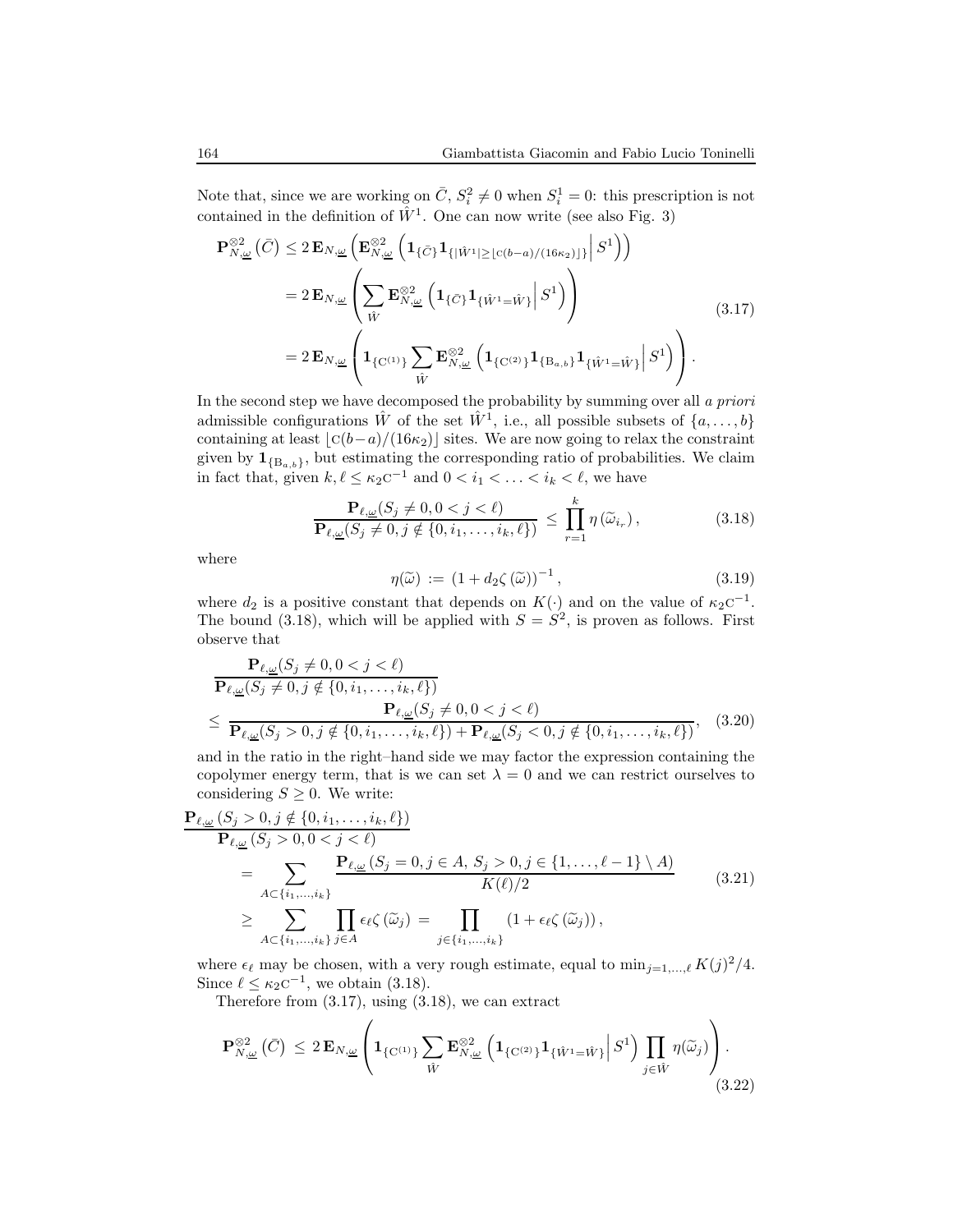

FIGURE 3. Consider again the example of Fig. 2. If, say,  $\kappa_2 c^{-1} = 9$ , then  $\hat{W} = \{p_1, \ldots, p_5\}$ . For  $j = 1, 2$  one has  $(x_j, y_j) = (\bar{x}_1, \bar{y}_1)$ , while  $(x_j, y_j) =$  $(\bar{x}_2, \bar{y}_2)$  if  $j = 3, 4, 5$ .

The remaining problem now is that  $\eta(\tilde{\omega}_n) < 1$  is random and can get arbitrarily close to 1. This however does not happen too often: in fact there exists  $\kappa_3$  such that, for every  $\underline{v} \in \mathcal{L}$ ,

$$
\mathbb{P}(U) := \mathbb{P}\left(|\{a < i < b : \omega_i < -\kappa_3\}| \ge \left\lfloor \frac{c(b-a)}{32\kappa_2} \right\rfloor\right) \le d_3 e^{-d_4(b-a)},\tag{3.23}
$$

for every value of  $(b - a)$ . The bound (3.23) follows from a direct (large deviation) estimate on the binomial random variable with parameters  $p := \mathbb{P}(\tilde{\omega}_i < -\kappa_3)$ , which can be made arbitrarily small, and  $b - a$ . It suffices for example that  $2p \leq$  $\rm C/32\kappa_2$ .

Thanks to  $|W| \geq [c(b - a)/(16\kappa_2)]$ , (3.22) implies that, on the complementary of  $U$ ,

$$
\mathbf{P}_{N,\underline{\omega}}^{\otimes 2}(\bar{C}) \le (1 + d_2 \zeta(-\kappa_3))^{-\frac{c(b-a)}{32\kappa_2}} \le d_5 e^{-d_6(b-a)}.
$$
 (3.24)

Together with (3.15) and (3.23), this completes the proof of (3.2). Lemma 3.1, (3.2)  $\Box$ 

## 4. Regularity of the free energy

Proof of Theorem 2.1. Thanks to the Ascoli-Arzelà Theorem, it is sufficient to show that, for every integer k, the  $k^{th}$  derivative of  $(1/N)\mathbb{E}\log Z^{\underline{v}}_{N,\underline{\omega}}$  with respect to any of the parameters  $\lambda, h, \widetilde{\lambda}, \widetilde{h}$  is bounded above uniformly in N. For definiteness, let us show this property for

$$
\frac{\partial^k}{\partial \tilde{\lambda}^k} \frac{1}{N} \mathbb{E} \log Z^{\underline{v}}_{N,\underline{\omega}}.\tag{4.1}
$$

The above derivative is given by

$$
\frac{\partial^k}{\partial \widetilde{\lambda}^k} \frac{1}{N} \mathbb{E} \log Z^{\underline{v}}_{N,\underline{\omega}} = \frac{1}{N} \sum_{1 \leq n_1, n_2, \dots, n_k \leq N} \mathbb{E} \left\{ \widetilde{\omega}_{n_1} \dots \widetilde{\omega}_{n_k} \mathbf{E}_{N,\underline{\omega}} (\delta_{n_1}; \delta_{n_2}; \dots; \delta_{n_k}) \right\}, (4.2)
$$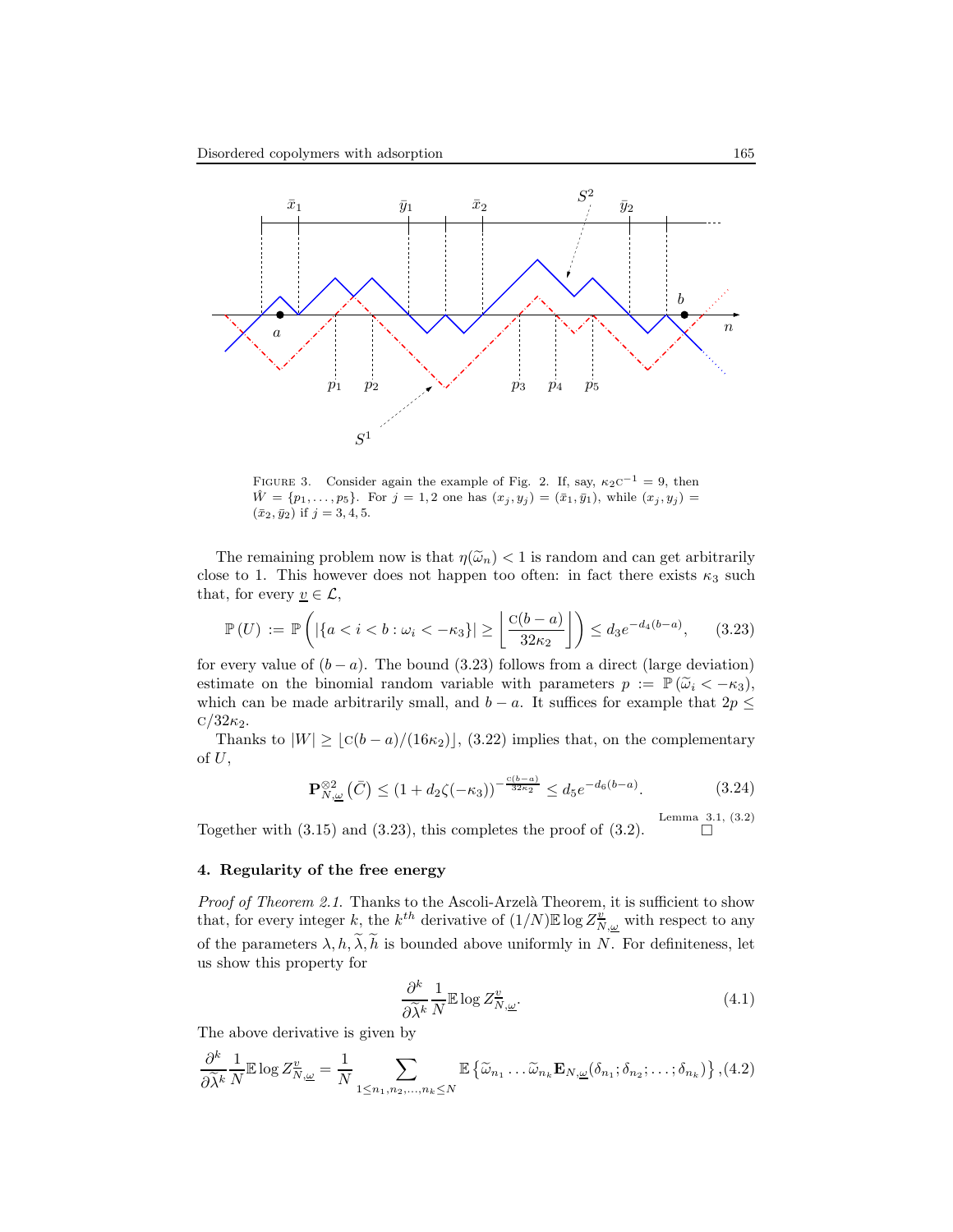which is expressed through truncated correlation functions (Ursell functions) defined as

$$
\mathbf{E}_{N,\underline{\omega}}(A_1;\ldots;A_k) = \sum_{\mathcal{P}} (-1)^{|\mathcal{P}|-1} (|\mathcal{P}|-1)! \prod_{P \in \mathcal{P}} \mathbf{E}_{N,\underline{\omega}} \left(\prod_{p \in P} A_p\right),\tag{4.3}
$$

where the sum runs over all partitions  $P$  of  $\{1, \ldots, k\}$  into subsets P. Starting from the property (2.1) of decay of correlations for every pair of bounded local observables, one can prove by induction over  $k \geq 2$  that

$$
\mathbb{E}\left[\left|\mathbf{E}_{N,\underline{\omega}}(A_1;\ldots;A_k)\right|\right] \tag{4.4}
$$
\n
$$
\leq c_1^{(k)} \|A_1\|_{\infty} \ldots \|A_k\|_{\infty} \exp(-c_2^{(k)} d(\mathcal{S}(A_1),\ldots,\mathcal{S}(A_k))),
$$

for some finite positive constants  $c_1^{(k)}$ ,  $c_2^{(k)}$  where, if I is the smallest interval including the supports of  $A_1, \ldots, A_k$ , then  $d(S(A_1), \ldots, S(A_k)) \equiv |I| - \sum_{\ell=1}^k |\mathcal{S}(A_\ell)|$ . A proof that the exponential decay of average two–points correlations implies exponential decay of the average n–point truncated correlations can be found for instance in von Dreifus et al. (1995), in the context of disordered d–dimensional spin systems in the high temperature or large magnetic field regime (see Remark 4.1 below for a sketch of the proof). In von Dreifus et al. (1995), explicit bounds for the constants  $c_1^{(k)}$ ,  $c_2^{(k)}$  are also given, which is not needed in our case. The proof in von Dreifus et al. (1995), which is basically an application of Hölder's inequality, can be transposed to the present context almost without changes, to yield (4.4). Then, after an application of the Cauchy-Schwarz inequality, it is immediate to realize that the sum in  $(4.2)$  converges uniformly in N, for every k.

Theorem 2.1

Remark 4.1. A sketch of how (4.4) is deduced from (2.1) goes as follows. Consider the case  $k = 3$  and assume that  $A_i = \delta_{n_i}$  (which is just the case we need in view of (4.2)) and, without loss of generality, let  $n_1 \leq n_2 \leq n_3$ . Then consider the simple identities

$$
\mathbf{E}_{N,\underline{\omega}}(\delta_{n_1}; \delta_{n_2}; \delta_{n_3})
$$
\n
$$
= \mathbf{E}_{N,\underline{\omega}}(\delta_{n_1}\delta_{n_2}; \delta_{n_3}) - \mathbf{E}_{N,\underline{\omega}}(\delta_{n_1})\mathbf{E}_{N,\underline{\omega}}(\delta_{n_2}; \delta_{n_3}) - \mathbf{E}_{N,\underline{\omega}}(\delta_{n_2})\mathbf{E}_{N,\underline{\omega}}(\delta_{n_1}; \delta_{n_3})
$$
\n
$$
= \mathbf{E}_{N,\underline{\omega}}(\delta_{n_2}\delta_{n_3}; \delta_{n_1}) - \mathbf{E}_{N,\underline{\omega}}(\delta_{n_2})\mathbf{E}_{N,\underline{\omega}}(\delta_{n_1}; \delta_{n_3}) - \mathbf{E}_{N,\underline{\omega}}(\delta_{n_3})\mathbf{E}_{N,\underline{\omega}}(\delta_{n_1}; \delta_{n_2}).
$$
\n(4.5)

From the first identity and (2.1) we obtain

$$
\mathbb{E}\left[\left|\mathbf{E}_{N,\underline{\omega}}(\delta_{n_1};\delta_{n_2};\delta_{n_3})\right|\right] \le 3c_1e^{-c_2(n_3-n_2)},\tag{4.6}
$$

while from the second identity we obtain the bound  $3c_1 \exp(-c_2(n_2 - n_1))$  on the same quantity. Therefore

$$
\mathbb{E}\left[\left|\mathbf{E}_{N,\underline{\omega}}(\delta_{n_1};\delta_{n_2};\delta_{n_3})\right|\right] \le 3c_1e^{-c_2((n_3-n_2)+(n_2-n_1))/2},\tag{4.7}
$$

which is just the statement of  $(4.4)$  in this specific case.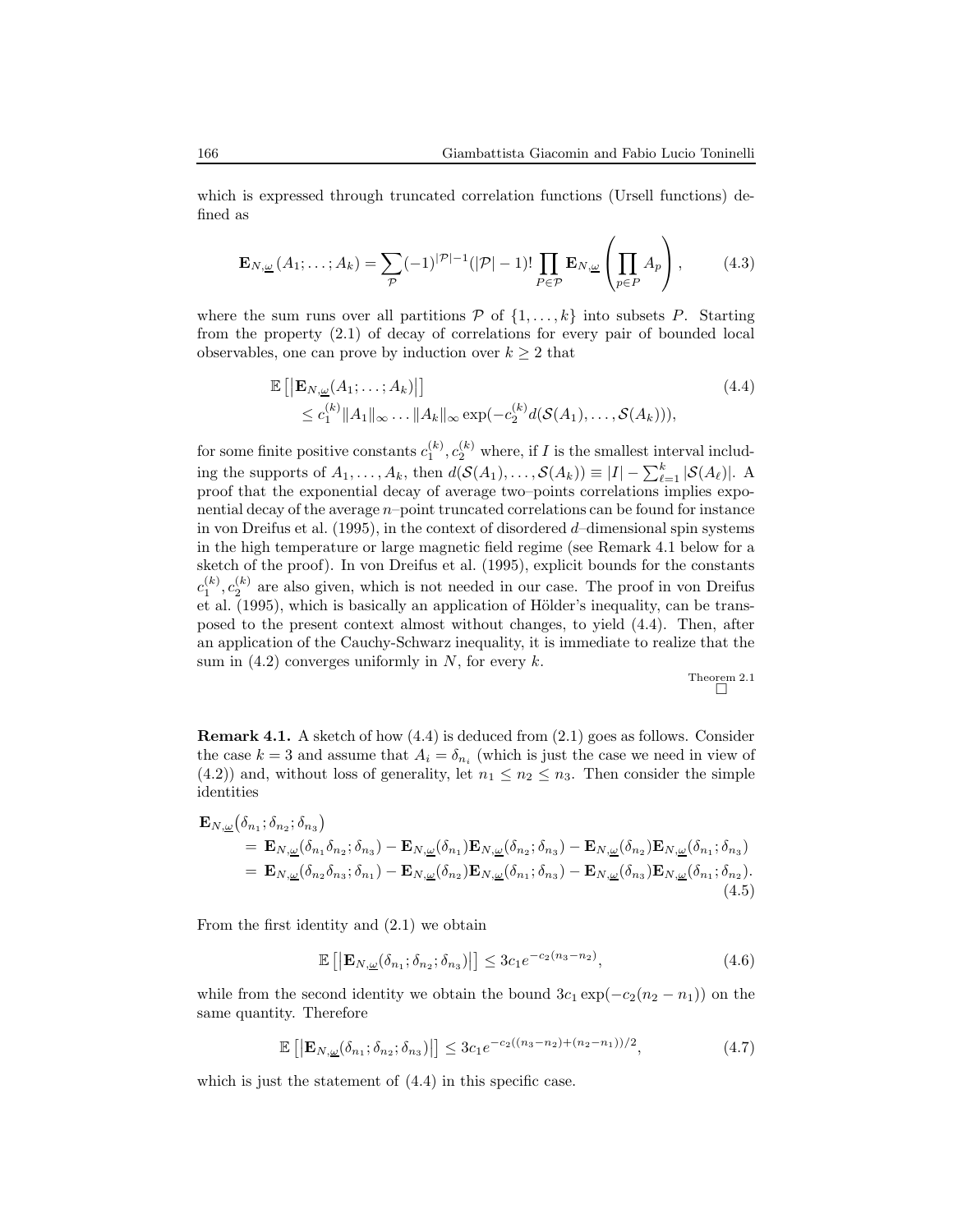#### 5. On the maximal excursion

5.1. Proof of Theorem 2.5. Part 1. The existence of the limit follows from the subadditivity of  $\left\{ \log \mathbb{E} \left[ (1 + \exp(-2\lambda \sum_{n=1}^{N} (\omega_n + h))/Z_{N,\underline{\omega}}^{\underline{v}}) \right] \right\}_N$ , which is an immediate consequence of the renewal property (of **P**) and of the IID property (of  $\underline{\omega}$ ): for every  $M \in \mathbb{N}$ ,  $M < N$ , we have in fact

$$
\mathbb{E}\left[\frac{1+e^{-2\lambda\sum_{n=1}^{N}(\omega_{n}+h)}}{Z_{N,\underline{\omega}}^2}\right] \leq \mathbb{E}\left[\frac{(1+e^{-2\lambda\sum_{n=1}^{M}(\omega_{n}+h)})(1+e^{-2\lambda\sum_{n=M+1}^{N}(\omega_{n}+h)})}{Z_{M,\underline{\omega}}^2Z_{N-M,\theta^{M}\underline{\omega}}^2}\right]
$$

$$
= \mathbb{E}\left[\frac{1+e^{-2\lambda\sum_{n=1}^{M}(\omega_{n}+h)}}{Z_{M,\underline{\omega}}^2}\right]\mathbb{E}\left[\frac{1+e^{-2\lambda\sum_{n=1}^{N-M}(\omega_{n}+h)}}{Z_{N-M,\underline{\omega}}^2}\right].
$$
(5.1)

The inequality  $\mu(\underline{v}) \geq 0$  is an immediate consequence of the elementary lower bound

$$
Z_{N,\underline{\omega}} \ge \zeta(\widetilde{\omega}_N) \left( 1 + e^{-2\lambda \sum_{n=1}^N (\omega_n + h)} \right) \mathbf{P} \left( \Omega_N^+ \right). \tag{5.2}
$$

A more refined lower bound on  $\mu(\underline{v})$ , valid in the localized region, follows from the concentration inequality: call  $E_N$  the event

$$
E_N = \left\{ \underline{\omega} : -(4\lambda/N) \sum_{n=1}^N (\omega_n + h) < \frac{\mathrm{F}(\underline{v})}{2} < (1/N) \log Z_{N,\underline{\omega}}^{\underline{v}} \right\}.
$$

Since for N sufficiently large  $\mathbb{P}\left(E_N^{\complement}\right) \leq \kappa_1 \exp(-\kappa_2 N_{\mathrm{F}}(\underline{v})^2 / \max(\lambda, \tilde{\lambda})^2)$  with  $\kappa_1$ and  $\kappa_2$  suitable positive constants, one has

$$
\mathbb{E}\left[\frac{1+e^{-2\lambda\sum_{n=1}^{N}(\omega_n+h)}}{Z_{N,\underline{\omega}}^{\underline{v}}} \right] \leq 2\exp\left(-N\mathbf{F}(\underline{v})/4\right) + \frac{\mathbb{E}\left[\zeta(\widetilde{\omega}_N)^{-1}\mathbf{1}_{\{E_N^{\mathbf{0}}\}}\right]}{\mathbf{P}\left(\Omega_N^+\right)} \leq 2\exp\left(-N\mathbf{F}(\underline{v})/4\right) + \kappa_1' \exp\left(-\kappa_2' N \mathbf{F}(\underline{v})^2/\max(\lambda,\widetilde{\lambda})^2\right),
$$

which immediately implies  $\mu(\underline{v}) > 0$  and, for  $F(\underline{v})$  sufficiently small,  $2\mu(\underline{v}) >$  $\kappa'_{2}F(\underline{v})^{2}/\max(\lambda, \widetilde{\lambda})^{2}.$ 

Finally,  $\mu(\underline{v}) \leq F(\underline{v})$  is an immediate consequence of Jensen's inequality. Theorem 2.5 part 1

Part 2. Throughout this proof  $\underline{v} \in \mathcal{L}$ , so that  $\mu(\underline{v}) > 0$ , and we set  $a_N^{\pm} := \lfloor (1 \pm \underline{v}) \rfloor$  $\varepsilon$ ) log  $N/\mu(\underline{v})$ . We start with the proof of

$$
\lim_{N \to \infty} \mathbb{E} \mathbf{P}_{N,\underline{\omega}} \left( \mathbf{\Delta}_N > a_N^+ \right) = 0, \tag{5.3}
$$

which clearly implies  $(2.11)$ . For  $n = 0, 1, 2, \ldots$  we set

$$
E_n := \left\{ S : S_n = 0, S_{n+j} \neq 0 \text{ for } j = 1, 2, \dots, a_N^+ \right\},\tag{5.4}
$$

so that  $\{\mathbf{\Delta}_N > a_N^+\} = \cup_n E_n$ , *n* ranging up to  $N - a_N^+ - 1$ , and we have

$$
\mathbb{E}\,\mathbf{P}_{N,\underline{\omega}}\left(\mathbf{\Delta}_N > a_N^+\right) \leq \sum_{n:\,n\leq N-a_N^+-1} \mathbb{E}\,\mathbf{P}_{N,\underline{\omega}}\left(E_n\right). \tag{5.5}
$$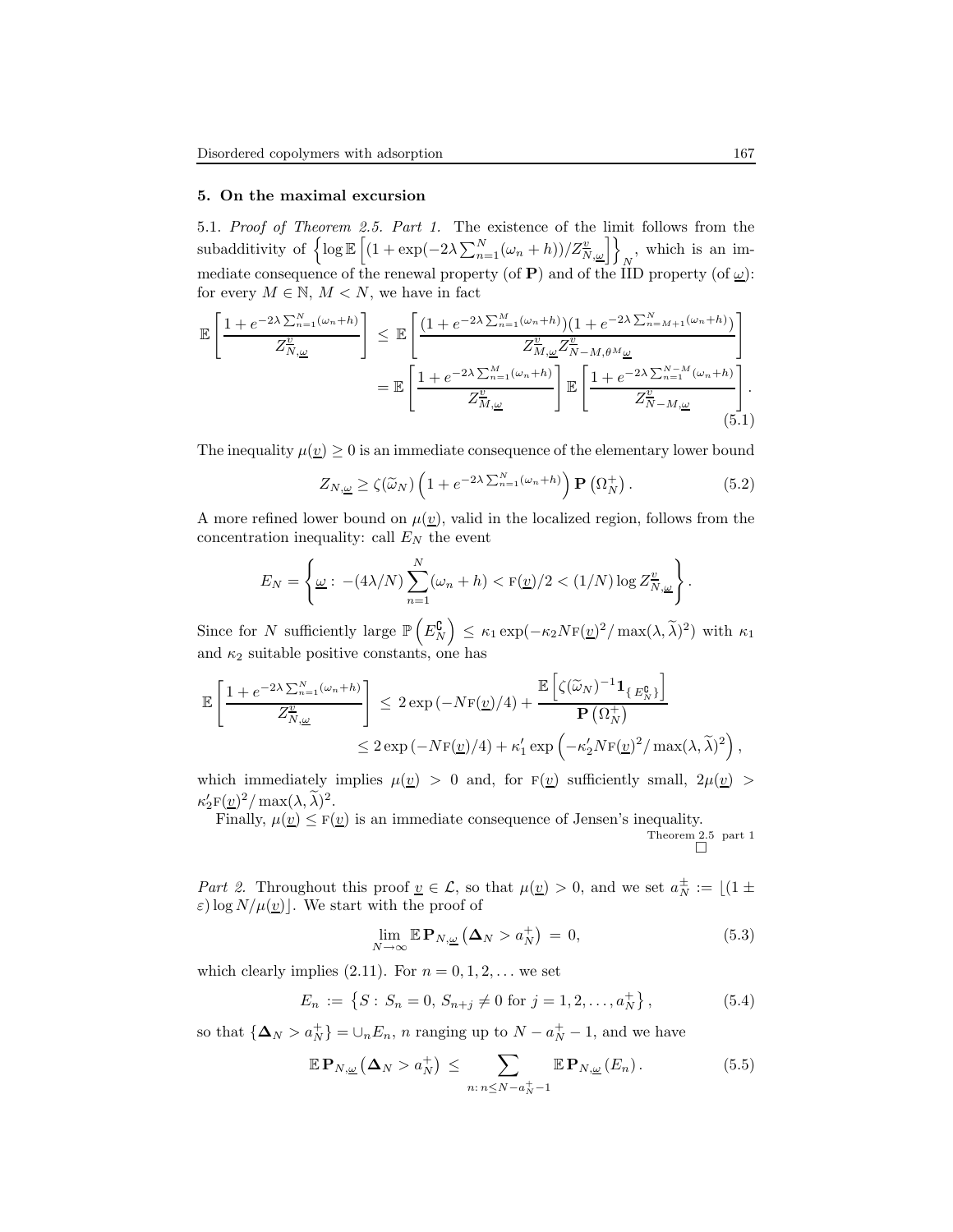Let us estimate the terms in the sum by writing first  $E_n$  as the disjoint union of the sets

$$
E_{n,\ell} := \{ S : S_n = 0, S_{n+j} \neq 0 \text{ for } j = 1, 2, \dots, \ell - 1, S_{n+\ell} = 0 \},\tag{5.6}
$$

with  $\ell \in \mathbb{N}$  and  $a_N^+ < \ell \leq N - n$ . Recalling the notations of Section 2.4, we have the bound

$$
\mathbf{P}_{N,\underline{\omega}}(E_{n,\ell}) \leq \frac{Z_{N,\underline{\omega}}^{\underline{v}}(E_{n,\ell})}{Z_{N,\underline{\omega}}^{\underline{v}}(S_n = S_{n+\ell} = 0)} \leq \frac{1 + \exp\left(-2\lambda \sum_{j=1}^{\ell} \left((\theta^n \omega)_j + h\right)\right)}{2Z_{\ell,\theta^n \underline{\omega}}^{\underline{v}}} \zeta(\widetilde{\omega}_{n+\ell}).
$$
\n(5.7)

This is an immediate consequence of the renewal property of S. Notice that once we take the expectation of both sides of  $(5.7)$  we may set  $n = 0$  in the right-hand side and therefore, by (2.9), for every n and every  $\ell \geq \ell_0, \ell_0$  sufficiently large, we have that

$$
\mathbb{E} \mathbf{P}_{N,\underline{\omega}} \left( E_{n,\ell} \right) \le \exp \left( -\ell \mu(\underline{v}) (1 - (\varepsilon/2)) \right). \tag{5.8}
$$

Indeed, the factor  $\zeta(\tilde{\omega}_{n+\ell}) = \exp(\lambda(\tilde{\omega}_{n+\ell} + h))$  is negligible for  $\ell$  large since, with probability at least of order  $1 - O(\exp(-c\ell^{3/2}), |\tilde{\omega}_{n+\ell}|)$  does not exceed  $\ell^{3/4}$ , see (1.3), so that it does not modify the exponential behavior (5.8).

Therefore, for N sufficiently large and  $\varepsilon$  sufficiently small

$$
\mathbb{E} \mathbf{P}_{N,\underline{\omega}}(E_n) = \sum_{\substack{\ell \in \mathbb{N}: \\ a_N^+ < \ell \le N-n}} \mathbb{E} \mathbf{P}_{N,\underline{\omega}}(E_{n,\ell})
$$
\n
$$
\le \sum_{\ell > a_N^+} \exp\left(-\ell \mu(\underline{v})(1 - (\varepsilon/2))\right) \le N^{-1 - (\varepsilon/4)}.
$$
\n
$$
(5.9)
$$

Going back to (5.5) we see that  $\mathbb{E} \mathbf{P}_{N,\underline{\omega}} (\Delta_N > a_N^+) \leq N^{-\varepsilon/4}$  and (5.3) is proven.

Remark 5.1. It is immediate to realize by looking at the proof that

$$
\mathbb{E}\,\mathbf{P}_{N,\underline{\omega}}\left(\Delta_N\right) > C\log N \le N^{-L(C)},\tag{5.10}
$$

with  $L(C) \nearrow \infty$  as  $C \nearrow \infty$ .

Let us then turn to proving

$$
\lim_{N \to \infty} \mathbf{P}_{N,\underline{\omega}} \left( \Delta_N \ge a_N^- \right) = 1, \quad \mathbb{P}(\mathrm{d}\underline{\omega}) - \text{a.s.}.
$$
 (5.11)

Let us set  $j_N := \lfloor N/(\log N)^2 \rfloor - 1$  and  $n_j = \lfloor Nj/(j_N + 1) \rfloor$  for  $j = 1, 2, ..., j_N$ .  $\tilde{1}$ 

We now consider the family of events  $\left\{E_{n_j, a_N^{\top}}\right\}$  $_{j=1,2,...,j_N}$ , recall the definition of  $E_{n,\ell}$  in (5.6), and we observe that  $\cup_j E_{n_j, a_N} \subset {\{\mathbf{\Delta}_N \ge a_N^-\}}$ . In words, we are simply going to compute the probability that the walk makes at least one excursion of length exactly equal to  $a_N^-$  at  $j_N$  prescribed locations: the excursions have to start at  $n_j$  for some j, see Figure 4. Therefore

$$
\mathbf{P}_{N,\underline{\omega}}\left(\mathbf{\Delta}_{N} < a_{N}^{-}\right) \leq \mathbf{P}_{N,\underline{\omega}}\left(\bigcap_{j=1}^{j_{N}} E_{n_{j},a_{N}}^{\complement}\right) = \prod_{j=1}^{j_{N}}\left(1 - \mathbf{P}_{N,\underline{\omega}}\left(E_{n_{j},a_{N}}^{-}\right)\right) + R_{N}(\underline{\omega}),\tag{5.12}
$$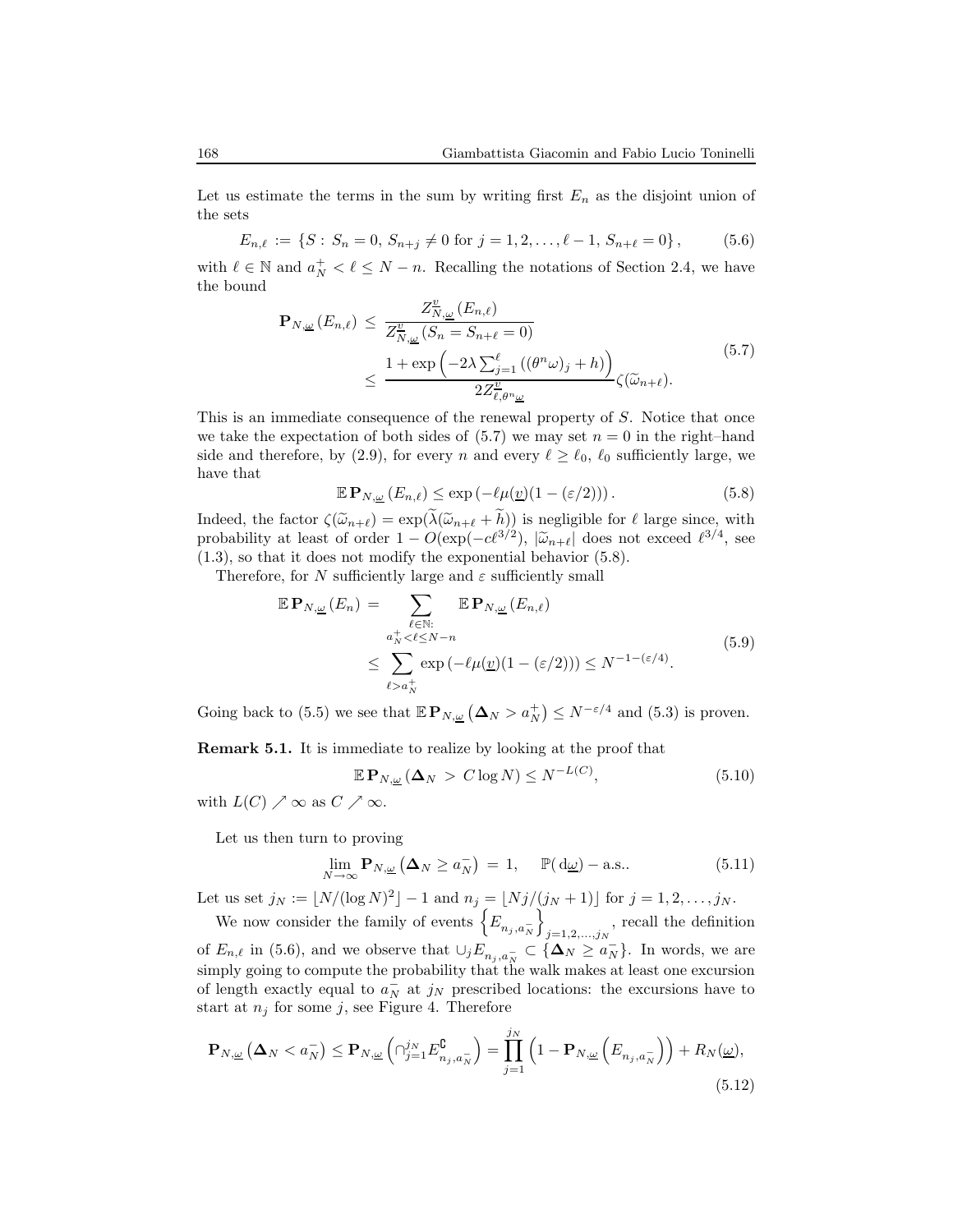where the last step defines  $R_N(\underline{\omega})$  (we anticipate that, by Theorem 2.2, formula (2.1),  $R_N(\underline{\omega})$  is negligible, details are postponed to Lemma 5.2 below). We need therefore a lower bound on  $\mathbf{P}_{N,\omega}\left(E_{n_j,a_N^-}\right)$  : we will find a lower bound on this quantity that depends on  $\underline{\omega}$  only via  $\omega_n$  and  $\widetilde{\omega}_n$  with  $n = n_j, n_j + 1, \ldots, n_j + a_N$ and this will allow the direct use of independence when taking the expectation with respect to P. We use the explicit formula



Figure 4. The lower bound on the length of the maximal excursion is achieved by focusing on what happens right after  $j_N = N(1 + o(1))/(log N)^2$ sites  $n_j$ , equal to  $n_j = j(\log N)^2$  (modulo lattice corrections). In the Figure,  $j_N = 5$ . One looks at the probability of finding the (positive or negative) excursion that starts exactly at  $n_j$  and comes back to zero at  $n_j + a_N^-$ , at least for one j. Note that  $a_N^- = (1 - \varepsilon)(\mu(\underline{v}))^{-1}(1 + o(1)) \log N$  is much smaller than  $n_j - n_{j-1}$  and this allows decoupling of these occurrences.

We proceed by finding an upper bound on the denominator and we first observe that, by (5.3), the event  $A_N := \left\{ \underline{\omega} : Z_{N,\underline{\omega}}^{\underline{v}}(\Delta_N \le C \log N) / Z_{N,\underline{\omega}}^{\underline{v}} \ge 1 - \delta \right\}$ has  $\mathbb{P}(\mathrm{d}\omega)$ -probability tending to 1 for  $C > 1/\mu(\underline{v})$  and  $\delta > 0$ : this is simply due to the fact that  $Z_{N,\underline{\omega}}^{\underline{v}}(\Delta_N \leq C \log N)/Z_{N,\underline{\omega}}^{\underline{v}} = \mathbf{P}_{N,\underline{\omega}}(\Delta_N \leq C \log N)$ . We will actually choose C larger, so that to guarantee that  $\mathbb{P}[A_N] \geq 1 - N^{-2}$  for N large, cf. Remark 5.1. Of the requirements defining the event  $\Delta_N \leq C \log N$  we now take advantage only of the fact that there exists a return to zero at distance at most  $C \log N$  from both sites  $n_j$  and  $n_j + a_N^-$ , for every j. By Lemma A.1 we have that there exists  $c > 0$  such that for  $\underline{\omega} \in A_N$ 

$$
Z_{N,\underline{\omega}}^{\underline{v}} \le \frac{1}{1-\delta} Z_{N,\underline{\omega}}^{\underline{v}} \left( \min_{i} |\tau_i - n_j|, \min_{i} |\tau_i - (n_j + a_N^{-})| \le C \log N \right) \le c(\log N)^{c} Z_{n_j,\underline{\omega}}^{\underline{v}} Z_{\overline{a}_N,\theta^{n_j}\underline{\omega}}^{\underline{v}} \frac{Z_{N-n_j-a_N,\theta^{n_j+a_N} \cdot \underline{\omega}}^{\underline{v}} \zeta(|\widetilde{\omega}_{n_j}|) \zeta(|\widetilde{\omega}_{n_j+a_N}^{-}|),
$$
\n
$$
(5.14)
$$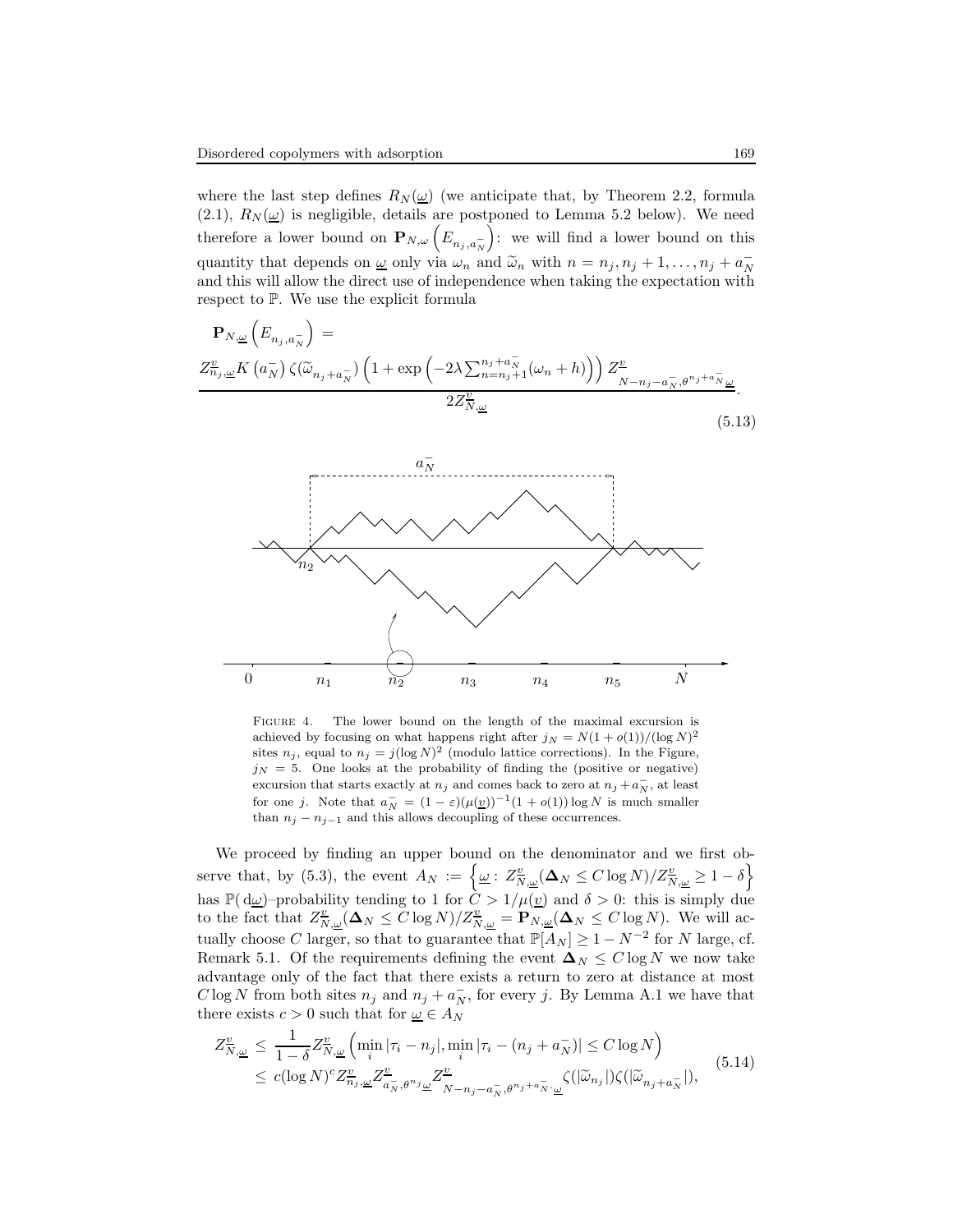so that from  $(5.13)$  there exist  $c, c' > 0$  such that

$$
\mathbf{P}_{N,\underline{\omega}}\left(E_{n_j,a_N^{-}}\right) \ge c(\log N)^{-c'} \frac{1+\exp\left(-2\lambda \sum_{n=n_j+1}^{n_j+a_N^{-}} (\omega_n+h)\right)}{\zeta(|\widetilde{\omega}_{n_j}|)\zeta(|\widetilde{\omega}_{n_j+a_N^{-}}|)} \frac{Z_{a_N,\theta^{n_j}\underline{\omega}}^{\underline{\omega}}}{Z_{a_N,\theta^{n_j}\underline{\omega}}^{\underline{\omega}}} =: Q_{N,j}(\underline{\omega}),
$$
\n(5.15)

where the inequality holds for  $N$  sufficiently large. Notice that the random variables  $\{Q_{N,j}(\underline{\omega})\}_j$  are independent, since  $Q_{N,j}(\underline{\omega})$  depends on  $(\omega_n, \widetilde{\omega}_n)$  with n only in  ${n_j, n_j + 1, ..., n_j + a_N^-}$ . Going back to (5.12), we have

$$
\mathbf{P}_{N,\underline{\omega}}\left(\Delta_{N} < a_{N}^{-}\right) = \mathbf{P}_{N,\underline{\omega}}\left(\Delta_{N} < a_{N}^{-}\right)\left(\mathbf{1}_{A_{N}}(\underline{\omega}) + \mathbf{1}_{A_{N}^{0}}(\underline{\omega})\right)
$$
\n
$$
\leq \prod_{j=1}^{j_{N}}\left(1 - Q_{N,j}(\underline{\omega})\right) + \mathbf{1}_{A_{N}^{0}}(\underline{\omega}) + R_{N}(\underline{\omega}).\tag{5.16}
$$

We take now the  $\mathbb{P}(\mathrm{d}\underline{\omega})$ –expectation of both sides of (5.16): by independence, by the choice of C in the definition of  $A_N$  and by Lemma 5.2

$$
\mathbb{E} \mathbf{P}_{N,\underline{\omega}}\left(\mathbf{\Delta}_N < a_N^-\right) \le \prod_{j=1}^{j_N} \left(1 - \mathbb{E}\left[Q_{N,j}(\underline{\omega})\right]\right) + \mathbb{P}\left[A_N^{\mathbb{C}}\right] + \mathbb{E}\left[|R_N(\underline{\omega})|\right]
$$
\n
$$
= \prod_{j=1}^{j_N} \left(1 - \mathbb{E}\left[Q_{N,j}(\underline{\omega})\right]\right) + O(1/N^2). \tag{5.17}
$$

We are reduced to estimating  $\mathbb{E}[Q_{N,j}(\underline{\omega})]$ . By (2.9), for  $\varepsilon$  sufficiently small and N sufficiently large, we have

$$
\mathbb{E}\left[Q_{N,j}(\underline{\omega})\right] \ge \exp\left(-\mu(\underline{v})(1+\varepsilon/2)a_N^-\right) \ge N^{-1+\varepsilon/4}.\tag{5.18}
$$

From this one gets

$$
\mathbb{E} \, \mathbf{P}_{N,\underline{\omega}} \left( \mathbf{\Delta}_N < a_N^- \right) \, \le \, \left( 1 - N^{-1 + \varepsilon/4} \right)^{j_N} \, + \, O(1/N^2) \, = \, O(1/N^2). \tag{5.19}
$$

By applying the Markov inequality and Borel–Cantelli lemma we conclude the proof of (5.11).

Theorem 2.5 part 2

**Lemma 5.2.** For every  $m > 0$  we have

$$
\lim_{N \to \infty} N^m \mathbb{E} [|R_N(\underline{\omega})|] = 0,
$$
\n(5.20)

with  $R_N(\underline{\omega})$  defined in (5.12).

Proof. Observe that a direct application of Theorem (2.2), formula (2.1), yields that for  $k = 2, 3, \ldots, j_N$  we have

$$
\mathbb{E}\left[\left|\mathbf{P}_{N,\underline{\omega}}\left(\bigcap_{j=1}^{k} E_{n_{j},a_{N}}^{\complement}\right)-\mathbf{P}_{N,\underline{\omega}}\left(\bigcap_{j=1}^{k-1} E_{n_{j},a_{N}}^{\complement}\right)\mathbf{P}_{N,\underline{\omega}}\left(E_{n_{k},a_{N}}^{\complement}\right)\right|\right] \le c_{1} \exp\left(-c_{2} \frac{(\log N)^{2}}{2}\right). \tag{5.21}
$$

One now applies iteratively this inequality starting from  $k = j_N$ , down to  $k = 2$ , obtaining that  $\mathbb{E} [ |R_N(\underline{\omega})| ]$  is bounded above by  $c_1 N \exp(-c_2(\log N)^2/2)$ .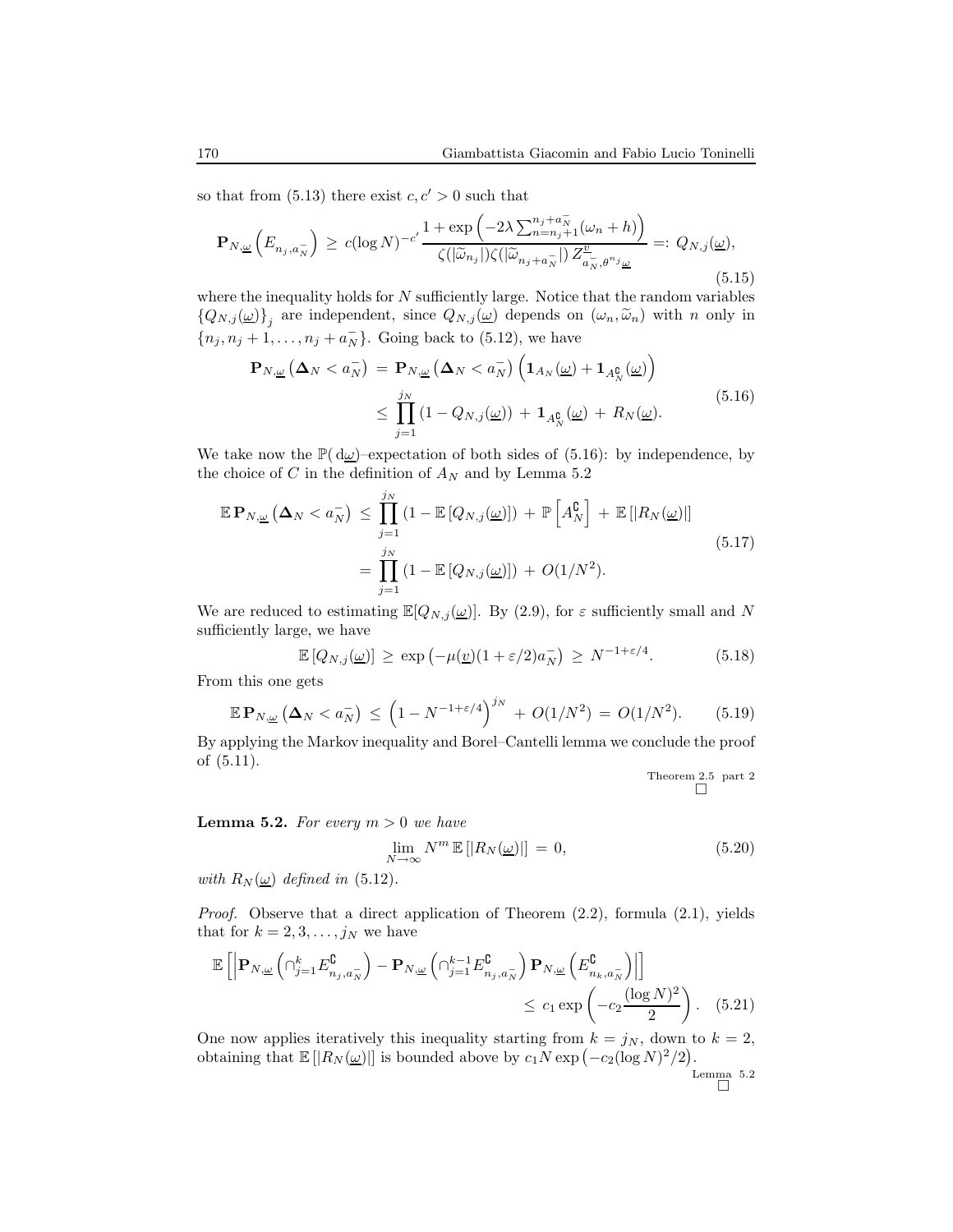5.2. Proof of Proposition 2.4. It makes use of the identity

$$
\mathbf{P}_{N,\underline{\omega}}\left(\Delta_{N}(k) = s\right) = \n\chi(s) \sum_{\substack{l \in \mathbb{N} \cup \{0\}, r \in \mathbb{N}: \\ l+r=s, k-l \ge 0, k+r \le N}} \frac{Z_{k-l,\underline{\omega}}^{\underline{v}}\left(1 + e^{-2\lambda \sum_{n=k-l+1}^{k+r} (\omega_n + h)\right) \zeta(\widetilde{\omega}_{k+r}) Z_{N-k-r,\theta^{k+r}\underline{\omega}}^{\underline{v}}}{2Z_{N,\underline{\omega}}^{\underline{v}}}.
$$
\n(5.22)

Upper bound. We first observe that, reasoning as in Section 5.1, we have

$$
\mathbf{P}_{N,\underline{\omega}}\left(\mathbf{\Delta}_{N}(k)=s\right) \leq \sum_{\substack{l \in \mathbb{N}\cup\{0\}, r \in \mathbb{N}: \\ l+r=s}} G_{l,r}\left(\theta^{k}\underline{\omega}\right),\tag{5.23}
$$

where

$$
G_{l,r}(\underline{\omega}) = K(l+r) \frac{1 + \exp\left(-2\lambda \sum_{n=-l+1}^{r} (\omega_n + h)\right)}{2Z_{l+r,\theta^{-l}\underline{\omega}}} \zeta(\widetilde{\omega}_r), \tag{5.24}
$$

(recall that we are working here with two–sided disorder sequences, so that the  $\omega$ variables may have negative indices). Now we claim that for every  $\varepsilon > 0$  there exists  $s_0 := s_0(\underline{\omega})$ ,  $\mathbb{P}(\mathrm{d}\underline{\omega})$ -a.s. finite, such that

$$
G_{l,r}(\underline{\omega}) \le \exp\left(-s(\mathbf{F}(\underline{v}) - \varepsilon/2)\right),\tag{5.25}
$$

for every l and r such that  $l + r = s$  and every  $s \geq s_0$ . Of course (5.25) implies that for every  $\varepsilon > 0$ 

$$
C_{\varepsilon}^{(2)}(\underline{\omega}) := \sum_{s \in \mathbb{N}} \sum_{\substack{l \in \mathbb{N} \cup \{0\}, r \in \mathbb{N}: \\ l+r=s}} G_{l,r}(\underline{\omega}) \exp\left(s(\mathbf{F}(\underline{v}) - \varepsilon)\right) < \infty, \quad \mathbb{P}(\mathrm{d}\underline{\omega}) - \text{a.s.. (5.26)}
$$

By combining (5.23) and (5.26) one directly obtains the upper bound in (2.8).

We are therefore left with the proof of (5.25). This follows by observing first that

$$
Z^{\underline{v}}_{l+r,\theta^{-l}\underline{\omega}} \geq Z^{\underline{v}}_{l,R\underline{\omega}} Z^{\underline{v}}_{r,\underline{\omega}} e^{\widetilde{\lambda}(\widetilde{\omega}_0 - \widetilde{\omega}_{-l})},
$$

where  $R\underline{\omega}$  is the disorder sequence reflected around the origin:  $(R\underline{\omega})_n = \underline{\omega}_{-n}$ . Therefore, with  $s = l + r$ , we have

$$
\frac{1}{s}\log G_{l,r}\left(\underline{\omega}\right) \leq \frac{1}{s}\log K(s) + \frac{\widetilde{\lambda}\left(\widetilde{\omega}_{r} - \widetilde{\omega}_{0} + \widetilde{\omega}_{-l} + \widetilde{h}\right)}{s} + \frac{1}{s}\log\left(\frac{1 + \exp\left(-2\lambda \sum_{n=-l+1}^{r} (\omega_{n} + h)\right)}{2}\right) - \frac{1}{s}\log Z_{l,R\underline{\omega}}^{v} - \frac{1}{s}\log Z_{r,\underline{\omega}}^{v}.
$$
 (5.27)

The leading terms are the last two: by definition of  $F(\underline{v})$ , for every  $\varepsilon > 0$  there exists  $n_0(\underline{\omega})$ ,  $\mathbb{P}(\mathrm{d}\underline{\omega})$ -almost surely finite, such that for l and r larger than  $n_0(\underline{\omega})$ both  $(1/l)\log Z_{l,R\underline{\omega}}^{\underline{v}}$  and  $(1/r)\log Z_{r,\underline{\omega}}^{\underline{v}}$  are larger than  $F(\underline{v}) - \varepsilon/2$  and this easily yields the existence of  $s_1(\omega)$  such that

$$
\frac{1}{s}\log Z_{l,R\underline{\omega}}^{\underline{v}} + \frac{1}{s}\log Z_{r,\underline{\omega}}^{\underline{v}} \ge F(\underline{v}) - \varepsilon/2, \tag{5.28}
$$

for every  $s \geq s_1(\underline{\omega})$ . The remaining term in the last line of (5.27) is treated by an analogous splitting of the sum and by applying the law of large numbers one sees that it gives a negligible contribution for s sufficiently large. Finally the first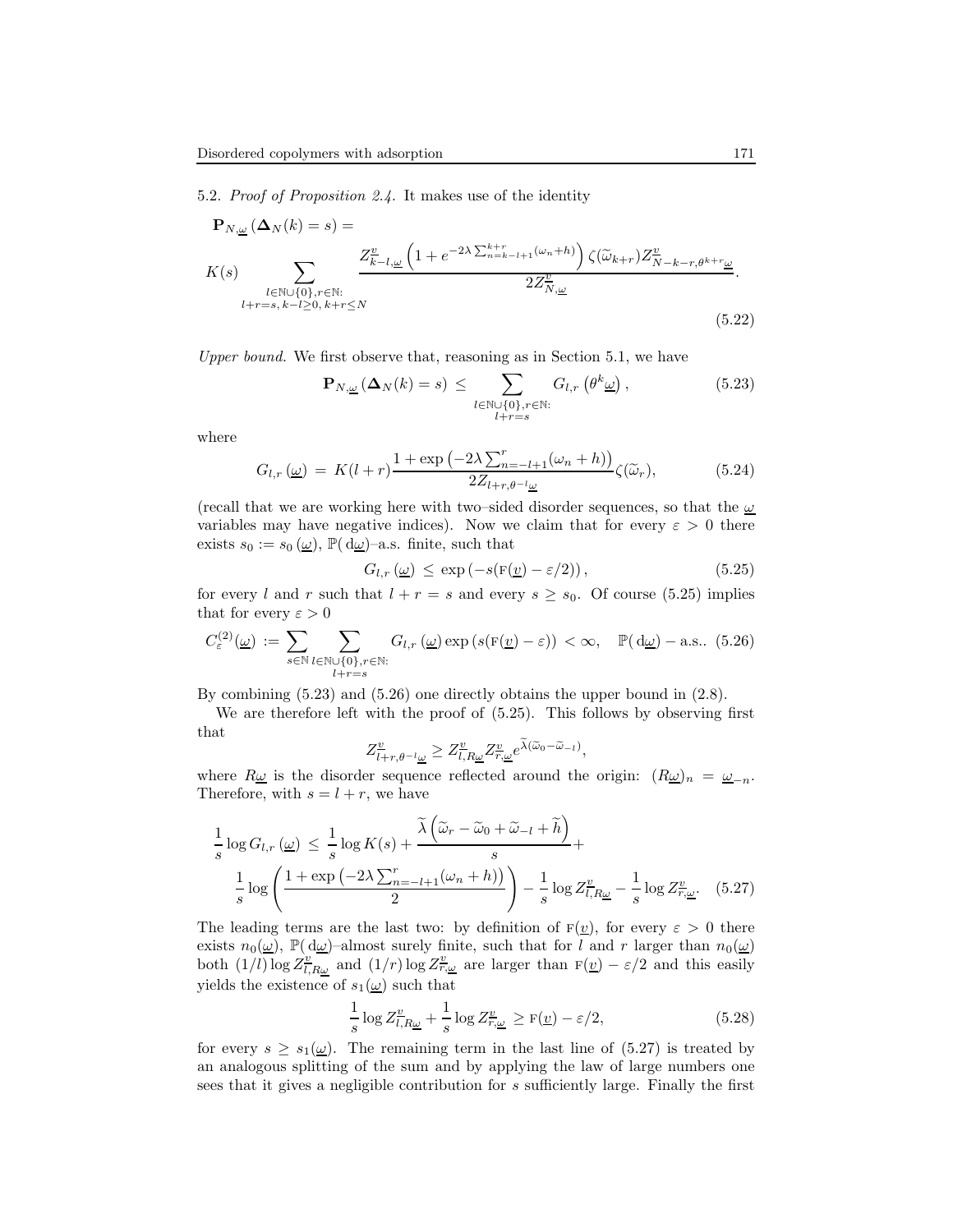two terms in the right–hand side of (5.27) are both vanishing as s diverges by the properties of  $K(\cdot)$ , cf. (1.2), and by the fact that  $\tilde{\omega}_1$  is integrable, so that  $\widetilde{\omega}_n/n \stackrel{n\to\infty}{\longrightarrow} 0, \, \mathbb{P}(\mathrm{d}\underline{\omega})$ -a.s..

Proposition 2.4, upper bound

Lower bound. By selecting in the sum in (5.22) only the excursion from k to  $k + s$ we have that we can write for  $k + s \leq N$ 

$$
\mathbf{P}_{N,\underline{\omega}}\left(\mathbf{\Delta}_{N}(k)=s\right) \geq K(s) \frac{Z_{k,\underline{\omega}}^{\underline{v}}\left(1+e^{-2\lambda\sum_{n=k+1}^{k+s}(\omega_{n}+h)}\right)\zeta(\widetilde{\omega}_{k+s})Z_{N-k-s,\theta^{k+s}\underline{\omega}}^{\underline{v}}}{2Z_{N,\underline{\omega}}^{\underline{v}}},\tag{5.29}
$$

and we will use also

$$
\frac{1}{Z_{N,\underline{\omega}}^{\underline{v}}} = \frac{1}{Z_{N,\underline{\omega}}(O_{k,s})} (1 - \mathbf{P}_{N,\underline{\omega}}(O_{k,s}^{\mathbf{C}})),\tag{5.30}
$$

where  $O_{k,s}$  is the event

$$
O_{k,s} = \{ \exists n \in \{k - s^2, \dots, k + s^2\} : S_n = 0 \}
$$
\n
$$
(5.31)
$$

(with the conventions of Section 2.4 for  $Z_{N,\omega}(\Omega)$ ). Thanks to Lemma A.1, one can write for some  $c > 0$ 

$$
Z_{N,\underline{\omega}}(O_{k,s}) \le c s^c Z_{k,\underline{\omega}}^{\underline{v}} Z_{s,\theta^k \underline{\omega}}^{\underline{v}} Z_{N-k-s,\theta^{k+s} \underline{\omega}}^{\underline{v}} \zeta(|\widetilde{\omega}_k|) \zeta(|\widetilde{\omega}_{k+s}|) \tag{5.32}
$$

which, together with (5.29) and (5.30), implies

$$
\mathbf{P}_{N,\underline{\omega}}\left(\mathbf{\Delta}_{N}(k)=s\right) \ge c s^{-c} G_{0,s}(\theta^{k}\underline{\omega}) \left[\zeta(|\widetilde{\omega}_{k}|)\zeta(|\widetilde{\omega}_{k+s}|)\right]^{-1} - \mathbf{P}_{N,\underline{\omega}}(O_{k,s}^{\complement}). \tag{5.33}
$$

Proceeding in analogy with the proof of the upper bound, and using in addition Lemma A.1 to bound  $Z_{s,\omega}^{\underline{v}}$  above, one can show that  $G_{0,s}(\underline{\omega}) \exp((F(\underline{v})+\varepsilon)s)$  diverges  $\mathbb{P}(\mathrm{d}\omega)$ –a.s. as  $s \to \infty$ , for every  $\varepsilon > 0$ . Therefore, keeping in mind that  $k + s \leq N$ , the first term on the r.h.s. of (5.33) is bounded below by  $\exp(-(\mathbf{F}(\underline{v}) + \varepsilon)s)$  if s is larger than  $s_0(\theta^k\underline{\omega})$ , where  $s_0(\underline{\omega})$  is a suitable  $\mathbb{P}(\mathrm{d}\underline{\omega})$ -a.s. finite number, and the same quantity may then be bounded below by

$$
C(\theta^k \underline{\omega}) \exp(-(\mathbf{F}(\underline{v}) + \varepsilon)s), \tag{5.34}
$$

where  $C(\underline{\omega})$  is a  $\mathbb{P}(\mathrm{d}\underline{\omega})$ -a.s. positive random variable. On the other hand, from the upper bound in Proposition 2.4 one easily obtains

$$
\mathbf{P}_{N,\underline{\omega}}(O_{k,s}^{\complement}) \leq cC_{\varepsilon}^{(2)}(\theta^{k}\underline{\omega})\exp(-(F(\underline{v})-\varepsilon)s^{2}).\tag{5.35}
$$

Taking  $\varepsilon$  small enough, this immediately implies the lower bound in Proposition 2.4 for  $0 \leq k \leq N - s$ .

The restrictions on  $k$  is of course due to having chosen in the first step of the proof (5.29) the S–excursion from k to  $k + s$ . But we may as well choose the S–excursion from  $k-s+1$  to  $k+1$ , and the argument may be repeated yielding the same bound, except for different  $\omega$  dependent constants, for every k ranging from s – 1 to N − 1. Therefore the proof is complete for k in  $\{0, 1, 2, \ldots, N - s\} \cup \{s - 1, s, \ldots, N - 1\}$ and this is the whole set of sites smaller than N if  $s < N/2$ .

Proposition 2.4, lower bound

$$
\mathbf{I} = \mathbf{I}
$$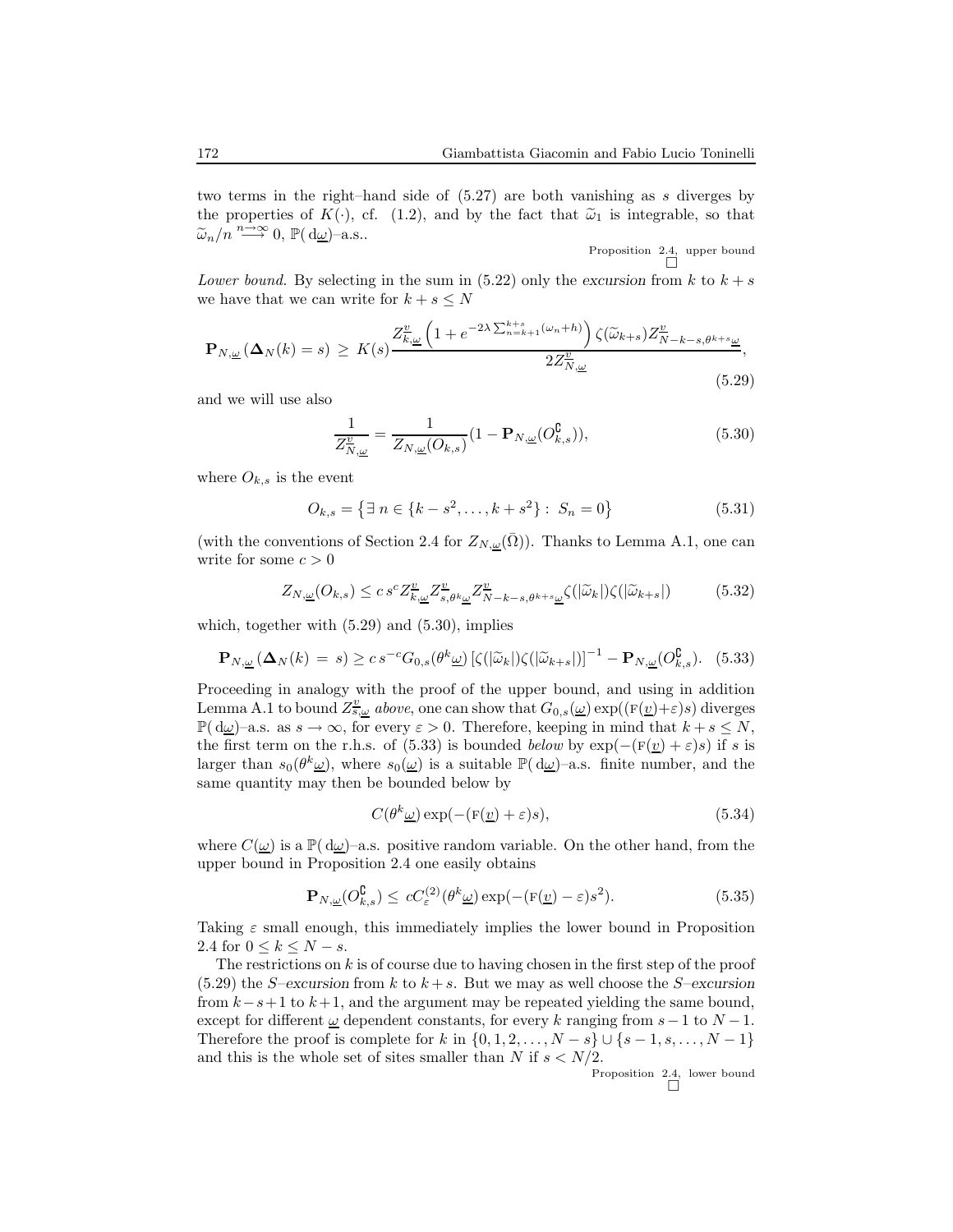## 6. Finite–size corrections to the infinite–volume free energy

Proof of Proposition 2.7. Just note that

$$
0 \le \frac{1}{2N} \mathbb{E} \log Z^{\underline{v}}_{2N,\underline{\omega}} - \frac{1}{N} \mathbb{E} \log Z^{\underline{v}}_{N,\underline{\omega}} = -\frac{1}{2N} \mathbb{E} \log \mathbf{P}^{\underline{v}}_{2N,\underline{\omega}} (S_N = 0)
$$
  

$$
\le c \frac{\log N}{N} + \frac{\tilde{\lambda}}{N} \mathbb{E} |\tilde{\omega}_N + \tilde{h}|,
$$
 (6.1)

where the first inequality is a consequence of the renewal property of  $S$  and the last one of Lemma A.1. Inequality (2.13) then immediately follows.

Proposition 2.7

*Proof of Theorem 2.8.* It is sufficient to prove that there exists  $c(\underline{v})$  such that, for every  $N \in \mathbb{N}$ ,

$$
\frac{1}{2N} \mathbb{E} \log Z^{\underline{v}}_{2N,\underline{\omega}} - \frac{1}{N} \mathbb{E} \log Z^{\underline{v}}_{N,\underline{\omega}} \le \frac{c(\underline{v})}{N}.
$$
 (6.2)

It is convenient to define, for  $x \geq 0$ ,

$$
\hat{F}(\underline{v},x) = \lim_{N \to \infty} \frac{1}{N} \mathbb{E} \log \hat{Z}_{N,\underline{\omega}}^{v,x} := \lim_{N \to \infty} \frac{1}{N} \mathbb{E} \log \mathbf{E} \left( e^{\mathcal{H}_{N,\underline{\omega}}(S) + x \sum_{n=1}^{N} \delta_n} \delta_N \right) \tag{6.3}
$$

which, in view of (1.11), just corresponds to  $\hat{F}(\underline{v},x) := F(\lambda, h, \lambda, h + x/\lambda)$  if  $\lambda \neq 0$ . Note that, since  $\underline{v} \in \mathcal{L}$ , one has  $\partial_x \hat{F}(\underline{v}, x)|_{x=0} > 0$  (cf. Lemma 7.3 below) and that

 $\hat{F}(0, x) \geq F(v) > 0,$ (6.4)

provided that  $x \geq (2\lambda + \tilde{\lambda}(1 + \tilde{h}))/(\partial_x \hat{F}(\underline{v}, x)|_{x=0})$ . Indeed, since  $\hat{F}$  is convex in x one has

$$
\hat{F}(\underline{v},x) \ge \hat{F}(\underline{v},0) + x\partial_x \hat{F}(\underline{v},x)|_{x=0} \ge F(\underline{v}) + 2\lambda + \tilde{\lambda}(1+\tilde{h})
$$

from which (6.4) immediately follows, since  $\mathbb{E} \omega_1^2 = \mathbb{E} \tilde{\omega}_1^2 = 1$ . Essentially the same argument shows that there esists a smooth (e.g. differentiable) path  $(\underline{v}_t, x_t)$ , with  $0 \leq t \leq 1$ , such that  $(\underline{v}_0, x_0) = (\underline{0}, x)$ ,  $(\underline{v}_1, x_1) = (\underline{v}, 0)$ , and such that  $\hat{F}(\underline{v}_t, x_t) \geq 0$  $F(\underline{v})$  for every t. Note that at  $(0, x)$  the desorder dependence disappears and we have simply a homogenous pinning model which, thanks to (6.4), is in the localized phase. For this model it is easy to prove (this can be extracted, for instance, from Appendix A of Giacomin and Toninelli (2005b)) that

$$
\frac{1}{2N}\log\hat{Z}_{2N,\underline{\omega}}^{0,x} - \frac{1}{N}\log\hat{Z}_{N,\underline{\omega}}^{0,x} \le \frac{c_0(\underline{v})}{N}.\tag{6.5}
$$

On the other hand, we will prove in a moment that

$$
\left| \frac{d}{dt} \left( \frac{1}{2N} \mathbb{E} \log \hat{Z}_{2N,\underline{\omega}}^{\underline{v}_t, x_t} - \frac{1}{N} \mathbb{E} \log \hat{Z}_{N,\underline{\omega}}^{\underline{v}_t, x_t} \right) \right| \le \frac{c_1(\underline{v})}{N} \tag{6.6}
$$

uniformly for  $0 \le t \le 1$ . Of course, Eqs. (6.5)-(6.6) immediately give (6.2). To prove  $(6.6)$ , let us compute for instance the derivative with respect to x: with obvious notations,

$$
\left| \frac{d}{dx} \left( \frac{1}{2N} \mathbb{E} \log \hat{Z}_{2N,\underline{\omega}}^{\underline{w},x} - \frac{1}{N} \mathbb{E} \log \hat{Z}_{N,\underline{\omega}}^{\underline{w},x} \right) \right|
$$
  

$$
= \left| \frac{1}{2N} \sum_{n=1}^{2N} \mathbb{E} \hat{\mathbf{E}}_{2N,\underline{\omega}}^{\underline{w},x} (\delta_n) - \frac{1}{N} \sum_{n=1}^{N} \mathbb{E} \hat{\mathbf{E}}_{N,\underline{\omega}}^{\underline{w},x} (\delta_n) \right| \quad (6.7)
$$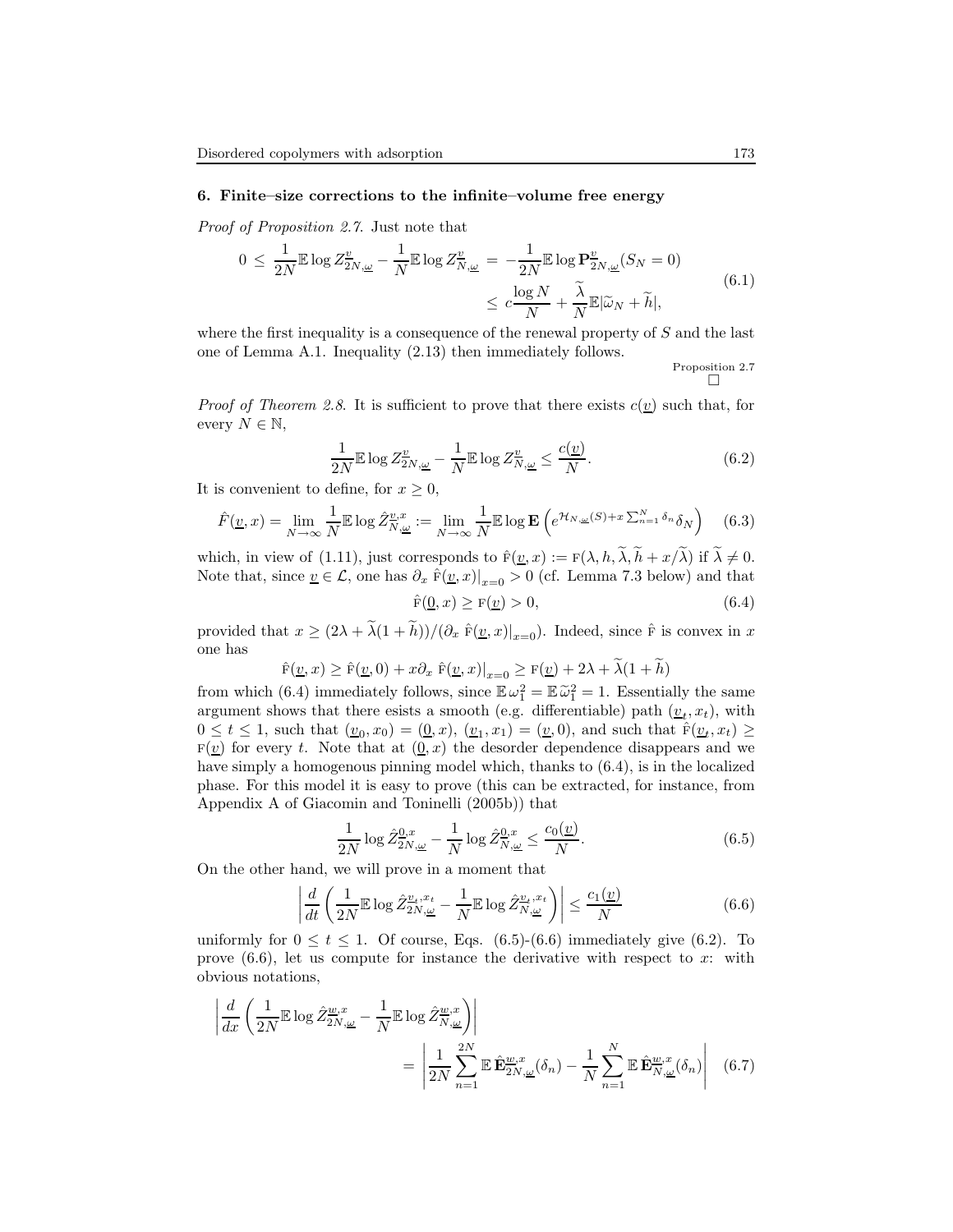which, thanks to Eq.  $(2.2)$ , is bounded above by

$$
\frac{c_3(\underline{w},x)}{N} \sum_{n=1}^{N} e^{-c_4(\underline{w},x)(N-n)} \le \frac{c_5(\underline{w},x)}{N},\tag{6.8}
$$

 $c_5$  being bounded above uniformly for  $(\underline{w}, x)$  belonging to the path. Similar estimates hold for the derivatives with respect to  $\underline{w}$  and therefore (6.6) follows.

Theorem 2.8

## 7. A Central Limit Theorem

The first step in the proof of Theorem 2.9 is to show that the variance of  $N^{-1/2}\log Z^{\underline{v}}_{N,\underline{\omega}}$  is not trivial in the infinite volume limit:

**Lemma 7.1.** If  $v \in \mathcal{L}$ , then

$$
0 < \liminf_{N \to \infty} \frac{1}{N} \text{Var}(\log Z^{\underline{v}}_{N, \underline{\omega}}) \le \limsup_{N \to \infty} \frac{1}{N} \text{Var}(\log Z^{\underline{v}}_{N, \underline{\omega}}) < \infty. \tag{7.1}
$$

Proof of Lemma 7.1. The upper bound is an immediate consequence of the deviation inequality (1.3) applied to  $g(\underline{\omega}) = N^{-1/2} \log Z_{N, \underline{\omega}}^{\underline{v}}$ . Indeed, it is immediate to verify that in this case  $||g||_{Lip} \leq c$ , for some constant c.

To obtain the lower bound, we employ a martingale method analogous to that developed in Aizenman and Wehr (1990). Suppose first that  $\lambda \neq 0$ . Observe that, if  $X_{N,\widetilde{\omega}} = \mathbb{E}[\log Z^{\underline{v}}_{N,\underline{\omega}}|\widetilde{\omega}]$  and

$$
Y_k^{(N)} = \mathbb{E}\left[X_{N,\widetilde{\omega}}|\widetilde{\omega}_1,\ldots,\widetilde{\omega}_k\right] - \mathbb{E}\left[X_{N,\widetilde{\omega}}|\widetilde{\omega}_1,\ldots,\widetilde{\omega}_{k-1}\right],\tag{7.2}
$$

then

$$
\text{Var}(\log Z_{N,\underline{\omega}}^{\underline{v}}) \ge \text{Var}(X_{N,\widetilde{\omega}}) = \sum_{k=1}^{N} \mathbb{E}\left[\left(Y_k^{(N)}\right)^2\right] \ge \sum_{k=1}^{N} \mathbb{E}\left[\left(\mathbb{E}\left(Y_k^{(N)}|\widetilde{\omega}_k\right)\right)^2\right],\tag{7.3}
$$

with the convention that  $\mathbb{E}[X_{N,\widetilde{\omega}}|\widetilde{\omega}_1,\ldots,\widetilde{\omega}_{k-1}] = \mathbb{E}[X_{N,\widetilde{\omega}}]$  if  $k = 1$ . Next, observe that

$$
\partial_{\widetilde{\omega}_k} \mathbb{E}\left[Y_k^{(N)}|\widetilde{\omega}_k\right] = \widetilde{\lambda} \mathbb{E}\left[\mathbf{E}_{N,\underline{\omega}}(\delta_k)|\widetilde{\omega}_k\right] \ge 0,\tag{7.4}
$$

and that

$$
\left| \partial_{\widetilde{\omega}_k}^2 \mathbb{E} \left[ Y_k^{(N)} | \widetilde{\omega}_k \right] \right| \le \widetilde{\lambda}^2. \tag{7.5}
$$

At this point, one can employ the following

**Lemma 7.2.** (Aizenman and Wehr (1990)) Let  $0 \leq M \leq 1$ ,  $\beta > 0$  and let  $V_{\beta}$  be the set of functions

$$
V_{\beta} = \{ g : \mathbb{R} \to \mathbb{R} : g \in C^2, 0 \le g'(\cdot) \le 1, |g''(\cdot)| \le \beta \},\tag{7.6}
$$

and, for every probability law  $\nu$  on  $\mathbb{R}$ ,

$$
\gamma_{\nu}(M,\beta) = \inf \left\{ \sqrt{\int g^2(\eta)\nu(d\eta)} \, \middle| \, g \in V_{\beta}, \int g'(\eta)\nu(d\eta) = M \right\}.
$$
 (7.7)

Then,  $\gamma_{\nu}(M, \beta)$  is convex in M and  $\gamma_{\nu}(M, \beta) > 0$  for  $M > 0$ , provided that  $\nu$  is not concentrated on a single point.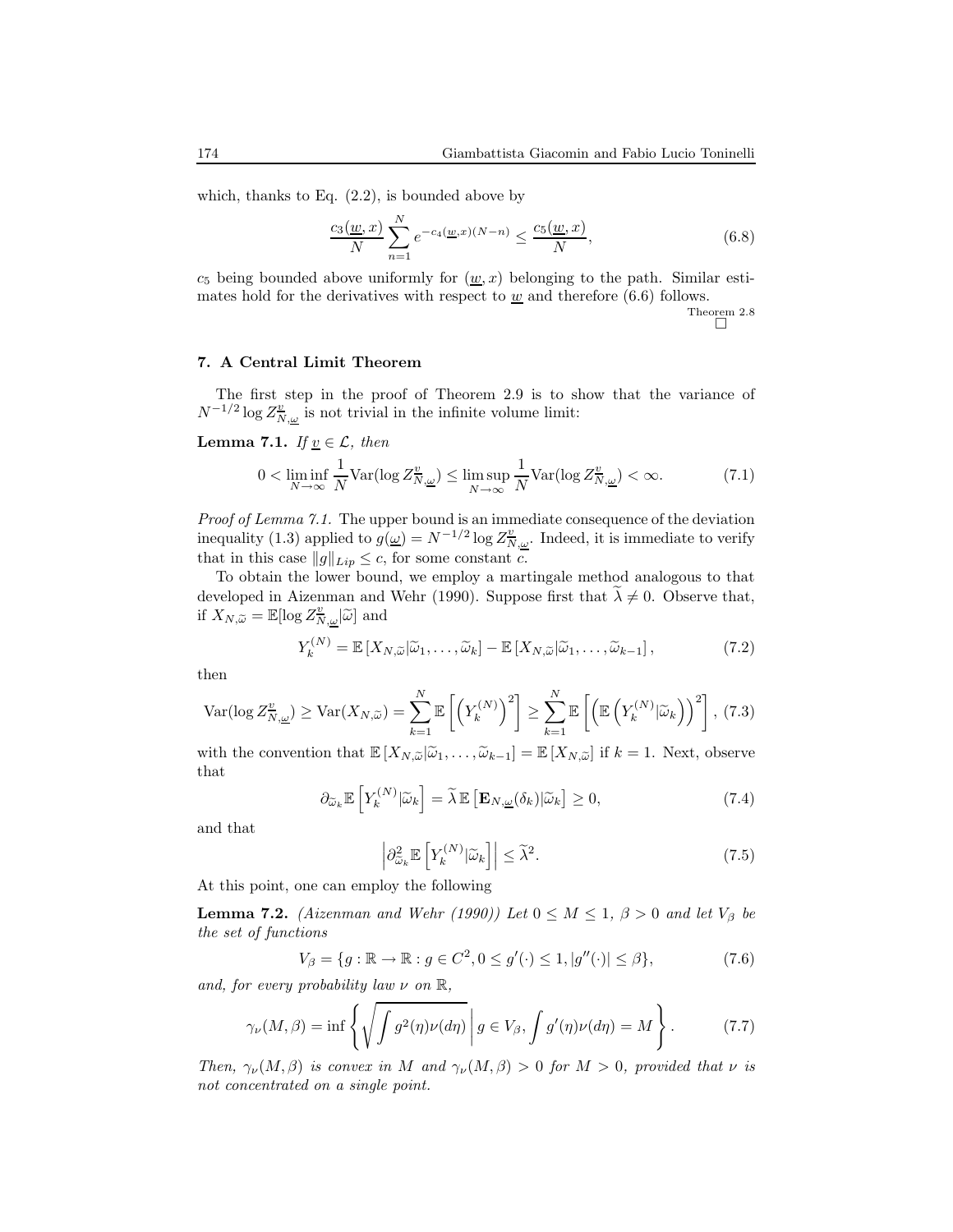Identifying  $\beta = \tilde{\lambda}, g_k(\tilde{\omega}_k) = \tilde{\lambda}^{-1} \mathbb{E} \left[ Y_k^{(N)} \right]$  $\left[\begin{matrix} \n\mu_k \\ \n\end{matrix}\right]$  and  $\nu$  with the law of  $\widetilde{\omega}_1$ , using the convexity of  $\gamma_{\nu}$  and recalling (7.3), one obtains immediately

$$
\text{Var}(\log Z_{N,\underline{\omega}}^{\underline{v}}) \ge N\widetilde{\lambda}^2 \left(\gamma_{\nu} \left(\frac{1}{N} \sum_{k=1}^N \mathbb{E} \mathbf{E}_{N,\underline{\omega}}(\delta_k), \widetilde{\lambda}\right)\right)^2. \tag{7.8}
$$

To conclude the proof of Lemma 7.1, it suffices therefore to show that

Lemma 7.3. If  $\underline{v} \in \mathcal{L}$ ,

$$
\liminf_{N \to \infty} \frac{1}{N} \sum_{k=1}^{N} \mathbb{E} \mathbf{E}_{N,\underline{\omega}}(\delta_k) > 0.
$$
\n(7.9)

*Proof of Lemma 7.3.* It is enough to prove that there exists  $\varepsilon$  sufficiently small such that

$$
\lim_{N \to \infty} \mathbb{E} \mathbf{P}_{N,\underline{\omega}} \left( |\{ j : S_j = 0 \}| \le \varepsilon N \right) = 0. \tag{7.10}
$$

Indeed, we have

$$
\mathbb{E} \mathbf{P}_{N,\underline{\omega}}\left( |\{j: S_j = 0\}| \le \varepsilon N \right) =
$$
\n
$$
\sum_{\ell=0}^{\lfloor \varepsilon N \rfloor} \sum_{1 \le i_1 < \ldots < i_\ell \le N} \mathbb{E} \mathbf{P}_{N,\underline{\omega}}\left( \{j: S_j = 0\} = \{i_1, i_2, \ldots, i_\ell\} \right)
$$
\n
$$
\le \sum_{\ell=0}^{\lfloor \varepsilon N \rfloor} \binom{N}{\ell} c_1^{\varepsilon N} e^{-c_2 N} \le c_3(\varepsilon N + 1) \binom{N}{\lfloor \varepsilon N \rfloor} e^{-c_4 N}, \quad (7.11)
$$

where in the first inequality we employed  $(3.1)$ . Using Stirling's approximation, it is clear that, if  $\varepsilon$  is small enough, the right–hand side of (7.11) decays exponentially in N.

Lemma 7.3

In the case  $\tilde{\lambda} = 0$ , the condition  $\underline{v} \in \mathcal{L}$  implies  $\lambda \neq 0$  and the proof of Lemma 7.1 proceeds analogously, with the role of  $\tilde{\omega}$  being played by  $\omega$  and (7.9) replaced by

$$
\liminf_{N \to \infty} \frac{1}{N} \sum_{k=1}^{N} \mathbb{E} \mathbf{E}_{N,\underline{\omega}}(\Delta_k) > 0.
$$
\n(7.12)

Lemma 7.1

The second step in the proof of Theorem 2.9 is the observation that (this follows for instance from Lemma A.1)

$$
Z^{\underline{v}}_{N_1,\underline{\omega}} Z^{\underline{v}}_{N_2,\theta^{N_1}\underline{\omega}} \le Z^{\underline{v}}_{N,\underline{\omega}} \le cN^c e^{\widetilde{\lambda}|\widetilde{\omega}_{N_1} + \widetilde{h}|} Z^{\underline{v}}_{N_1,\underline{\omega}} Z^{\underline{v}}_{N_2,\theta^{N_1}\underline{\omega}},\tag{7.13}
$$

for some  $c < \infty$  independent of <u> $\omega$ </u>. Therefore, keeping also into account the upper bound in (7.1), one obtains the following approximate subadditivity property:

$$
\text{Var}(\log Z_{N,\underline{\omega}}^{\underline{v}}) \le \text{Var}(\log Z_{N_1,\underline{\omega}}^{\underline{v}}) + \text{Var}(\log Z_{N_2,\underline{\omega}}^{\underline{v}}) + c'\sqrt{N}\log N,\tag{7.14}
$$

for some constant  $c'$  and  $N$  large enough. This, together with  $(7.1)$ , implies that the following limit exists:

$$
\lim_{N \to \infty} \frac{1}{N} \text{Var}(\log Z^{\underline{v}}_{N, \underline{\omega}}) = \sigma^2(\underline{v}) > 0. \tag{7.15}
$$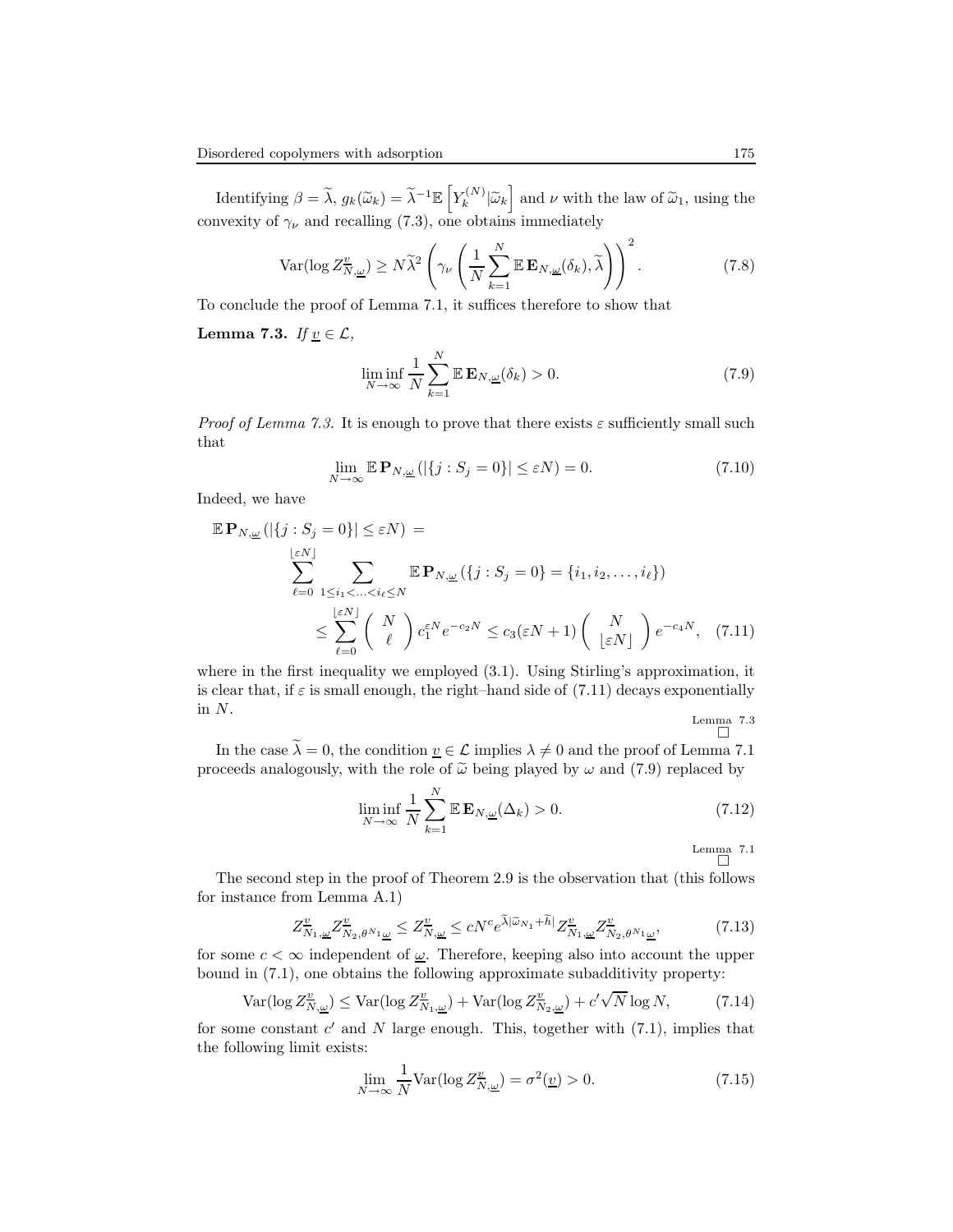Next, employing repeatedly (7.13), one obtains the decomposition

$$
\left| \log Z^{\underline{v}}_{N,\underline{\omega}} - \sum_{\ell=0}^{\lfloor N^{1/4} \rfloor - 1} \log Z^{\underline{v}}_{\lfloor N^{3/4} \rfloor, \theta^{\ell \lfloor N^{3/4} \rfloor} \underline{\omega}} \right| \le N^{1/4} \log(cN^c) + \tilde{\lambda} \sum_{\ell=1}^{\lfloor N^{1/4} \rfloor - 1} |\tilde{\omega}_{\ell \lfloor N^{3/4} \rfloor}|
$$
\n(7.16)

for every  $\underline{\omega}$  (we assumed for simplicity that N is multiple of  $\lfloor N^{1/4} \rfloor$ ). Therefore, if  $U_{N,\underline{\omega}} = N^{-1/2} (\log Z^{\underline{v}}_{N,\underline{\omega}} - \mathbb{E} \log Z^{\underline{v}}_{N,\underline{\omega}}),$ 

$$
U_{N,\underline{\omega}} = \frac{1}{N^{1/8}} \sum_{\ell=0}^{\lfloor N^{1/4} \rfloor - 1} U_{\lfloor N^{3/4} \rfloor, \theta^{\ell \lfloor N^{3/4} \rfloor} \underline{\omega}} + Q_{N,\underline{\omega}},\tag{7.17}
$$

where  $Q_{N,\underline{\omega}}$  tends to zero in law and  $\mathbb{P}(\mathrm{d}\underline{\omega})$ -a.s.. The summands in (7.17) are IID random variables and Lyapunov's condition, which in this case reads simply

$$
\lim_{N \to \infty} \frac{1}{N^{\delta/8}} \mathbb{E} \left[ (U_{\lfloor N^{3/4} \rfloor, \underline{\omega}})^{2+\delta} \right] = 0
$$

for some  $\delta > 0$ , follows immediately since the deviation inequality (1.3) implies that  $\mathbb{E}[(U_{N,\underline{\omega}})^{2+\delta}]$  is bounded uniformly in N. The central limit theorem is proven. Theorem 2.9

## Appendix A. Some technical estimates

Recall the notations in Section 2.4.

**Lemma A.1.** There exists  $c > 0$  such that for every  $k, N \in \mathbb{N}, k \leq N$  and every  $\omega$  we have that

$$
\mathbf{P}_{N,\underline{\omega}}(S_k=0) \ge \frac{c}{(k \wedge (N-k))^c} \zeta(|\widetilde{\omega}_k|)^{-1}.
$$
 (A.1)

Proof. We write

$$
\mathbf{P}_{N,\underline{\omega}}\left(S_{k}=0\right) = \frac{Z_{k,\underline{\omega}}^{\underline{v}}Z_{N-k,\theta^{k}\underline{\omega}}^{\underline{v}}}{Z_{N,\underline{\omega}}^{\underline{v}}} \tag{A.2}
$$

and

$$
Z_{N,\underline{\omega}}^{\underline{v}} = Z_{k,\underline{\omega}}^{\underline{v}} Z_{N-k,\theta^k \underline{\omega}}^{\underline{v}} + \sum_{\substack{0 \le j < k \\ 0 \le j < k}} Z_{j,\underline{\omega}}^{\underline{v}} Z_{N-\ell,\theta^{\ell}\underline{\omega}}^{\underline{v}} \zeta(\widetilde{\omega}_{\ell}) K(\ell - j) \frac{1 + e^{-2\lambda \sum_{n=j+1}^{\ell} (\omega_n + h)}}{2}.
$$
 (A.3)

Using (1.2) and the definition of slow variation for  $L(\cdot)$ , one finds that

$$
\frac{K(\ell-j)}{K(k-j)K(\ell-k)} \le c((\ell-k)\wedge (k-j))^{2\alpha} \le c(k\wedge (N-k)))^{2\alpha},\tag{A.4}
$$

uniformly in j,  $\ell$ , so that the expression (A.3) can be bounded above by

$$
c'Z^{\underline{v}}_{\overline{k},\underline{\omega}}Z^{\underline{v}}_{\overline{N}-k,\theta^k\underline{\omega}}\zeta(|\widetilde{\omega}_k|)(k\wedge(N-k)))^{2\alpha},\tag{A.5}
$$

for some constant  $c'$  independent of  $\underline{\omega}$ , which directly yields (A.1).

Lemma A.1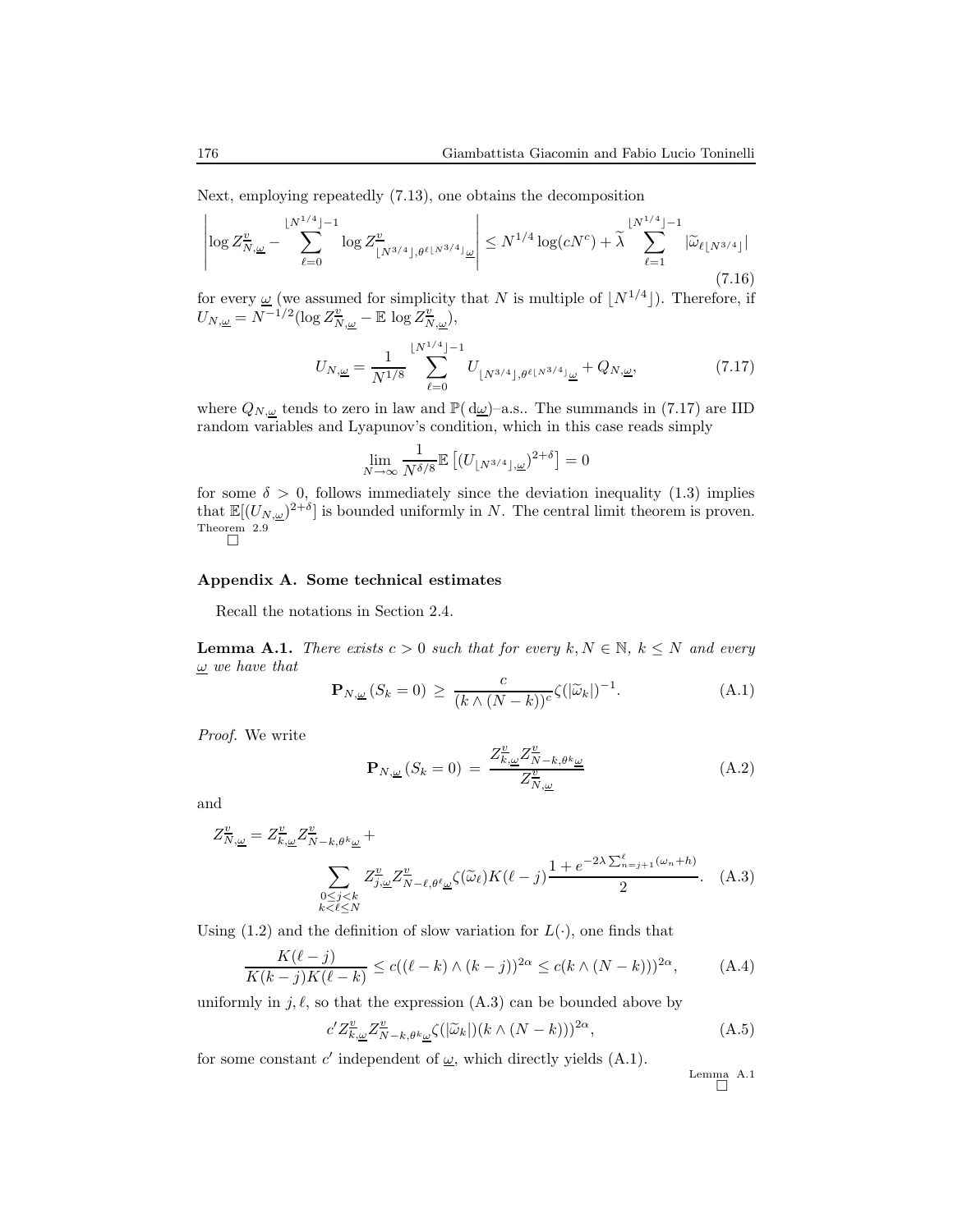**Lemma A.2.** Let  $m \in \mathbb{N}$ ,  $0 \leq i_0 < i_1... < i_m \leq N$  with  $i_\ell \in \mathbb{N}$ , and let  $A_j$ ,  $j = 0, \ldots, m - 1$  be events depending only on  $S_{i_j+1}, \ldots, S_{i_{j+1}-1}, i.e., A_j \in \sigma(S_n :$  $i_j < n < i_{j+1}$ ). Then,

$$
\mathbf{P}_{N,\underline{\omega}}\left(S_{i_j} = 0 \text{ for } 0 \le j \le m; \bigcap_{j=0}^{m-1} A_j\right) \le \prod_{j=0}^{m-1} \mathbf{P}_{i_{j+1}-i_j, \theta^i j}(\underline{\omega}(A_j)).\tag{A.6}
$$

Proof. This is elementary: just rewrite the probability in (A.6) as

$$
\frac{\mathbf{E}\left(e^{\mathcal{H}_{N,\underline{\omega}}(S)}\mathbf{1}_{\{S_{i_j}=0\text{ for }0\leq j\leq m\}}\mathbf{1}_{\{\cap_{j=0}^{m-1}A_j\}}\mathbf{1}_{\{S_N=0\}}\right)}{Z_{N,\underline{\omega}}^{\underline{v}}},\tag{A.7}
$$

and notice that one obtains an upper bound for it if one constrains the walk to touch zero at  $i_0, \ldots, i_m$  in the denominator  $Z_{N,\underline{\omega}}^{\underline{v}}$ . At that point, the probability factorizes thanks to the renewal property of the random walk and one obtains just the right–hand side of (A.6).

$$
\begin{array}{c}\text{Lemma} \quad A.2\\ \square\n\end{array}
$$

# Appendix B. Some remarks on  $\mu(\underline{v})$

B.1. In this section we sketch a proof of the fact that, under some reasonable conditions on the law P, the strict inequality  $\mu(\underline{v}) < F(\underline{v})$  holds in the localized region.

Since  $\lambda^2 + \lambda^2 > 0$  in  $\mathcal{L}$ , let us assume for definiteness that  $\lambda > 0$  (in the alternative case, the role of  $\tilde{\omega}$  in the following is played by  $\omega$ ). In analogy with Giacomin and Toninelli (2005b), we assume that one of the following two conditions holds for the IID sequence  $\tilde{\omega}$ :

**C1**: Continuous random variables. The law of  $\tilde{\omega}_1$  has a density  $P(\cdot)$ with respect to the Lebesgue measure on R, and the function

$$
I: \mathbb{R} \ni x \longrightarrow I(x) = \int_{\mathbb{R}} P(y) \log P(y+x) \, dy,
$$
 (B.1)

exists and is at least twice differentiable in a neighborhood of  $x =$ 0. This is true in great generality whenever  $P(\cdot)$  is positive, for instance in the case of  $P(\cdot) = \exp(-V(\cdot))$ , with  $V(\cdot)$  a polynomial bounded below.

**C2**: Bounded random variables. The random variable  $\tilde{\omega}_1$  is bounded,

$$
|\tilde{\omega}_1| \le M < \infty. \tag{B.2}
$$

Assume first that condition C1 holds. Given  $\varepsilon > 0$ , let  $\widetilde{\mathbb{P}}_N$  be the law obtained from P shifting the law of  $\tilde{\omega}_1, \ldots, \tilde{\omega}_N$  so that  $\tilde{\mathbb{E}}_N[\tilde{\omega}_\ell] = -\varepsilon$ . If  $\varepsilon$  is small enough, thanks to the assumed regularity of the function  $I(\cdot)$  in  $(B.1)$  one has

$$
H(\widetilde{\mathbb{P}}_N|\mathbb{P}) := \mathbb{E}\left(\frac{d\widetilde{\mathbb{P}}_N}{d\mathbb{P}}\log\frac{d\widetilde{\mathbb{P}}_N}{d\mathbb{P}}\right) \le KN\varepsilon^2,\tag{B.3}
$$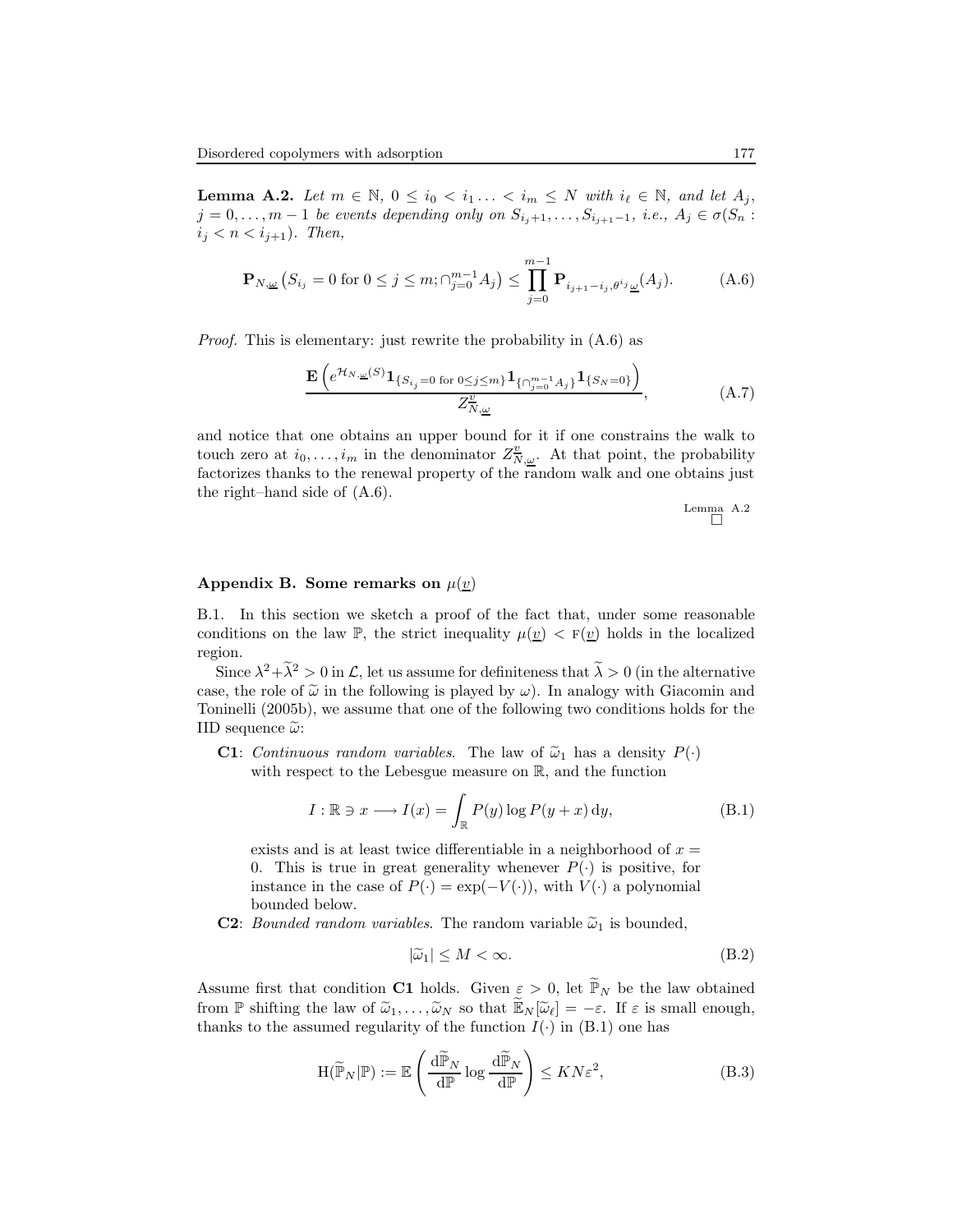for some finite constant  $K$ . Then, applying the Jensen inequality,

$$
\frac{1}{N} \log \mathbb{E} \left[ \frac{1 + e^{-2\lambda \sum_{n=1}^{N} (\omega_n + h)}}{Z_{N, \underline{\omega}}^{\underline{v}}} \right] =
$$
\n
$$
\frac{1}{N} \log \widetilde{\mathbb{E}}_{N} \left[ \frac{\left(1 + e^{-2\lambda \sum_{n=1}^{N} (\omega_n + h)}\right)}{Z_{N, \underline{\omega}}^{\underline{v}}} e^{\log \left(\frac{\mathrm{d}\mathbb{P}}{\mathrm{d}\widetilde{\mathbb{P}}_{N}}\right)} \right]
$$
\n
$$
\geq \frac{1}{N} \widetilde{\mathbb{E}}_{N} \left( \log \frac{\mathrm{d}\mathbb{P}}{\mathrm{d}\widetilde{\mathbb{P}}_{N}} \right) - \frac{1}{N} \mathbb{E} \log Z_{N, \underline{\omega}}^{\underline{v}'} , \quad (B.4)
$$

so that

$$
\mu(\underline{v}) \le K\varepsilon^2 + F(\underline{v}'),\tag{B.5}
$$

where <u>v</u>' is obtained from <u>v</u> replacing  $\tilde{h}$  with  $\tilde{h} - \varepsilon$ . Since  $F(\cdot)$  is smooth in the localized region and the derivative  $\partial_{\tilde{h}} F(\underline{v}) \geq 0$  is not zero (cf. (7.9)), for  $\varepsilon$  sufficiently small one has

$$
\mu(\underline{v}) \le K\varepsilon^2 + \mathbf{F}(\underline{v}) - \frac{1}{2}\partial_{\widetilde{h}}\mathbf{F}(\underline{v})\varepsilon \le \mathbf{F}(\underline{v}) - \frac{1}{4}\partial_{\widetilde{h}}\mathbf{F}(\underline{v})\varepsilon < \mathbf{F}(\underline{v}).
$$
\n(B.6)

In the case of condition  $C2$ , the proof of  $(B.6)$  is slightly more complicated. Instead of shifting the law of  $\tilde{\omega}_1, \ldots, \tilde{\omega}_N, \tilde{\mathbb{P}}_N$  is obtained by tilting it:

$$
\frac{\mathrm{d}\widetilde{\mathbb{P}}_N}{\mathrm{d}\mathbb{P}}(\underline{\omega}) \propto \exp\left(-\varepsilon \sum_{n=1}^N \widetilde{\omega}_n\right). \tag{B.7}
$$

The estimate (B.5) on the relative entropy is still valid, with a different constant K, while the proof that

$$
\lim_{N \to \infty} \frac{1}{N} \widetilde{\mathbb{E}}_N \log Z^{\underline{v}}_{N, \underline{\omega}} \le \mathbf{F}(\underline{v}) - c\varepsilon,\tag{B.8}
$$

for some positive c, although rather intuitive in view of the previous case (note in fact that, for  $\varepsilon$  small, the tilting (B.7) produces a shift of  $-\varepsilon+O(\varepsilon^2)$  of the average of  $\tilde{\omega}_1, \ldots, \tilde{\omega}_N$ , still requires some care. We do not report here other details, which the interested reader can easily reconstruct from the proof of Lemma 3.3 in Giacomin and Toninelli (2005b).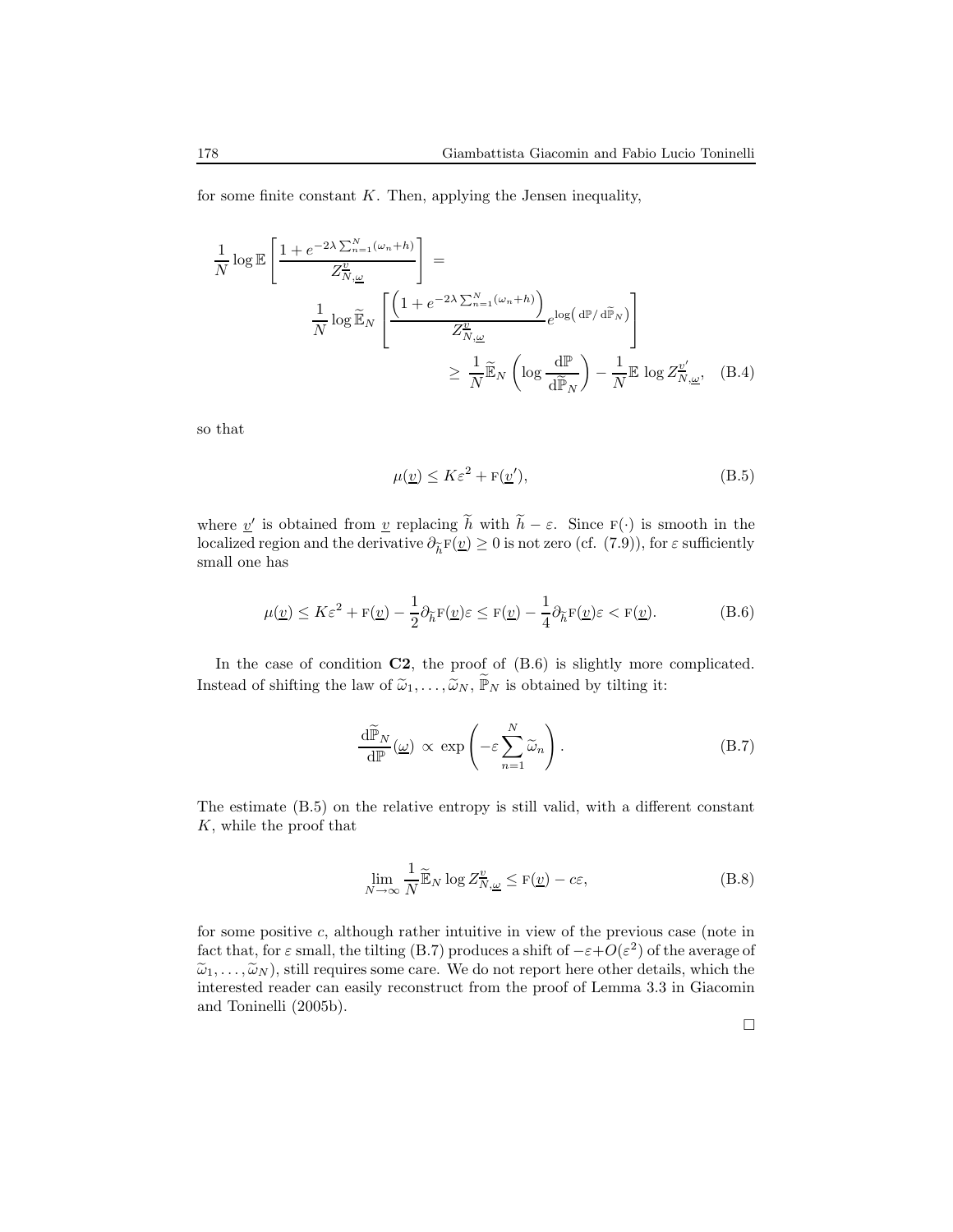B.2. The case  $\omega_1 \sim -\omega_1$ . Here we prove that, if the law of  $\omega_1$  is symmetric, then the definition (2.9) of  $\mu(\underline{v})$  is equivalent to (2.12). In fact,

$$
\mathbb{E} \frac{e^{-2\lambda \sum_{n=1}^{N} (\omega_{n} + h)}}{Z_{N,\underline{\omega}}^{\underline{v}}} \n= \mathbb{E} \frac{1}{\mathbf{E} \left[ \exp \left( 2\lambda \sum_{n=1}^{N} (\omega_{n} + h)(1 - \Delta_{n}) + \tilde{\lambda} \sum_{n=1}^{N} (\tilde{\omega}_{n} + \tilde{h}) \delta_{n} \right) \delta_{N} \right]} \n\frac{S_{\underline{\omega}}^{\underline{v}} - S}{\mathbf{E} \left[ \exp \left( 2\lambda \sum_{n=1}^{N} (\omega_{n} + h)\Delta_{n} + \tilde{\lambda} \sum_{n=1}^{N} (\tilde{\omega}_{n} + \tilde{h}) \delta_{n} \right) \delta_{N} \right]} \n\leq \mathbb{E} \frac{1}{\mathbf{E} \left[ \exp \left( 2\lambda \sum_{n=1}^{N} (\omega_{n} - h)\Delta_{n} + \tilde{\lambda} \sum_{n=1}^{N} (\tilde{\omega}_{n} + \tilde{h}) \delta_{n} \right) \delta_{N} \right]} \omega_{\underline{\omega}}^{\underline{v}_{\underline{\omega}} - \underline{\omega}} \mathbb{E} \frac{1}{Z_{N,\underline{\omega}}^{\underline{v}}},
$$
\n(B.9)

where in the inequality we simply used the fact that  $\lambda, h \geq 0$ , see Section 1.2. Therefore,

$$
\frac{1}{N} \log \mathbb{E} \left[ \frac{1}{Z_{N,\underline{\omega}}^{\underline{v}}} \right] \leq \frac{1}{N} \log \mathbb{E} \left[ \frac{1 + e^{-2\lambda \sum_{n=1}^{N} (\omega_n + h)}}{Z_{N,\underline{\omega}}^{\underline{v}}} \right]
$$
\n
$$
\leq \frac{1}{N} \log \mathbb{E} \left[ \frac{1}{Z_{N,\underline{\omega}}^{\underline{v}}} \right] + \frac{\log 2}{N},
$$
\n(B.10)

and the claim follows in the limit  $N \to \infty$ .

#### Acknowledgments

We are very grateful to an anonymous referee for his observations and, in particular, for having pointed out that our decay of correlation estimates yield the almost sure result of Th. 2.2 (formula (2.3)). We would like to thank also Francesco Caravenna for interesting discussions on the content of Section 5. This research has been conducted in the framework of the GIP–ANR project JC05 42461 (POLINT-BIO).

#### References

- M. Aizenman, J. Wehr, Rounding effects of quenched randomness on first-order phase transitions, Comm. Math. Phys. 130 (1990), 489–528.
- S. Albeverio and X. Y. Zhou, Free energy and some sample path properties of a random walk with random potential, J. Statist. Phys. 83 (1996), 573–622.
- K. S. Alexander and V. Sidoravicius, Pinning of polymers and interfaces by random potentials, arXiv e-Print archive: math.PR/0501028.
- M. Biskup and F. den Hollander, A heteropolymer near a linear interface, Ann. Appl. Probab. 9 (1999), 668–687.
- T. Bodineau and G. Giacomin, On the localization transition of random copolymers near selective interfaces, J. Statist. Phys. 117 (2004), 801-818.
- E. Bolthausen and F. den Hollander, Localization transition for a polymer near an interface, Ann. Probab. 25 (1997), 1334–1366.